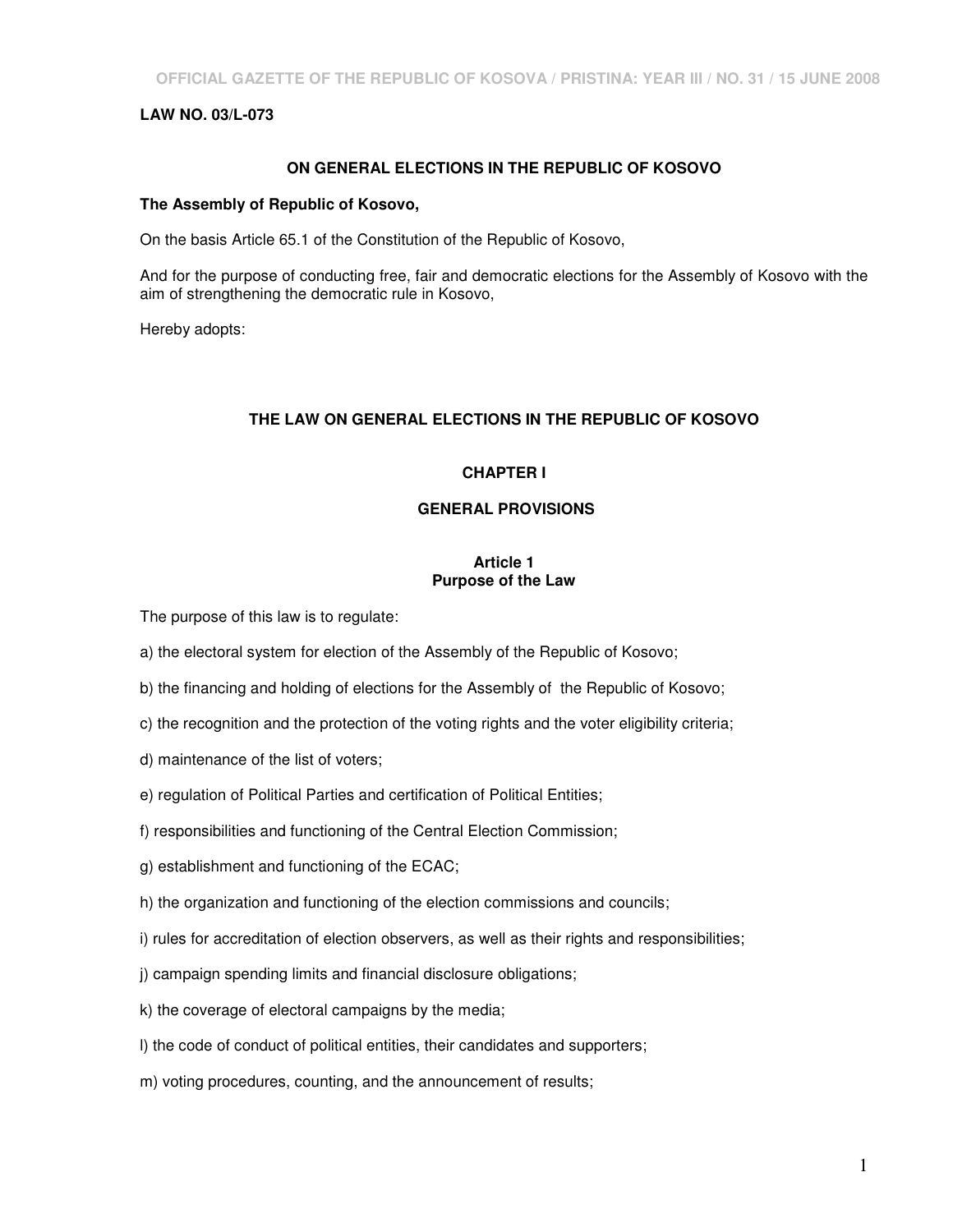n) the sanctions and fines imposed for violations of the provisions of this law.

#### **Article 2 Fundamental Principles**

The conduct and administration of the elections for the Assembly of Kosovo and the legislation pertaining to elections shall be guided by the following principles:

- Elections for the Assembly of Kosovo shall be held on the basis of free, universal, equal, direct and secret vote pursuant to this law and CEC rules.

- Eligible voters are equal in the exercise of the right to vote and have the right to cast an equal number of votes in the same elections.

- Every citizen of Kosovo has the right to vote and be elected without discrimination on the ground of race, ethnicity, color, language, gender, religious belief or political convictions, education, social affiliation or any other similar criteria pursuant to the provisions of this law.

- Election administration bodies shall undertake voter education activities designed to increase voter awareness on the voting procedures and procedures for protecting electoral rights. For this purpose, elections administration bodies shall make available education material in the languages of communities in those geographical areas where such communities are located and through the media operating in minority languages.

- Freedom and privacy in casting the vote is guaranteed. No person has the right to prevent a citizen from voting, force one to vote in a certain way, hold anyone accountable for the vote, or request that anyone reveal his/her vote or state the reasons for failure to vote against his/her will.

- The elections for the Assembly of Kosovo shall reflect the geographic representation of all regions of Kosovo.

- All political entities are free to campaign and make electoral propaganda in the mass media, by holding political events, and by publishing and disseminating campaign materials in any lawful manner pursuant to the applicable legislation and rules.

- Political entities shall be entitled to equality of opportunity of radio and television air-time, public funds and other forms of support.

- The use of public office, resources, or staff of any institution at a central or local level for the purpose of supporting a political entity in an election is strictly prohibited. Political entities shall not take advantage of civil servants using the post, resources, or staff to campaign during elections.

- All political entities and elections bodies are obliged to respect the gender quota requirements as set forth by this law.

- All political entities, their supporters, and all other institutions are obliged to respect the fundamental principles set forth in this article and take all measures to ensure the conduct of free, fair and wellinformed elections within a climate of democratic tolerance, peace and respect for the rule of law.

#### **Article 3 Definitions**

For the purpose of this law,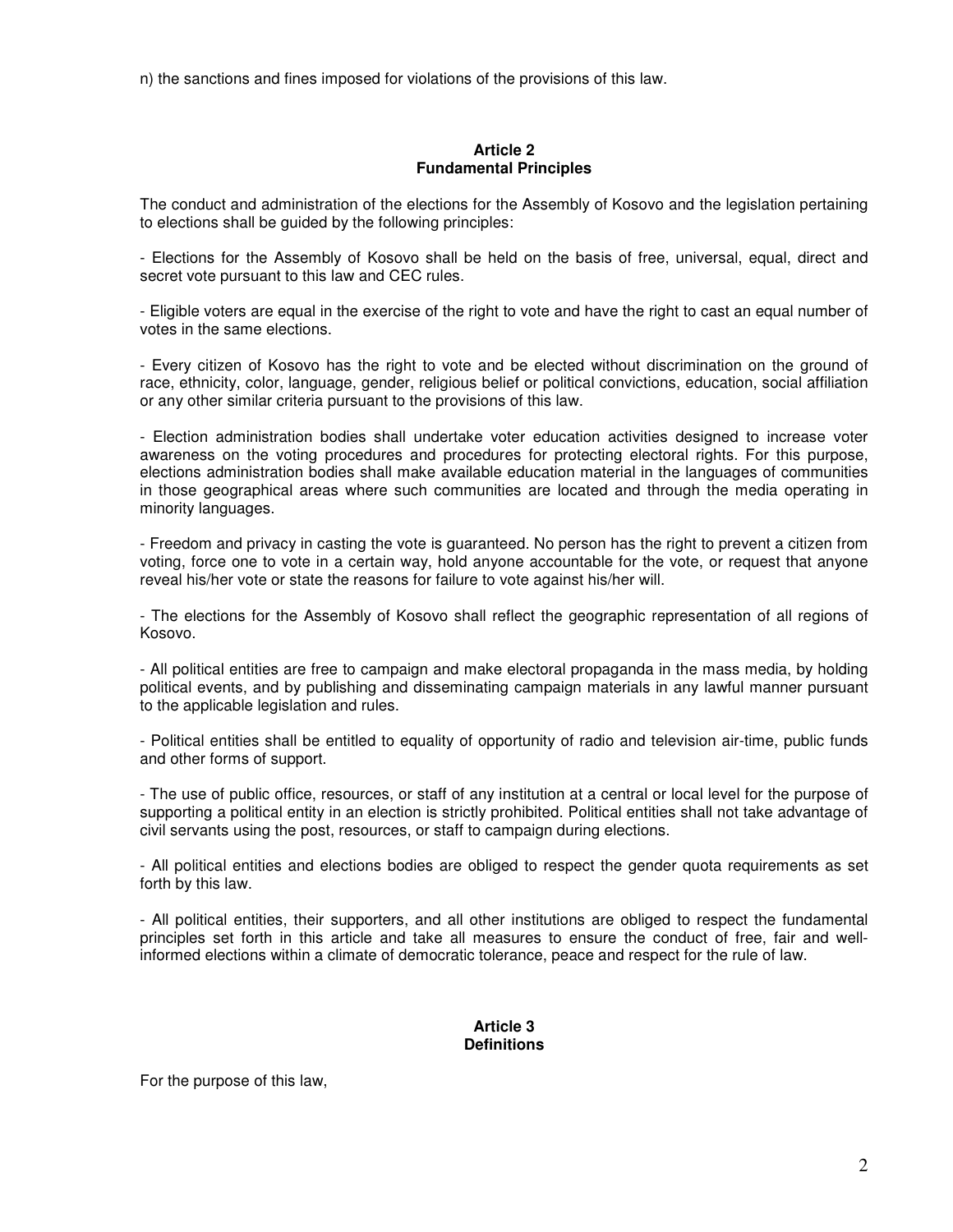**"Accredited Observer"** shall mean a representative of a certified political entity, NGO, governmental or inter-governmental organization, international organization specializing and engaged in the protection of human rights, foreign country, or the media, who has submitted a request to observe the elections and has been granted the approval by the CEC in accordance with this law and CEC rules;

**"Assembly"** shall mean the Assembly of Kosovo;

**"Assets"** shall mean all real or movable property owned directly or indirectly, including cash on hand and bank deposits, as well as any proceeds derived there from by way of sale, disposition or other agreements, the value of businesses owned, and any item owned having a value greater than five hundred euro (€500) and with an expected economic life exceeding three (3) years;

**"Balance sheet"** shall mean the political entities' financial disclosure of assets, liabilities and equity as defined in this Article;

**"Campaign Period"** shall mean the thirty (30) day period for election campaigning by Political Entities ending on the day immediately preceding the election day;

**"Campaign Expenditure"** shall mean any payment made for goods or purchase of goods, materials, labour, services whether tangible or intangible, made for the purpose of influencing an election, regardless of whether incurred in support of a specific candidate, political party, coalition, or citizens' initiative, such as the cost of print media advertisements; production of broadcast spots; campaign materials, including pamphlets, posters, buttons; display advertisements, including billboards and their production; in-kind contributions. This shall not include Expenditures made in support of the ordinary operation of a Political Entity. Goods or services for which payments are made prior to or after the Campaign Period, for use during the Campaign Period, shall also be considered Campaign Expenditures;

"**Candidate**" shall mean a candidate for Member of the Kosovo Assembly, who runs in the name of a political party or citizen initiative.

 **"Contact Person"** shall mean the person who is duly authorized to communicate on behalf of a Political Entity with the Office on non-financial matters;

**"CEC"** shall mean the **Central Election Commission**, an independent body of experts responsible for the administration of elections.

**"CECS"** shall mean the CEC Secretariat.

**"Certified political entity(ies)"** shall mean a political entity, i.e. political party, coalition of political parties, citizens' initiative and independent candidate, which is certified by the CEC, in accordance with this law and CEC rules;

**"Central Civil Registry"** shall mean the registry of habitual residents established under the Law on Citizenship and under this law;

**"Citizens of Kosovo"/habitual residents of Kosovo** are those individuals meeting the criteria set forth in article 28 of the Law on Citizenship;

**"Challenge and Confirmation Period"** shall mean the period of time following the declaration of election day by the President of Kosovo, during which eligible voters may challenge inaccuracies or omissions in the Voters List at the places designated by CEC and in accordance with the rules and procedures established by the CEC;

**"Citizens' Initiative"** shall mean a group of persons who voluntarily associate on the basis of a common idea, interest or viewpoint with the objective of having their candidates elected, but who do not wish to form a Political Party;

**"Coalition"** shall mean a coalition of two or more Political Entities;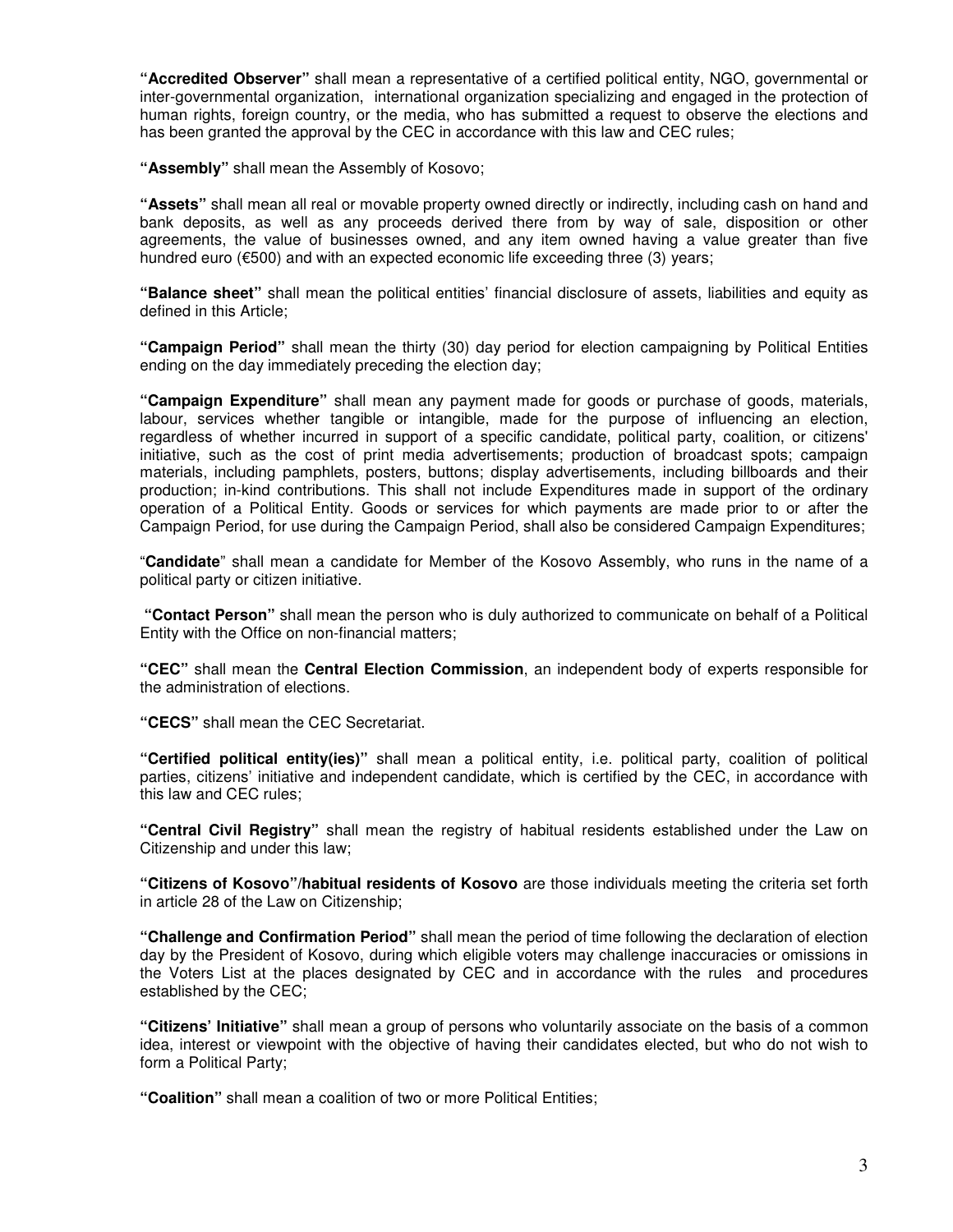**"Community"** shall mean inhabitants belonging to the same national, ethnic, linguistic or religious group traditionally present in the territory of Kosovo.

**"Conditional Voters List" (CVL)** shall mean a blank Voters List to be used in PSs where Conditional Ballots are cast;

**"Constitution"** shall mean the Constitution of the Republic of Kosovo;

**"Contribution"** shall mean a gift, subvention, donation, or bequest of any kind to a Political Entity, whether in cash or in-kind, and includes the payment of Entities' debts and the provision, otherwise than on commercial terms, of any property, loan, loan made out of the ordinary course of business, services or facilities for the use or benefit of the Entity. Services provided to a Political Entity by individuals voluntarily, on their own time and free of charge shall not be considered to be Contributions. The contribution is made at the moment when the political entity benefits from the contribution;

**"Count and Results Centre" (CRC)** shall mean the location where Conditional Ballots (CBs), out of Kosovo ballots, and any Regular Ballots as required by the CEC (CEC) or ECAC (ECAC) are counted, RRFs from each PS are audited and tabulated, and the final result is compiled;

**"ECAC"** shall mean the **Elections Complaints and Appeals Commission,** an independent body in charge of adjudicating complaints and appeals concerning the electoral process.

**"Elections"** shall mean elections in Kosovo;

**"Equity"** shall mean the difference between Assets and Liabilities;

**"Equitable Access"** shall mean fair and proportional media access to print and broadcast media in terms of time periods of media coverage, placement and lineage in print media, with the absence of discrimination for or against specific certified political entities;

**"Event"** shall mean a public indoor or outdoor political rally, gathering, march or procession, speech, or any other similar activity designed to disseminate a political message in order to gain support from voters;

**"Expenditure"** shall mean a Payment made for goods or purchase of goods, materials, labor, or services whether tangible or intangible. An expenditure is made on the date the payment or purchase is made or on the date the goods, materials, labor, or services are provided, whichever is earlier;

**"Final Voters List" (FVL)** shall mean the Voters List as set out in Article 8.6;

**"Financial Representative"** shall mean the person who is personally responsible for keeping a Political Entity's financial records, ensuring the Entity's compliance with the present Law and communicating with the CEC Secretariat with respect to the Entity's Campaign Finance Disclosure Reports;

**"Independent Candidate"** shall mean a candidate for Member of the Kosovo Assembly, who does not belong to any political party or citizen initiative and does not run on behalf of any other Political Entity;

**"Income"** shall mean any monetary sum received as membership fees or dues; rent; contributions from abroad by individuals, businesses or organizations of any kind; donations; the value of contributions in the form of goods and services (in-kind ) contributions and any payment to the political entity;

**"Liabilities"** shall mean all monetary sums that a Political Entity is obliged to pay to other persons;

**"Media"** means all the TV stations and Radio Stations which broadcast in the territory of Kosovo and are licensed by the Independent Media Commission, including the print media.

**"Municipality"** shall have the meaning of the term under the Article 124 of the Constitution of Kosovo;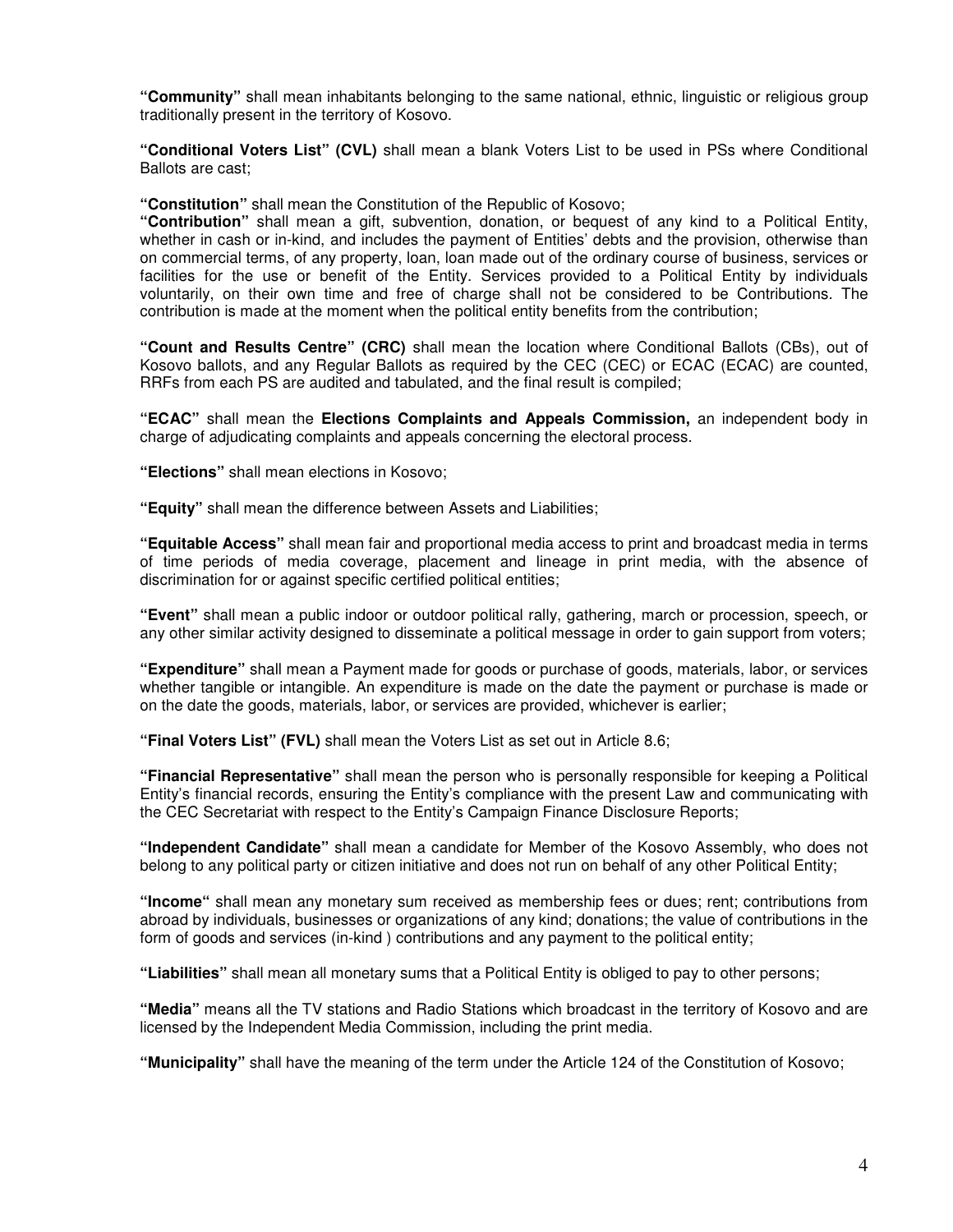**"Municipal Election Commission" (MEC)** is a body responsible of implementing elections within the municipal territory.

**"Non-governmental organization" (NGO)** shall mean any non–governmental organization registered in accordance with the provisions of the applicable legislation;

**"Office"** shall mean the Office of Political Party Registration and Certification within the CEC acting as specified in the applicable legislation;

**"Out of Kosovo voter"** shall mean a successful out of Kosovo applicant using one of the means of voting outside of the territory of Kosovo, as specified in CEC rules;

**"Payment"** shall mean a transfer of valuable consideration, including payment in kind. A Payment is made at the time the benefit of the Payment is received;

**"Political Party"** shall mean an organization of individuals who voluntarily associate on the basis of common ideas, interests or views, for the purpose of obtaining influence and having their representatives elected to public office or as otherwise defined by applicable legislation;

**"Political Entity"** shall mean a Political Party, Coalition, Citizens' Initiative or independent candidate;

**"Public Service Broadcaster"** shall mean the not for profit public broadcasting organization of Kosovo, as defined by the Law on Radio Television of Kosovo;

A "**public employee**" includes, but is not limited to, a person in an employment relationship with a department of government administration, municipal administration or body of a like kind or whose remuneration is received from funds provided from the Kosovo Consolidated Budget.

**"Private Broadcaster"** shall mean a broadcasting outlet which is not publicly owned;

**"Political Advertising Spot"** shall mean a single advertisement of a political nature representing the views of a certified political entity that is transmitted by a broadcast medium;

 **"Political Campaign Activity"** shall mean any political rally or speech, gathering, public presentation, or another activity designed to propagate a political message in relation to the elections;

 **"Polling Station" (PS)** shall mean a room, hall or similar facility designated for the purpose of voting on Election Day and shall also include the public area within a radius of 25 meters of the entrance of the building in which a Polling Station is located;

**"Polling Centre" (PC)** shall mean building where one or more than one Polling Station is located for the purpose of voting in the elections and shall include the public area within a radius of 25 meters of the entrance of the building;

**"Polling Station Final Voters List" (PS FVL)** shall mean the list of voters assigned to a Regular PS bearing the signature of those voters who cast a Regular Ballot in that PS;

**"Reconciliation and Results Form" (RRF)** shall mean the form approved by the CEC ahead of every election for the purpose of reconciling votes cast in a Polling Station;

**"Resource"** shall include tangible and intangible items as defined in the applicable rules of an institution, such as vehicles, expendable material, photocopy, phone, cell phone, office equipment, premises.

**"Special Need Voting" (SNV)** shall mean the arrangements made and the procedures followed for those voters eligible to vote in Kosovo who cannot vote in person at the PS to which they were assigned on Election day;

**"Tribunal"** shall mean the International Criminal Tribunal for the former Yugoslavia (ICTY)**;**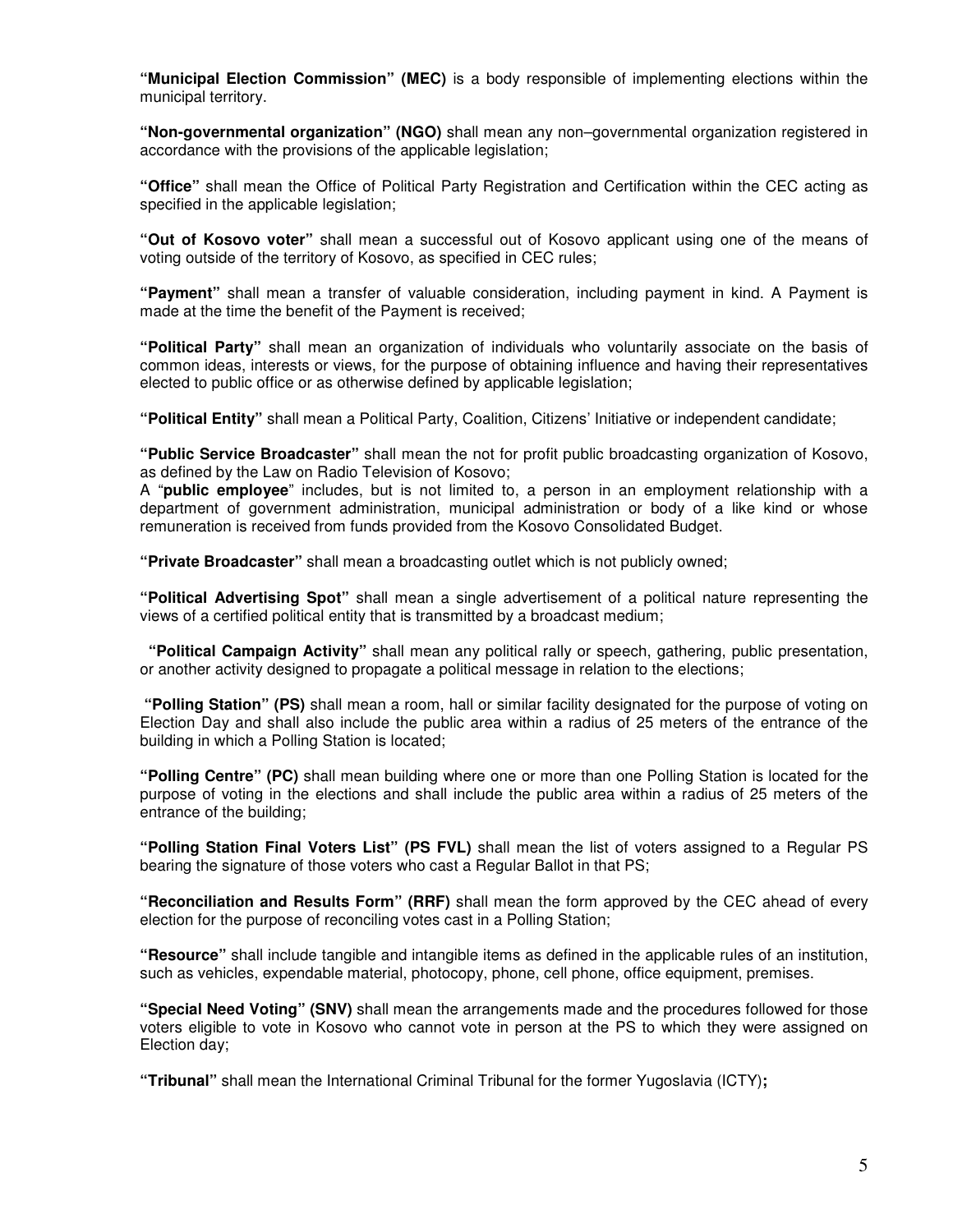**"Voters List" (VL)** shall mean the list of all eligible voters for the elections as set out in Article 7.1 of this law.

#### **Article 4 Date and Announcement of Elections**

4.1 After consultation with political parties, the President of Kosovo shall set and announce the date of elections for the Assembly of Kosovo.

4.2 Elections for the Assembly of Kosovo shall take place on a Sunday every four (4) years. Elections may not be held earlier than sixty (60) days and shall be held no later than thirty (30) days before the end of the mandate.

4.3 According to the powers vested in the President by the Constitution, the decree of the President setting the date of elections shall be made not less than six (6) and not more than four (4) months ahead of the election date. The decree shall contain the date of the elections.

4.4 The Assembly of Kosovo shall be elected for a mandate of four (4) years, starting from the day of the constitutive session, which shall be held within thirty (30) days from the official announcement of the election results.

4.5 Upon dissolution of the Assembly of Kosovo early elections shall be called by the President no later than ten (10) days after the dissolution. Early elections may not be held earlier than thirty (30) days and no later than forty-five (45) days after the dissolution. Early elections shall be regulated by the same laws and CEC rules as other elections, except that CEC may change time frames as needed in accordance with the circumstances.

4.6 The decision on calling for the election shall be made public in the 'Official Gazette of Kosovo'.

## **CHAPTER II**

# **VOTER ELIGIBILITY, VOTERS LIST, AND CHALLENGE AND CONFIRMATION PERIOD FOR THE VOTERS LIST**

#### **Article 5 Voter Eligibility**

5.1 A person is eligible to vote in an election in accordance with the present Law if he or she is at least eighteen (18) years of age on the day of the election and satisfies at least one of the following criteria:

a) he or she is registered as a citizen of Kosovo in the Central Civil Registry;

b) he or she is residing outside Kosovo and left Kosovo on or after 1 January 1998, provided that he or she meets the criteria in applicable legislation for being a citizen of Kosovo; or

c) he or she obtained the status of a refugee, as defined in the Convention Relating to the Status of Refugees of 28 July 1951 and its Protocol of 16 December 1966, on or after 1 January 1995, and is eligible to be registered in the Central Civil Registry as a habitual resident of Kosovo.

5.2 No person may vote if he or she:

a) is serving a sentence imposed by the International Criminal Tribunal for the former Yugoslavia ("the Tribunal");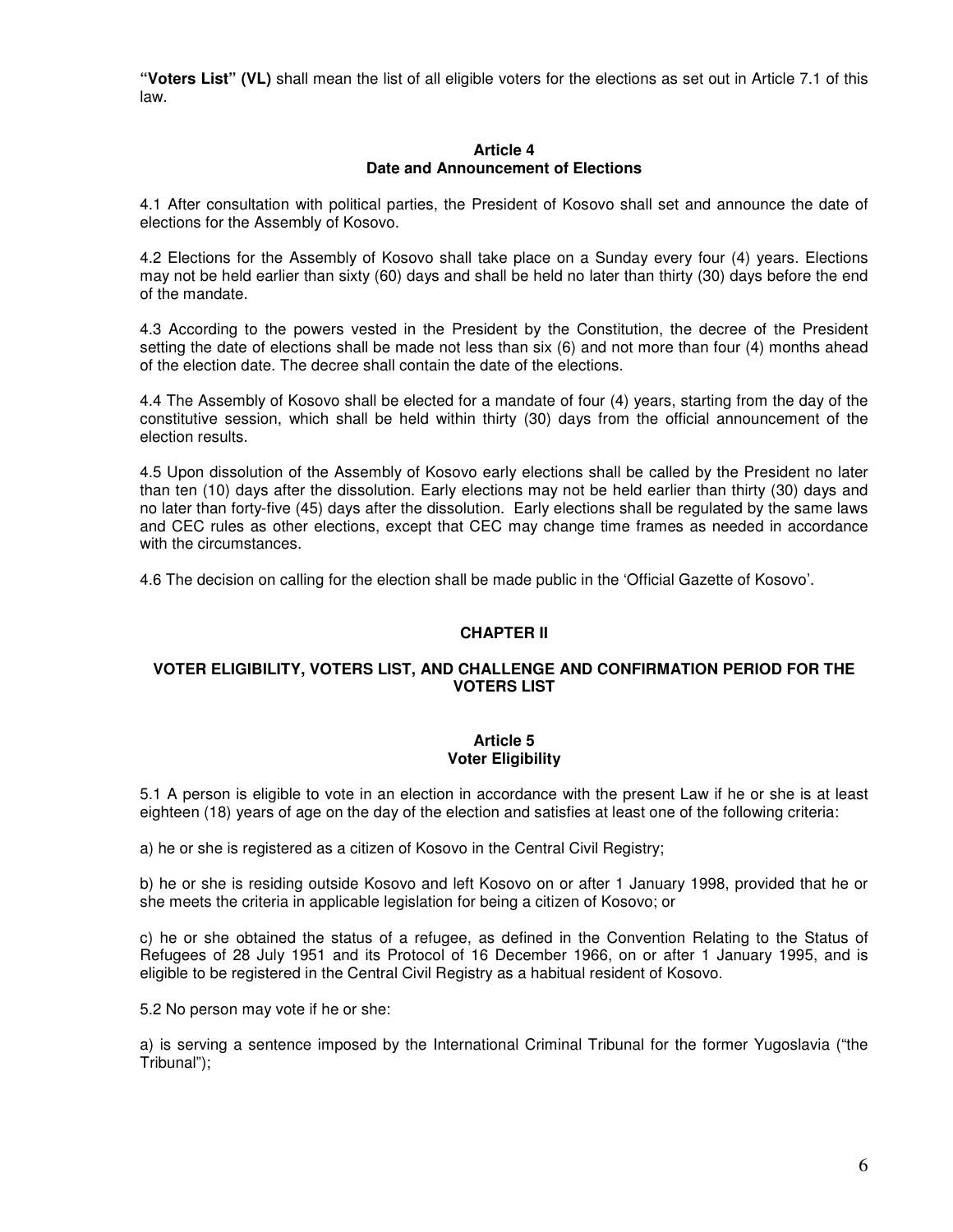b) is under indictment by the Tribunal and has failed to comply with an order to appear before the Tribunal; or

c) has been declared mentally incompetent by a final court decision.

# **Article 6 Voting in Kosovo and Outside of Kosovo**

6.1 A person who is eligible to vote has the right to cast a ballot in Kosovo on the day of an election and in the electoral district where he or she is registered, provided his or her name appears in the Central Civil Registry or has registered as a citizen of Kosovo by a date specified by the CEC.

6.2 An eligible voter who is temporarily residing outside of, or is displaced from, Kosovo is entitled to cast a ballot in an election according to procedures and deadlines as specified in this law.

#### **Article 7 Voters List**

7.1 The CEC shall maintain a Voters List and it shall ensure that the Voters List is accurate and up to date, which represents:

a) the most recent available extract from the Central Civil Registry of all eligible voters who are registered as citizens of Kosovo pursuant to the law on Citizenship; and

b) eligible voters who have successfully applied to vote outside of Kosovo.

7.2 All eligible voters listed in the manner required by the CEC. The personal information provided for each voter shall be: name, surname, date of birth, address, and the Polling Center where he/she is assigned to vote.

7.3 For confirmation of eligibility, the CEC shall have access to registers, records of residence, and other official records.

7.4 The Voters List shall be accessible as set out by CEC rules.

7.5 All activities and documents of the state bodies, and all submissions and evidence related to registering citizens in the Voters List shall be exempted from payment of fees and taxes.

7.6 The personal data of the citizens on the Voters List shall be written in the languages and alphabets in which the original records are kept and in accordance with the Law on the Use of Languages in Kosovo.

7.7 The competent court shall submit data to the CEC on persons who have been deprived of their legal capacity with a final court decision. Such data shall be delivered as required by the CEC.

7.8 The Central Civil Registry shall supply the CEC with all relevant information that the CEC requires to maintain the Voters List in accordance with deadlines established by the CEC.

7.9 The CEC shall provide the Municipal Election Commissions (hereinafter: MECs) with an electronic copy of the entire VL and one printed copy of the VL for their municipality.

#### **Article 8 Review of Voters List and Challenge Period**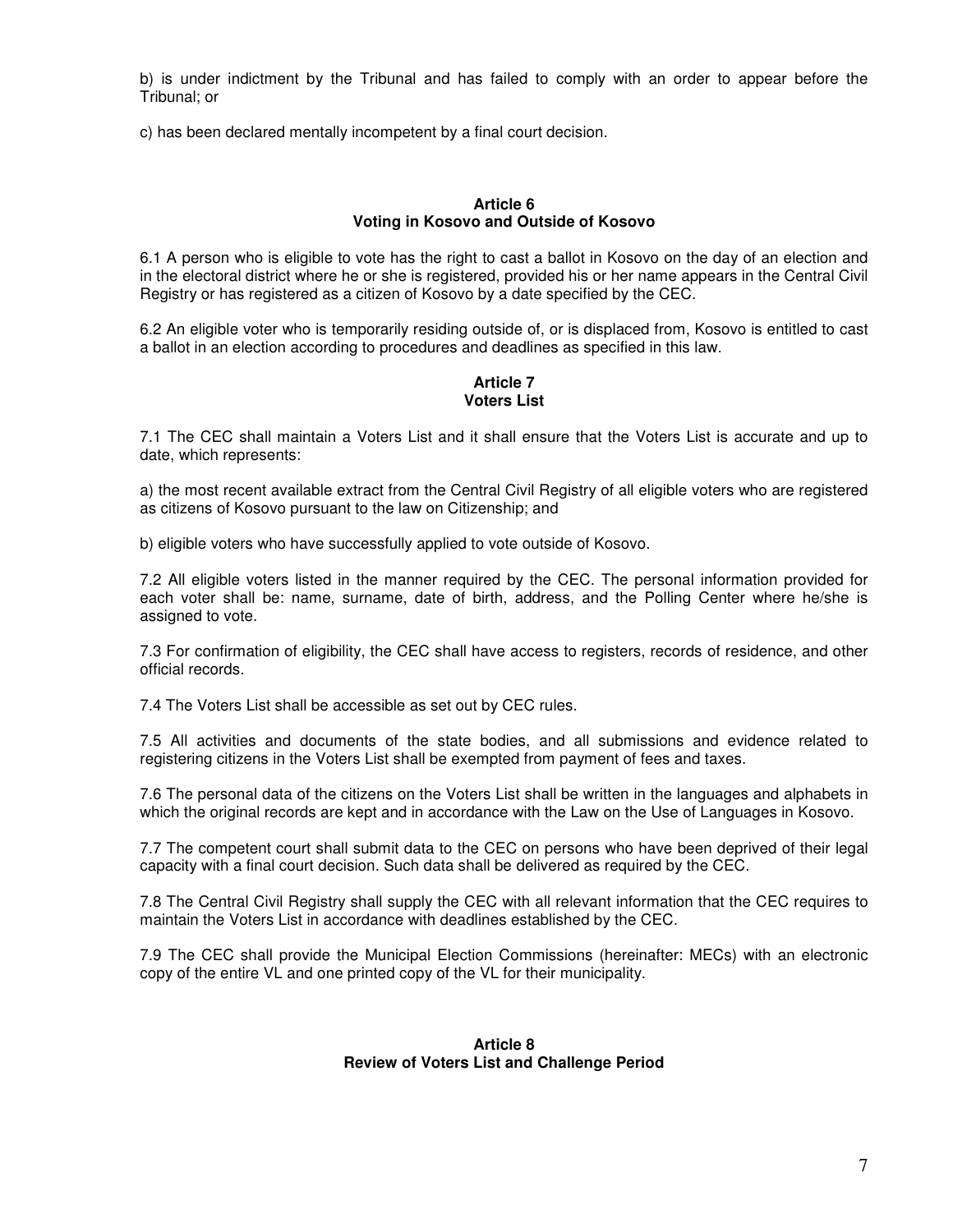8.1 Eligible voters may challenge, as specified under article 9, inaccuracies or omissions in the Voters List during a period established for that purpose by the CEC.

8.2 Prior to the start of the Challenge and Confirmation Period, following the declaration of the election date by the President of Kosovo, the CEC Secretariat shall make the VL available at MEC Office in each municipality as set out by CEC rules and in conformity with data protection law. In addition, the MEC may designate additional locations to view the VL when necessary to allow for access to it within its municipality.

8.3. Decisions regarding changes in the VL shall be made by the court of first instance.

8.4 Prior to the commencement of the challenge period the CEC shall provide the designated Contact Person of each certified Political Entity with the VL. Any use of the VL by certified political entities that contravenes Chapter V on the Code of Conduct for Political Entities and their Supporters and Candidates, shall be a violation of this Law. Changes to the VL may be done in accordance with CEC rules.

8.5 The CEC shall provide accredited electoral observers with the VL during the election period upon individual request. Accredited electoral observers may observe the Challenge and Confirmation Period in all locations where the VL is available for viewing.

8.6 The CEC shall, after the public has had the opportunity to challenge inaccuracies and omissions in the Voters List, but before the day of the election, certify that the Voters List has been established in accordance with applicable law.

#### **Article 9 The Challenge Procedure**

9.1 Any eligible voter as set out in Article 5 may review the VL provided that he/she:

a) properly identifies him/herself to the MEC as an eligible in Kosovo voter appearing on the VL and provides one of the following identification documents:

- (i) a valid ID card;
- (ii) a valid travel document;
- (iii) a valid passport;
- (iv) a valid driving license; or

b) properly identifies him/herself to the MEC as a successful out of Kosovo voter applicant with a valid picture identification and out of Kosovo registration receipt.

9.2 A person who wishes to challenge a name that he/she considers should not be on the VL shall submit a request to the court of first instance clearly stating the facts supporting his/her challenge and including any relevant evidence.

9.3 A person may submit a request to the court of first instance if he/she discovers that his/her name does not appear on the VL. Such request shall include any relevant evidence.

#### **Article 10 Adjudication Process**

10.1 All decisions of the court of first instance are final, including decisions regarding the inclusion or exclusion of a name from the VL.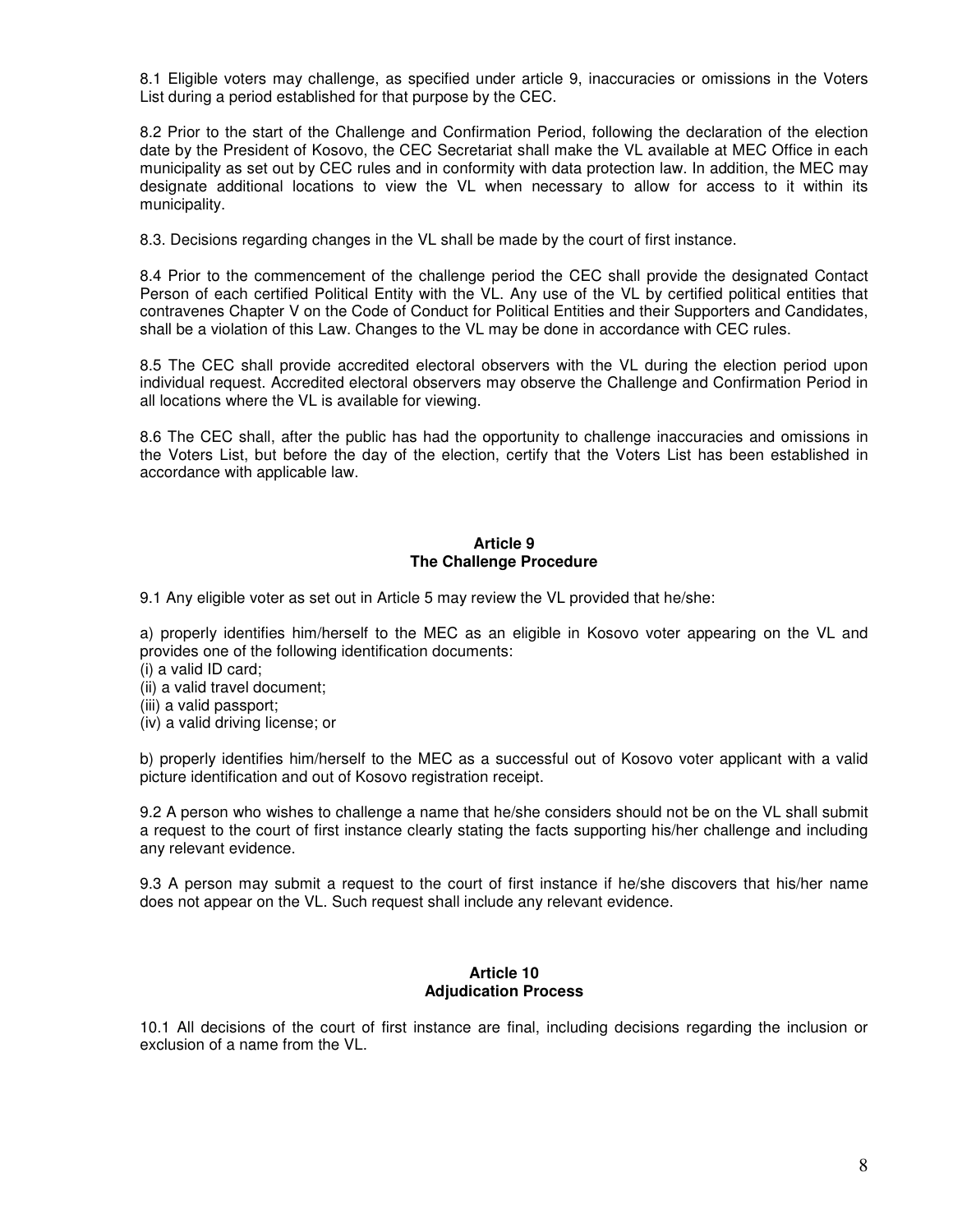10.2 The Court of first instance shall notify CEC and any other parties requested against, and provide such parties an opportunity to respond. Any response to a request must be received within two (2) working days of receipt of notification from the court of first instance that a request has been filed.

10.3 The court of first instance within five (5) days shall communicate decisions regarding requests to the party that submitted a request and to any other party to whom written notification pursuant to paragraph 2 of this Article has been issued.

10.4 A request regarding improper exclusion from the Voters List, regular or by-mail, must be received by the court of first instance within 40 days before the election day.

10.5 The court of first instance will not act on requests that do not meet the requirements set forth in its Rules of Procedure. The court of first instance may summarily reject a request or a group of requests if it does not present a prima facie case or where the request or group of requests is manifestly ill-founded.

10.6 The court of first instance shall have the power to direct the CEC to take remedial action on issues regarding requests regarding the VL.

# **CHAPTER III**

# **POLITICAL PARTY REGISTRATION AND POLITICAL ENTITY CERTIFICATION**

#### **Article 11 General Provisions**

11.1 The CEC shall establish, within the CECS, an Office of Political Party Registration and Certification ("The Office"). The Office shall be responsible for maintaining the registry of political parties, certification of all political entities to be included on a ballot, and the campaign spending limit and financial disclosure articles of this law.

11.2 The Office shall be headed by an Executive Director who shall report directly to the CEC.

11.3 All registrations held by the Political Party Registration Office established within UNMIK Pillar III (OSCE) at the time this law comes into force shall be considered be registered by this law subject to article 18.1 of this Law.

11.4 A registered Political Party shall be automatically certified at the time of election and after fulfilling requirements of article 15.3 of this Law, unless it informs the Office otherwise in accordance with provisions of this law.

11.5 A registered Political Party or any other applicant for certification in accordance with this law shall be deemed a political entity. The Office shall establish and maintain a mailbox for each Political Entity certified by the CEC. All official correspondence in writing with political entities shall be conducted through the Contact Person and respective mailbox. Entities are obliged to regularly check their mailboxes situated at the CEC.

# **Article 12 Political Party Registration**

12.1 Applications for registration of Political Parties may be submitted to the Office at any time during normal working hours.

12.2 Applications submitted for registration to the Office between the day of the declaration of the election date by the President of Kosovo and the date established for the ballot drawing will only be considered as applications for certification as a political entity in accordance with this law.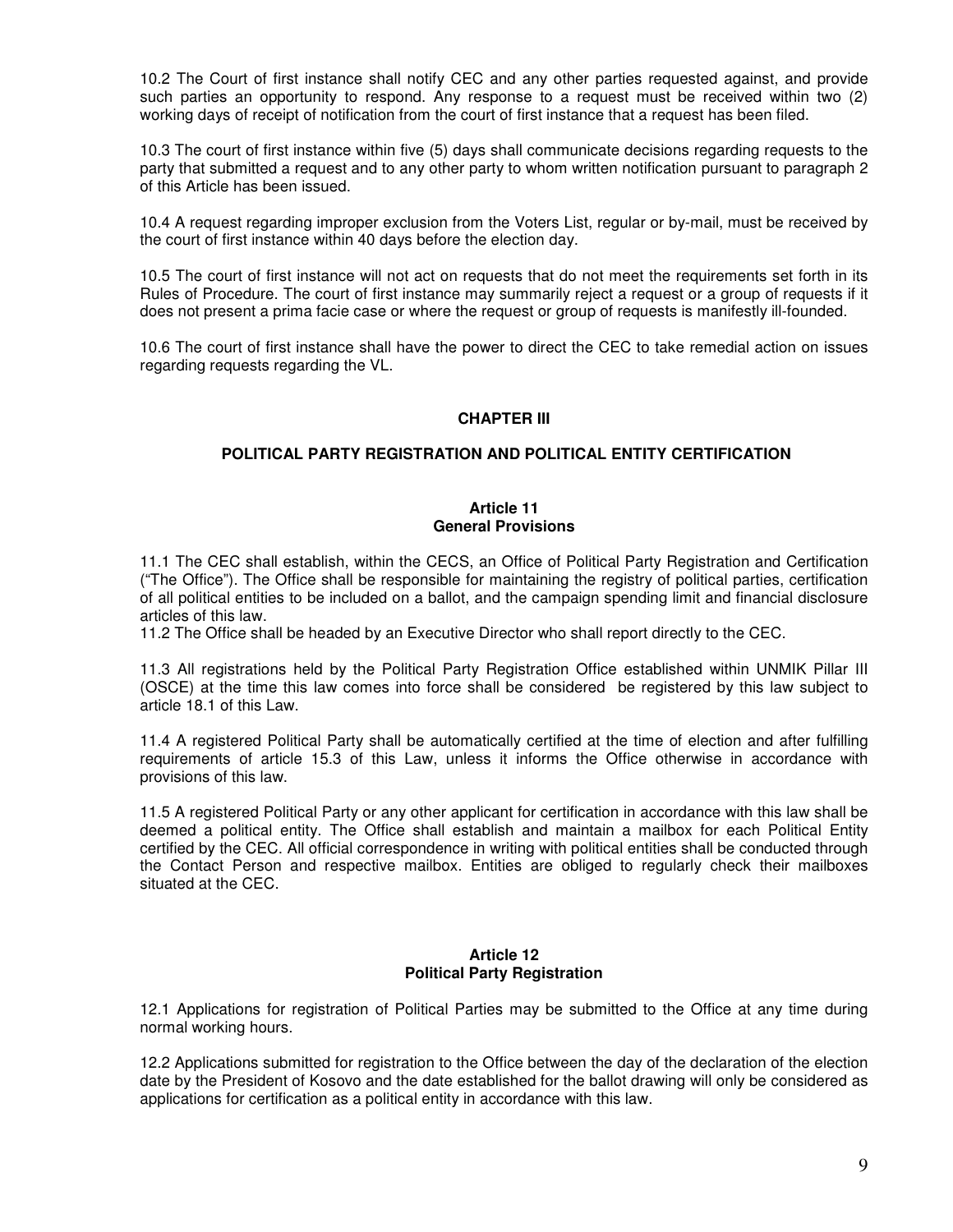12.3. The application for the registration of a Political Party shall be submitted in the form established by CEC rule as required by the Office, and shall include the following:

a) name, surname, address and telephone number of the president of the Party;

b) name, surname, address and telephone number of the authorized financial agent of the party;

c) name, surname, address and telephone number of the person authorized to communicate with the CEC on behalf of the Party;

d) telephone number and the postal address of the headquarter of the party;

e) statement signed by the President of the Party to respect and abide by the Political Party Code of Conduct;

f) statute of the Party;

g) any acronym or seal of the Party;

h) the most recent financial statement of the Party;

i) the date of the most recent party convention;

j) name and address of at least 500 party members who are residing in Kosovo and who are found on the Kosovo Voters List.

12.4 The Office shall review applications within ten (10) days of receipt and inform the authorized representative of the party within five (5) of the completion of the review of any matter that requires clarification or change in the application form.

12.5 Within thirty (30) days of receiving the application, the Office shall inform the CEC of the status of the application, recommending to register, recommending not to register, or specifying areas that may require further clarification.

12.6 Each registered political party shall submit a form as prescribed by the CEC rules to continue its registration no later than March 31 of each calendar year.

12.7 Failure to reregister in accordance with this law shall mean that the party shall be removed from the register of political parties.

12.8 The Office shall be informed of any change in Political Party's president or financial officer shall be notified within five (5) working days of changes.

#### **Article 13 Auditing of Financial Statements**

Financial statements of a registered Political Party shall be audited annually in accordance with provisions of this law.

# **Article 14 Criminal conviction of political entities**

14.1 A criminal conviction against a registered political entity shall mean deregistration of that political entity, as determined by the court.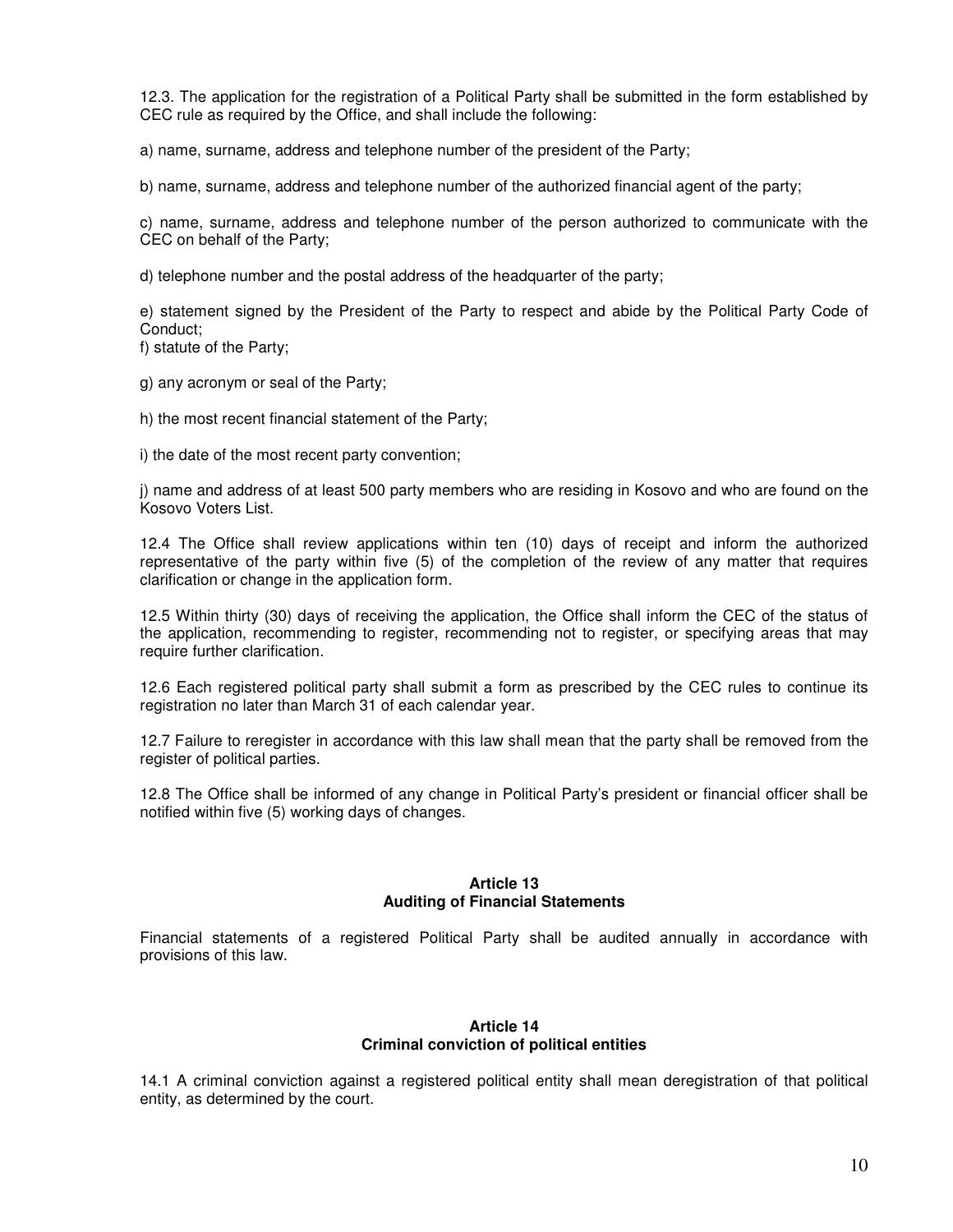14.2 The authorized financial officer of the party and the president of the party shall be legally responsible for the accuracy of all information submitted to the Office as required by this law.

## **Article 15 Certification of Political Entities**

15.1 In order to contest an election, a Political Entity must be certified for that purpose by the CEC.

15.2. Application for certification may be submitted at any time during normal working hours up to sixty (60) days prior to election. No application for certification may by considered by the Office between the  $60<sup>th</sup>$  day prior to an election and the day of the election.

15.3 A registered Political Party is automatically certified but shall notify the Office within fifteen (15) days of the declaration of the election date by the President of Kosovo of any change of the president of the party, authorized representative of the party, or authorized financial representative of the party, and any necessary information related to such changes.

15.4 A registered Political Party not wishing to be certified for an election shall notify the Office within fifteen (15) days of the declaration of the election date by the President of Kosovo that it is not contesting the election, or that the Political Party will be seeking certification as a coalition in accordance with this law.

15.5 The CEC shall certify an eligible Political Entity if it submits a complete application, in the form prescribed and by a date established by a CEC rule the CEC. Such application shall be accompanied by all supporting documentation required under this article as follows:

a) a Registration Certificate (ID number in case of independent candidates);

b) name, surname, address, and telephone number of the Entity's President where applicable, and the authorized representative and the telephone number of the headquarters of the political entity;

c) a copy of the party's seal, or in case of coalitions, a copy of the seal of all political parties in the coalition;

d) name, surname, address, and telephone number of the Financial Officer of the Entity;

e) name, surname, address, and telephone number of a person authorized to deal with electoral process on the Entity's behalf;

f) statement signed by the President of the Party, or bearer of the list for other Entities committing to respect and abide by the Code of Conduct as set forth in this Law;

g) a policy statement, not exceeding 150 words, and in a language or languages of its choice, for the purposes of distribution to voters intending to participate in the elections as out of Kosovo voters. The Policy Statement shall be consistent with the Code of Conduct set forth in this Law and signed by the President or authorized signatory for the Political Entity;

h) in the case of a coalition, , a statement signed by the president of each registered political party participating in the coalition consenting to participate, indicating the manner in which the candidates shall be distributed between the members of the coalition on the ballot, and committing to respect and abide by the Code of Conduct of this law;

i) in the case of citizens initiative, the ID number of the leader of the initiative, the authorized representative, and the authorized financial representative. In the case of an independent candidate or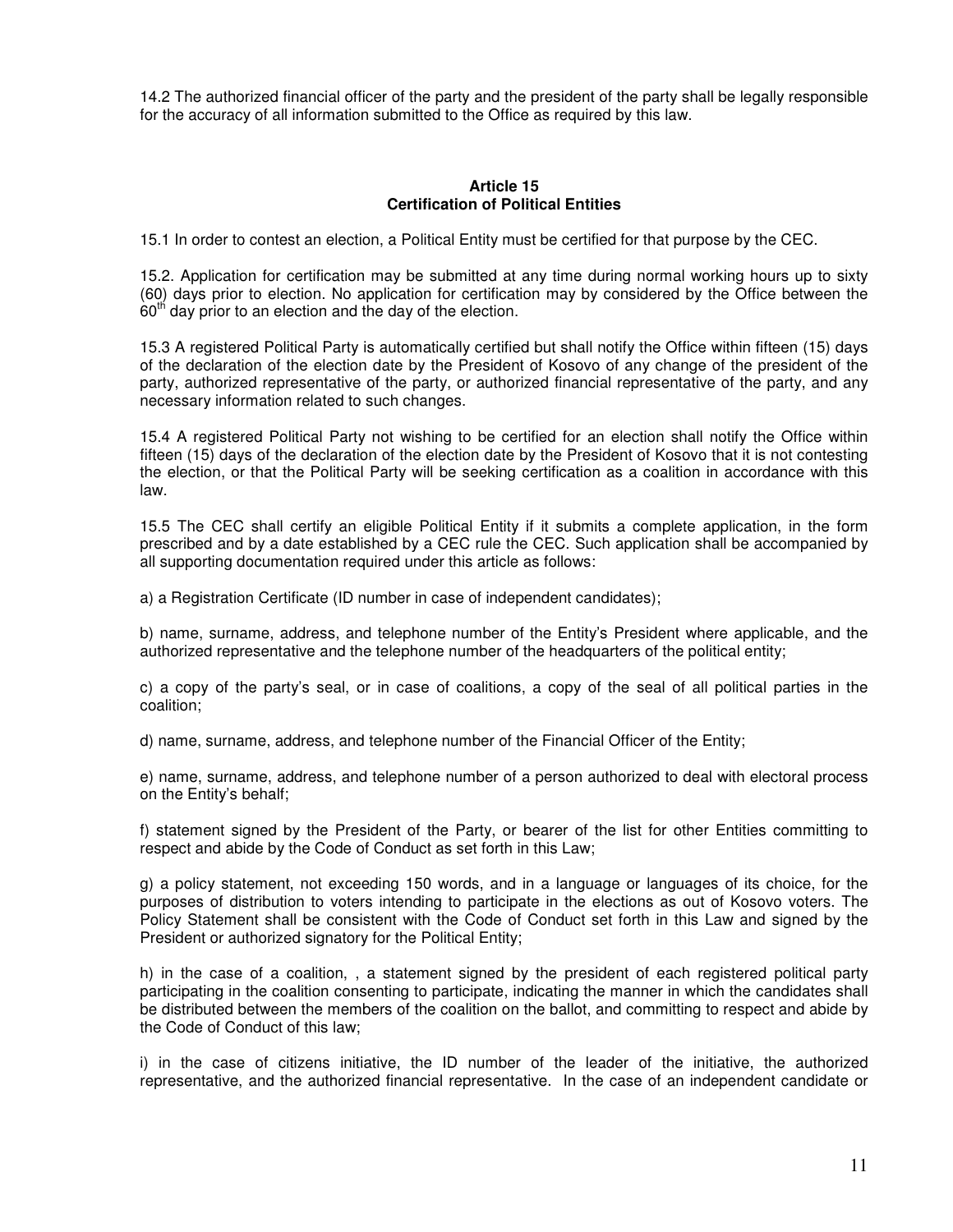citizens initiative, the candidate or the leader of the initiative may also serve as authorized representative and financial representative;

j) name, surname, address and telephone number of the leader of the list of the coalition, representative and financial representative;

k) in the case of a coalition, a copy of any seal of the coalition.

l) The Office shall be informed of any change in Political Party's president or financial officer shall be notified within five (5) working days of changes.

15.6 A Political Entity shall submit with its application a certification fee as defined by Article 23 of this law.

15.7 Subject to the exemptions specified in Articles 15.8 below, each application for certification shall include the necessary number of signatures as set forth in CEC rule.

15.8 A Political Party that gained at least one (1) seat in the Kosovo Assembly in the last election of the same type is not required to submit signatures in support of its application for certification in elections for the Assembly of Kosovo.

15.9 A person may give his or her signature in support of only one Political Entity per election.

15.10 Each Political Entity shall, in its application for certification, commit in writing and sign to follow the Code of Conduct for Political Entities as set forth in Chapter VI of this Law.

15.11 Each Political Entity shall indicate in its application whether it wishes to contest any of the seats guaranteed for the representation of Kosovo Serb and other non-majority communities under Article 64 of the Constitution.

15.12 Any failure to comply with the requirements of this Article shall entitle the CEC to suspend the application process. In addition to the certification requirements of this Chapter, above, the CEC shall, on receipt of a certification application by a political entity, including a registered political party, require the ECAC to provide it with a written confirmation that the political entity applying has fully paid any fines in relation to any previous election and confirm that there are no financial or other outstanding liabilities.

15.13 All requests to withdraw a certified political entity from the election shall be submitted to the CEC.

#### **Article 16 Processing of Applications**

16.1 The Office shall review each application for certification and if it determines that a Political Entity has not satisfied all of the criteria set out in the Article 15, then the Office shall within ten (10) days after the receipt of the application send a notice informing the Entity of the reason or reasons why its application for certification is not sufficient.

16.2 An applicant who receives a notice under article 12.4 of this Law, has five (5) working days to submit a revised application or an explanation that addresses the concerns identified in the notice.

16.3 The Office shall make a written recommendation to the CEC for or against the approval of each application it receives within five (5) days from receiving full documentation. The recommendation shall contain written explanation for each criteria. No party shall be certified unless it fulfills all of the criteria set forth.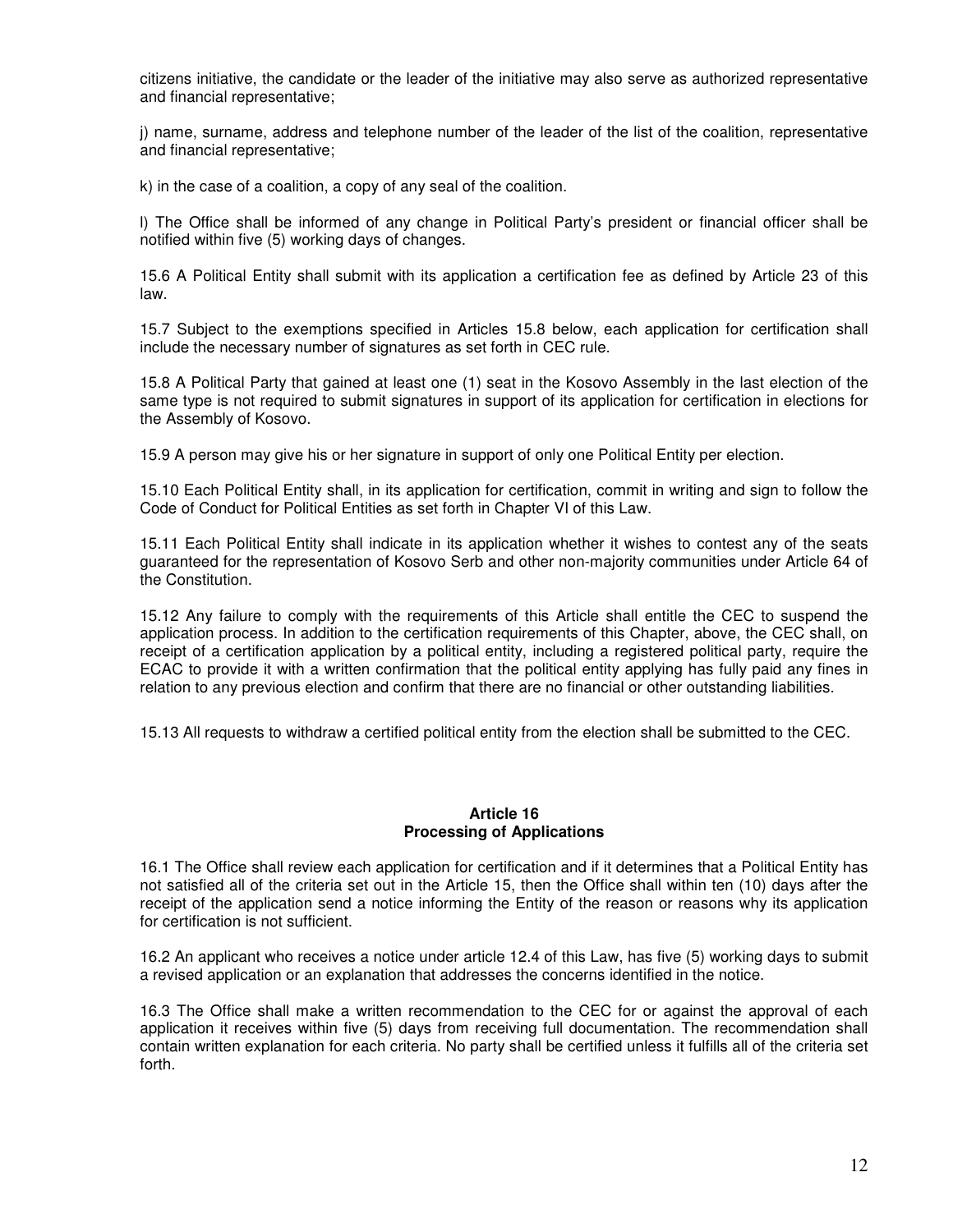16.4 After receiving a recommendation from the Office, the CEC shall either approve or reject the application for certification within seven (7) working days.

16.5 Upon a decision of the CEC, the Office shall immediately notify the applicant in writing about the status of the application, and in case of rejection, provide the reasons for the rejection and advise the applicant of its right to appeal to the ECAC within five (5) days.

#### **Article 17 Political Parties**

17.1 A Political Party may be certified to participate in an election, provided that its registration under UNMIK Regulation No. 2004/11 is not under suspension.

17.2 The Office shall inform the CEC regarding the registration status of each applicant Political Party prior to the conclusion of the certification procedure.

# **Article 18 Coalitions**

18.1 A Coalition may be certified to contest an election under one name, provided that it consists solely of Political Parties that are eligible to be certified under 15.4.

18.2 The CEC shall treat a Coalition as a single Political Entity from the day the Coalition is certified by it until the results of the election are certified. A Political Party may not withdraw from a Coalition once it has been certified, until the results of the election are certified.

18.3 Upon dissolution of a Coalition, each of the registered Political Parties that were members of the Coalition shall be responsible for a share of all Liabilities incurred by the Coalition proportional to the agreement of the Coalition, including any outstanding fines imposed by the CEC or the ECAC.

18.4 A political party that is a member of a Coalition cannot participate as a member of another Coalition or as a separate political party in the same election.

#### **Article 19 Citizens' Initiatives**

19.1 The CEC shall treat a Citizens' Initiative as a single Political Entity from the day it is certified until the Citizens' Initiative has filed its final Campaign Financial Disclosure Report under Article 40.2 (b) of this Law.

19.2 Each candidate on the certified candidate list of a Citizens' Initiative shall be personally responsible for an equal share of any fines imposed on the Citizens' Initiative by the CEC or the ECAC.

#### **Article 20 Independent Candidates**

20.1 An independent candidate may be certified to participate in an election, provided he or she is eligible to be a candidate under Article 29 and is registered to vote.

20.2 An independent candidate may not, in the same election, seek certification as a candidate for a Political Party, Coalition or Citizens' Initiative.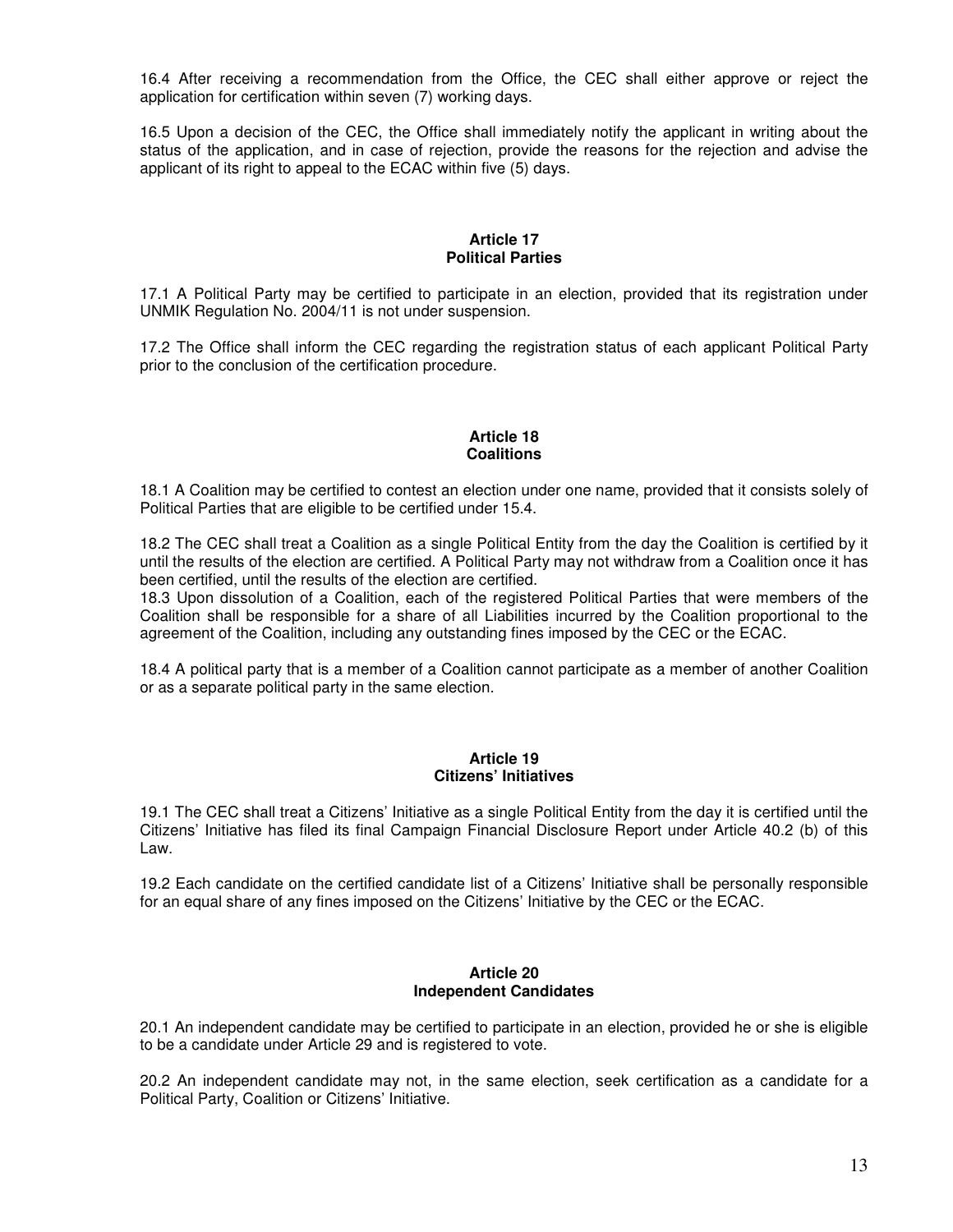20.3 An independent candidate may not withdraw his or her candidacy before the certification of the election results.

#### **Article 21 Identical or Similar Names**

21.1 The CEC shall not certify a Political Entity under a name or acronym that is the same as, or in the judgment of the CEC, is confusingly or misleadingly similar to, the name or acronym under which a different Political Entity has previously been certified.

21.2 If two or more Political Entities apply for certification under names or acronyms that are the same, or so similar that they are likely to cause confusion or mislead voters, the CEC shall decide which Entity has the right to be certified under the name or acronym. In deciding which Political Entity has the right to be certified under a name or acronym, the CEC shall consider the date on which each Entity submitted its application to the CEC and each Entity's previous use of the names or acronyms.

21.3 For the purposes of this article, a Coalition shall be considered to be a different Political Entity from one election to the next unless its membership includes all the Political Parties that were previously part of the Coalition.

21.4 Nothing in this article precludes the certification of an independent candidate under his or her legal name. Where candidate names are the same, the CEC may include distinguishing information to avoid confusion on the ballot.

# **Article 22 Signatures**

22.1 As part of its review under article 16.1 of this Law, the Office shall review each signature booklet submitted in support of an application for certification to ensure that the signatures are valid.

22.2 In authenticating signatures of support, the Office shall subject each signature booklet submitted by each applicant to a review as specified by CEC rules.

22.3 The following types of signatures shall be considered invalid and shall not count towards the signature requirement:

a) signatures of persons who are not registered voters;

b) signatures of support for which any required information is missing or illegible;

c) signatures that are in the same handwriting as other signatures, including signatures by the head of the family for other family members; and

d) signatures that include information that does not match information recorded in the most current version of the voters list.

#### **Article 23 Certification Fee**

23.1 Certification fees shall be established as specified by CEC rules.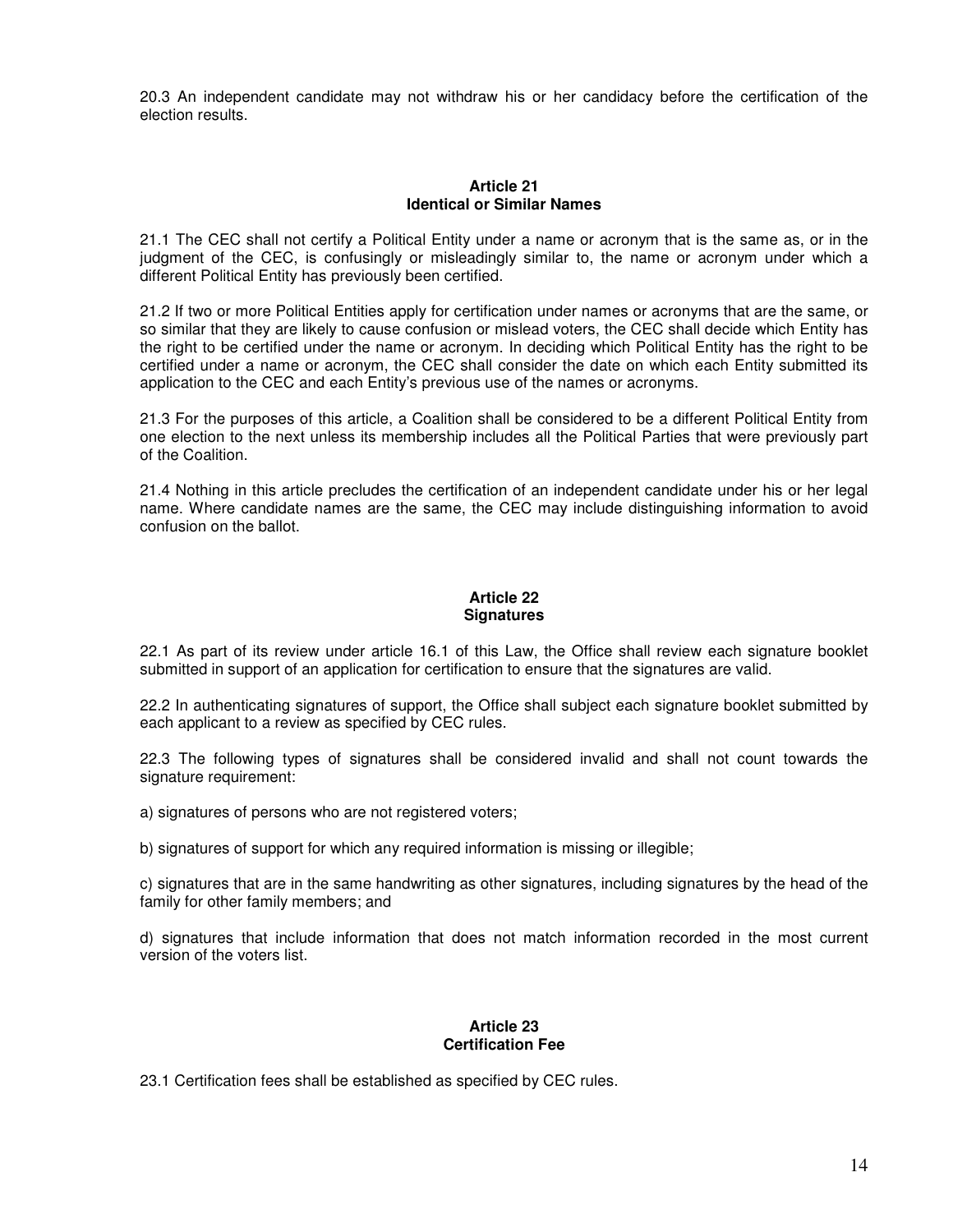#### **Article 24 Order of the Ballot**

24.1 The ballot lottery shall be held on a date determined by the CEC.

24.2 The Chairperson of the CEC shall decide the procedures to be followed in the lottery, ensuring that the lottery is fair and transparent. The Chairperson of the CEC shall preside over the drawing of lots.

24.3 The Office shall notify the Political Entities of the location, date, and time at which the ballot lottery will be held. Each Political Entity shall send a representative to draw a lot and observe the conduct of the ballot lottery. The Chairperson of the CEC shall chair the ballot lottery and if a Political Entity does not send a representative to the ballot lottery, a member of the CEC Secretariat shall draw a lot for that Entity.

# **CHAPTER IV**

# **CANDIDATE CERTIFICATION**

## **Article 25 General Provisions**

25.1 A political party, coalition of political parties, or citizen's initiative, that has applied to be certified to participate in the election shall submit to the Office a candidate list on the date and in the manner established by CEC rules.

25.2 The CEC shall decertify a certified political party, citizens' initiative or coalition if it fails to submit to the Office a candidate list by the deadline set by the CEC.

#### **Article 26 Review of Candidate lists**

26.1 No later than five (5) working days after the deadline for submission, the Office shall make a written recommendation to the CEC either for or against the certification of each candidate list it receives.

26.2 The Office shall review all candidate lists and, if it determines that a Political Entity has complied with requirements of Chapter III and IV of this Law, then it shall recommend that the CEC certify the candidate list within 10 days of receiving the list.

26.3 If the Office determines that a candidate list does not comply with the preceding provision, then it shall notify the relevant Political Entity to rectify its candidate list within five (5) working days, giving the reason(s) why its list needs to be amended.

26.4 A Political Entity that receives a notice under paragraph 3 of this Article has three (3) working days to submit a revised application, or an explanation that addresses the concerns identified in the notice, or both.

26.5 The Office shall make a written recommendation to the CEC either for or against the certification of a candidate list within ten (10) working days of sending a notice under Article 26.3.

26.6 Any Political Entity appeal to the ECAC of a CEC decision refusing to certify its candidate list shall be within five (5) working days of that Political Entity being notified of the decision.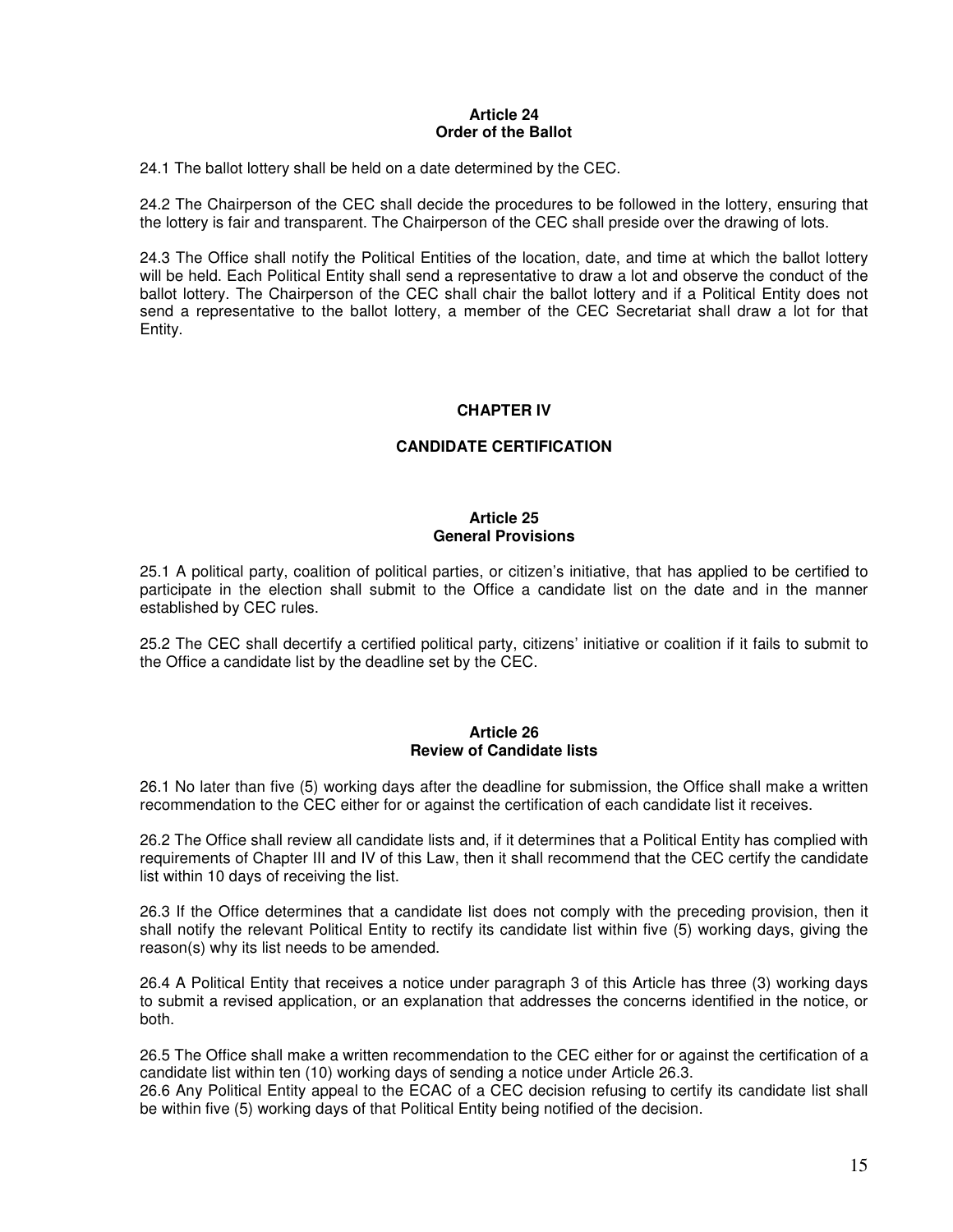## **Article 27 Gender Requirement**

27.1 In each Political Entity's candidate list, at least thirty (30%) percent shall be male and at least thirty (30%) percent shall be female, with one candidate from each gender included at least once in each group of three candidates, counting from the first candidate in the list.

27.2 This article has no application to lists consisting of one or two candidates.

#### **Article 28 Withdrawal or Replacement of Candidates and Political Entities**

28.1 A Political Entity that has been certified may withdraw from an election by providing the CEC with written notice clearly indicating its intention to withdraw no later than two (2) working days before the date set for the ballot lottery under Article 24.1 of this Law.

28.2 If the ECAC removes a candidate from a candidate list because it determines that the candidate did not give his or her consent to stand as a candidate, the Political Entity may not replace that candidate on its candidate list, but shall ensure that the list remains in compliance with Article 27 of this Law.

28.3 Without prejudice to the provisions of paragraph 2 of this Article, a certified political party, citizens' initiative or coalition may within four (4) days after removal of a candidate replace him or her if that candidate also appears on the candidate list of another political party, citizens' initiative or coalition and has indicated a clear intention in writing to remain on the list of the other political entity.

28.4 If a candidate dies prior to the election, a certified political party, citizens' initiative or coalition may replace the deceased candidate by a date established by the CEC.

28.5 All requests to withdraw a certified candidate from the election shall be submitted to the CEC.

# **Article 29 Candidate Eligibility**

29.1 Any person whose name appears on the Voters List is eligible to be certified as a candidate, except if he or she is:

- a) judge or prosecutor in Kosovo or elsewhere;
- b) member of the Kosovo Security Force;
- c) member of the Kosovo Police;
- d) member of the Customs Service of Kosovo;
- e) member of the Kosovo Intelligence Agency;
- f) head of an independent agency;
- g) diplomatic representative;
- h) chairperson or a member of the CEC;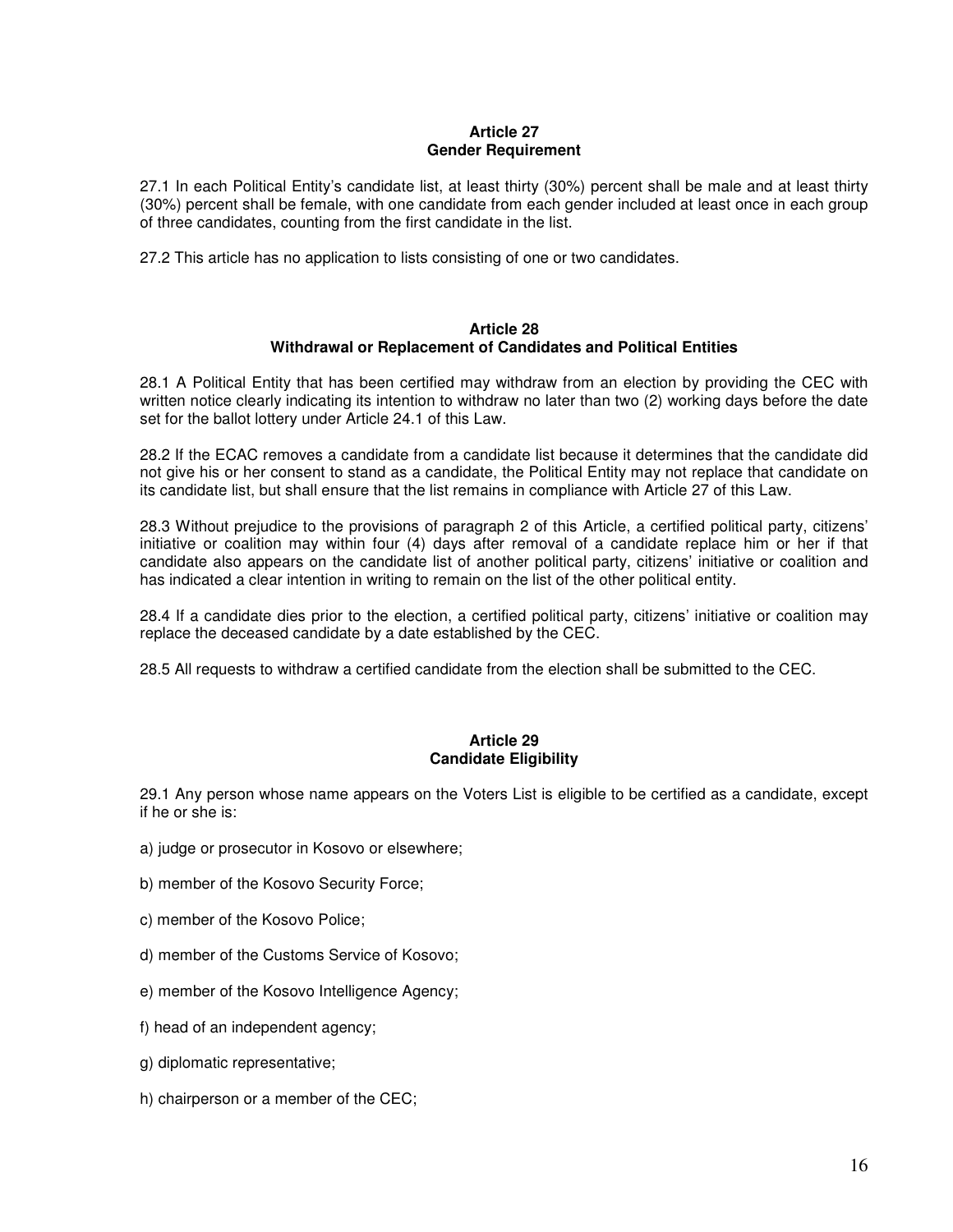i) member of the ECAC;

j) member of a Municipal Election Commission;

k) member of the armed forces of any state;

l) member of any police force or similar body;

m) serving a sentence imposed by the International Tribunal for the Former Yugoslavia;

n) under indictment by the Tribunal and has failed to comply with an order to appear before the Tribunal;

o) deprived of legal capacity by a final court decision;

p) deprived by a final court decision, including an ECAC decision, of the right to stand as a candidate;

q) found guilty of a criminal offence by a final court decision in the past three (3) years; r) has failed to pay a fine imposed by the ECAC or the CEC; or has failed to obey an order of the ECAC,

29.2 The number of the names of the candidates submitted may not be more than ten percent (10%) more than the maximum number of seats to be allocated.

29.3 If more than the maximum number of candidates is submitted, the CEC shall reduce the candidate list to bring it into compliance with the provisions of this article.

29.4 If a candidate who has been certified by the CEC has or acquires a status that would render him or her ineligible to be a candidate by reference to the provisions of paragraph 1 of this Article, that person shall be decertified by the CEC and removed from the candidates list of the relevant Political Entity. 29.5 No person who is a member of another elected legislative body may take a seat in the Kosovo Assembly. An Assembly member who is or becomes a member of another elected legislative body after taking up his or her seat in the Assembly shall forfeit his or her mandate in the Assembly.

29.6 A public employee contesting a seat in the Assembly must take a leave of absence effective of the date of the beginning of the campaign period.

29.7 The CEC shall publish the certified lists of candidates within five (5) days of the certification and any amendments thereto within five (5) additional days.

29.8 A candidate may not at the same time stand for office on more than one candidate list of a political party, coalition, citizens' initiative, or run as an independent candidate.

29.9 The intentional provision of false information pertaining to articles 29.1 or 29.5 shall be a separate offence punishable in accordance with the rules of ECAC.

#### **Article 30 Protection and Verification of Candidate Data**

30.1 The CEC Secretariat shall keep confidential all candidate information submitted to the CEC in compliance with this law and CEC rules, until after the candidate is certified by the CEC, except that the CEC Secretariat shall provide all law enforcement agencies with any information that those organizations require for the purpose of election security.

30.2 Once a candidate is certified, the CEC may disclose that person's personal data only as permitted under the applicable law.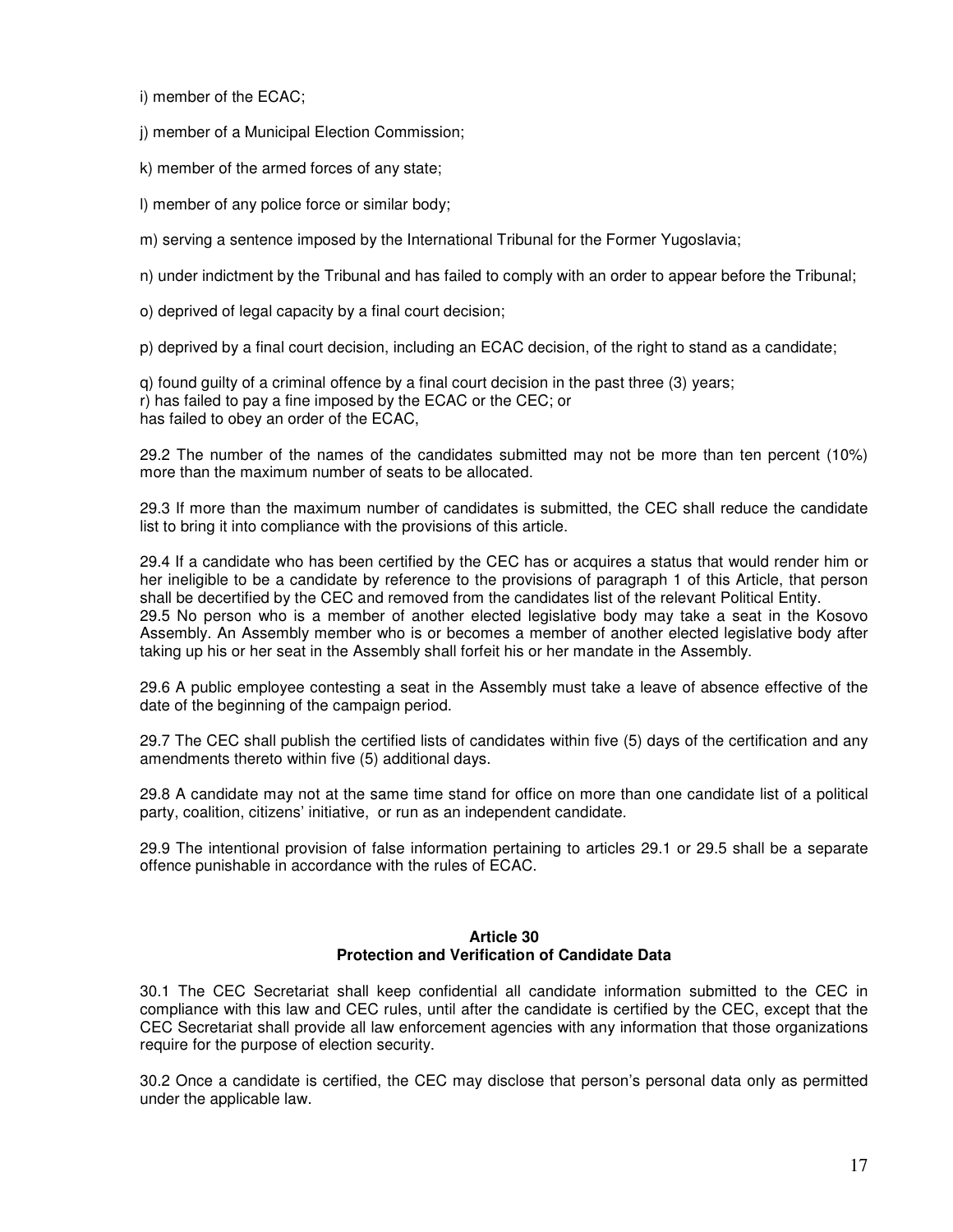30.3 If a candidate is not certified by the CEC, the CEC Secretariat shall not disclose any of the candidate's personal data.

## **CHAPTER V**

## **THE CODE OF CONDUCT FOR POLITICAL ENTITIES, THEIR SUPPORTERS AND CANDIDATES**

#### **Article 31 Purpose of the Code of Conduct**

The Code of Conduct for Political Entities and their supporters and candidates has the purpose of establishing conditions under which the people of Kosovo may choose their representatives in free, fair and well-informed elections within a climate of democratic tolerance, peace, and respect for the rule of law.

# **Article 32 The Responsibilities of Political Entities, their Supporters and Candidates**

32.1 This Code is binding on all Political Entities, candidates, members of Entities, and their supporters.

32.2 The ECAC shall have jurisdiction to adjudicate allegations that the provisions of the Code have been breached and impose sanctions and remedies in accordance with its procedures.

32.3 Political Entities shall effectively inform their members, supporters and candidates of the provisions of the Code.

32.4 Political Entities shall make all reasonable efforts to prevent their members, supporters and candidates from violating the Code.

32.5 Political Entities shall be responsible for violations of the Code committed by their members, supporters and candidates.

32.6 A Political Entity may submit evidence to the ECAC showing that it made reasonable efforts to prevent and/or discourage its members, supporters and candidates from violating the Code. Such evidence may be considered in determining an appropriate sanction, and may include evidence that:

a) the Political Entity has informed its members, supporters, and candidates of the provisions of the Code and the need to comply with its provisions;

b) the Political Entity and its candidates have spoken out publicly in the condemnation of violence, threats of violence, or intimidation during the electoral process;

c) the Political Entity has publicly and actively reprimanded its members, supporters, and candidates for any violations of applicable laws pertaining to elections;

d) the Political Entity has not encouraged, incited, or abetted its members, supporters, and candidates to violate the Electoral Rules in the particular case or in any other cases; and

e) any other evidence regarding the Political Entity's efforts to prevent its members, supporters, and candidates from violating the Electoral Rules.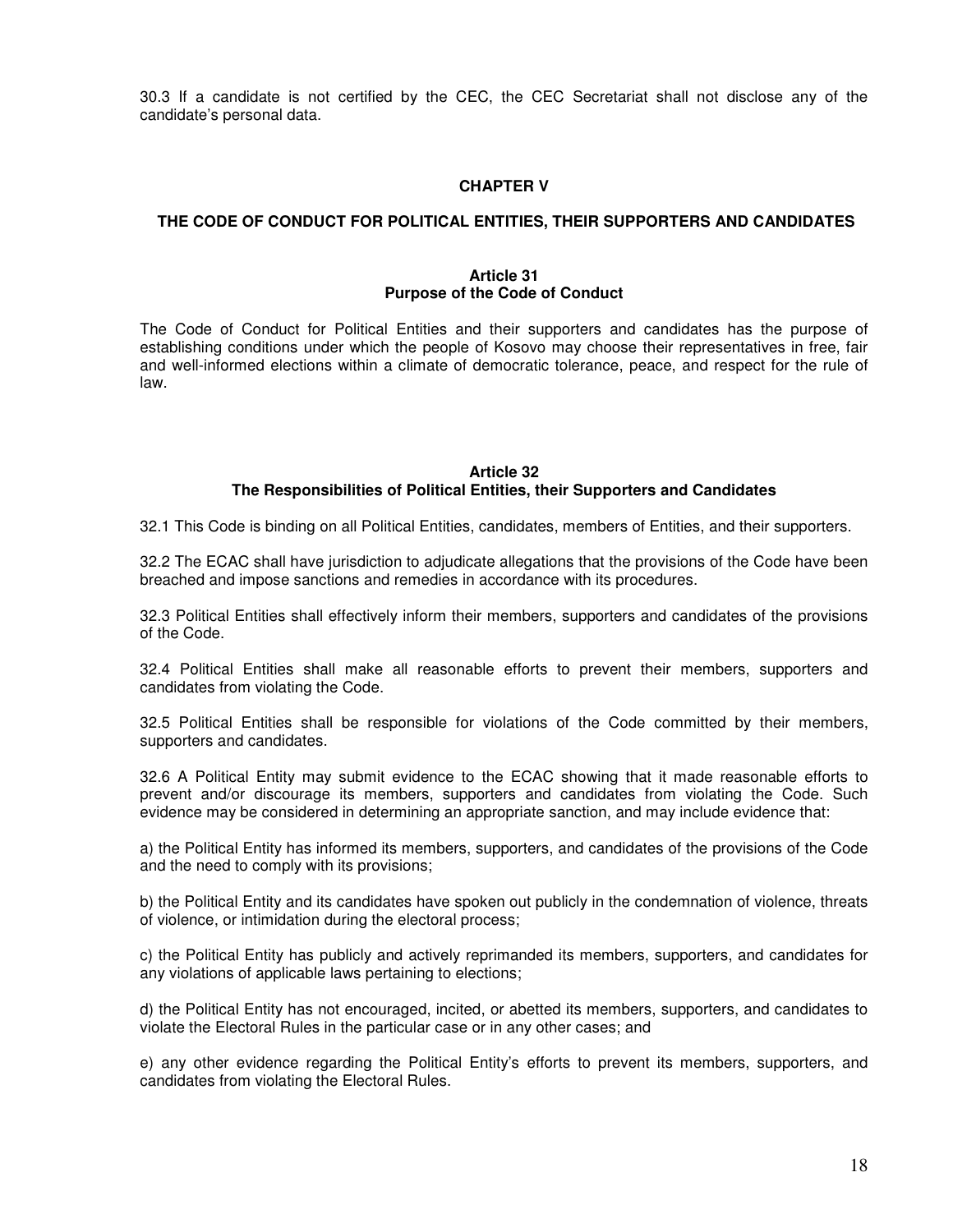32.7 Each candidate shall sign a statement confirming that he or she will comply with all applicable legislation and support the full implementation of the certified election results.

# **Article 33 Prohibited Actions by Political Entities**

During the campaigning period a Political Entity, its supporters or candidates shall be prohibited from doing any of the following:

a) removing, covering, destroying, or altering any printed notice, placard, poster or other material, which is used for the purpose of election campaigning by another Political Entity;

b) displaying notices, placards and posters, or otherwise placing their names or slogans related to the election campaign, in or on public buildings or structures, on or above public roads, on public road traffic signs, in or on premises or structures occupied or otherwise used by international organizations, or in private premises without permission of the owners or users;

c) carrying or displaying weapons of any kind at political meetings or during any events related to the activities of Political Entities. The carrying of weapons by other persons at political meetings/events is permitted only if the persons carrying such weapons have been authorized to do so by the appropriate authorities and the Kosovo Police have been notified in advance that such weapons will be carried at given meetings;

d) disturbing meetings of other Political Entities or inciting others to do so;

e) preventing or attempting to prevent journalists from carrying out their professional functions;

f) promising any financial reward for the purpose of gaining support of voters;

g) threatening, or attempting to threaten, other Political Entities or their supporters or candidates;

h) encouraging any person to register to vote in an election who has no legal right to register;

i) encouraging any person to vote in an election who has no legal right to vote;

j) encouraging a person to vote more than once in the same election, or to vote in the name of another person;

k) abusing the right to complain, or making false, frivolous or vexatious complaints or submissions to the ECAC;

l) using language, in oral or written form, which incites or provokes, or is likely to incite or provoke, another person to commit an act of violence against other persons or property, or which incites or is likely to incite hatred towards others, or publishing or using pictures, symbols or any other material that has or is likely to have such effects; or

m) for the purpose of promoting a Political Entity or its candidates using pictures, symbols or any other material which refers to a person who:

(i) is serving a sentence imposed by the International Criminal Tribunal for the Former Yugoslavia; or (ii) is under indictment by the Tribunal and has failed to comply with an order to appear before the Tribunal.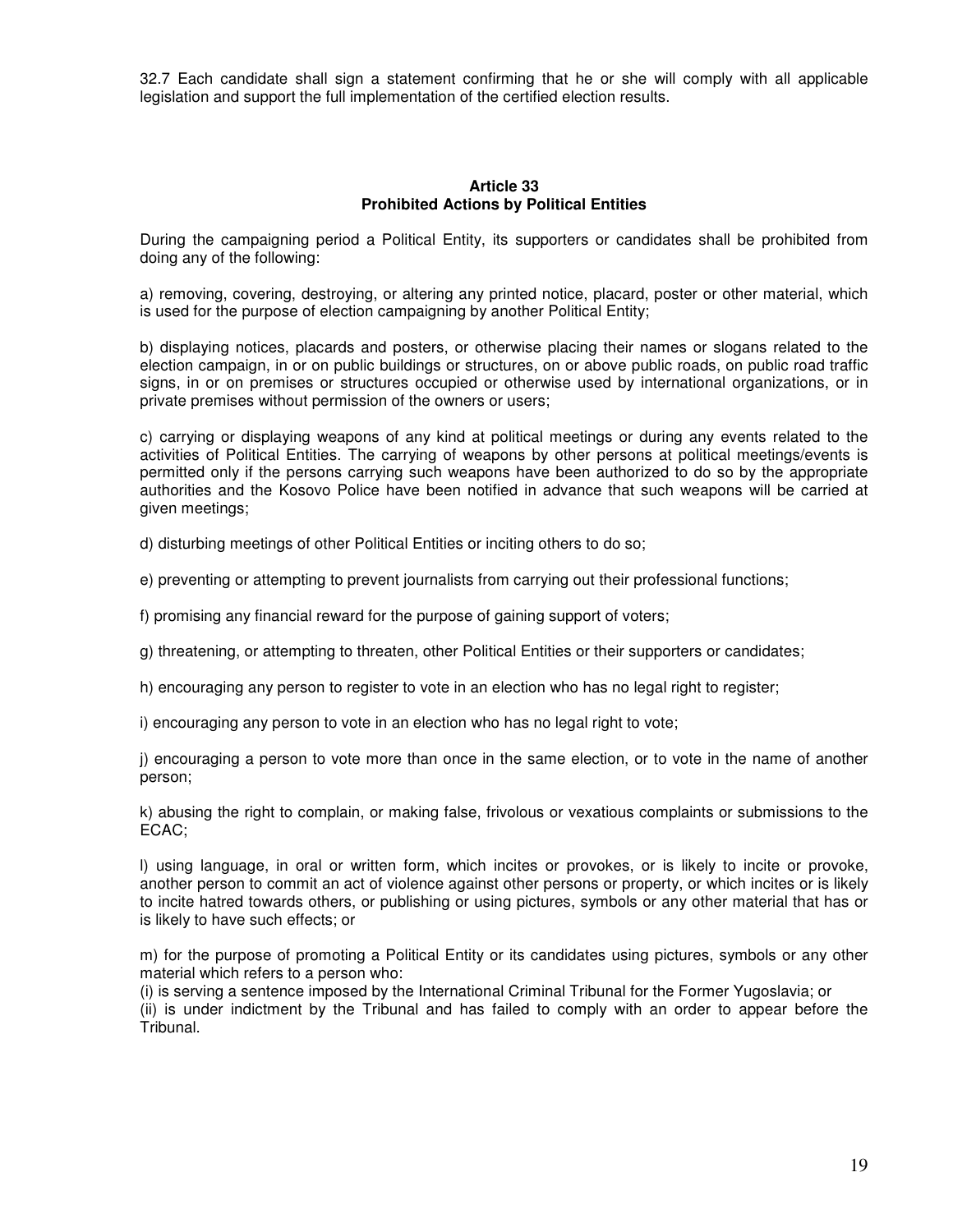## **Article 34 Intimidation and Violence During the Electoral Process**

34.1 The use or threat of use of violence of any kind by Political Entities, their members, supporters or candidates, is strictly prohibited.

34.2 No Political Entities or candidates shall encourage, support or approve of violence, threats of violence or intimidation, during the electoral process. Each Political entity shall inform its members and supporters of the need to avoid such behavior.

34.3 Election campaigns shall be organized in such manner that a congenial and peaceful atmosphere prevails during the campaign period.

#### **Article 35 Prohibited Actions by Public Employees**

35.1 A person who holds a public office, elected or appointed, may not use such office or any of its resources for the purpose of obtaining votes. No resource of any institution of the public administration at a central or local level or any enterprise owned or controlled by central or local authorities can be used or applied in support of a political entity in an election.

35.2 No political entity shall, during the course of an electoral campaign period, encourage or take advantage of a public employee using his or her public position to campaign for a political entity.

#### **Article 36 Prohibited Actions Prior to Polling**

36.1 During the twenty-four (24) hour period prior to the opening of Polling Stations for the casting of the vote, and until their closing, political entities, their supporters or candidates, are prohibited from doing any of the following:

a) distributing or otherwise displaying at any Polling Stations, or within an area of 100 meters thereof, any kind of materials for the purpose of influencing voters;

b) campaigning in any manner.

#### **Article 37 Acceptance of Election Results**

All political entities, their supporters and candidates, are obliged to abide by the results of the elections and to support the full implementation of the certified election results.

#### **Article 38 Sanctions for Violations of the Principles of the Code**

38.1 The violation of any one of the articles of the Code of Conduct set forth in this Chapter, in cases when these violations have not affected the election result, is an administrative offence and is punishable with a fine as determined by ECAC.

38.2 The amount of the fine is determined on basis of Article 146.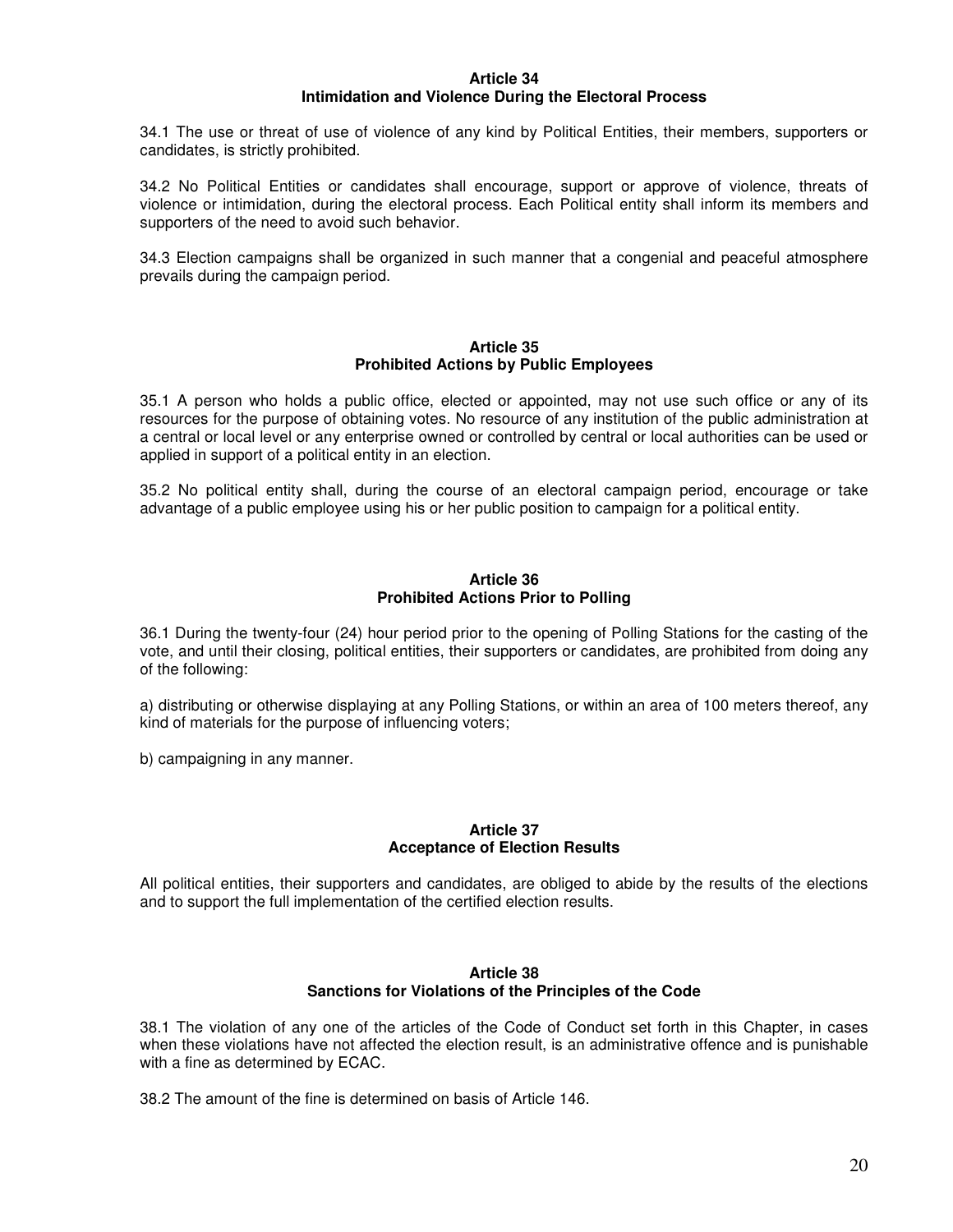38.3 The violations of the Code of Conduct determined by ECAC that have attempted to affect the elections results constitute a criminal offence pursuant to the Criminal Code of Kosovo.

# **CHAPTER VI**

# **CAMPAIGN SPENDING LIMIT AND FINANCIAL DISCLOSURE**

#### **Article 39 Campaign Spending Limit and Contributions**

39.1 No certified political entity shall have campaign expenditures exceeding an amount to be established by a CEC rule no later than five (5) days following the announcement of Election Day.

39.2 The CEC shall determine the maximum campaign expenditures based on the total number of voters registered in the voters list at the time of the last update of the voters list available to the CEC.

39.3 Maximum campaign expenditures shall apply to any goods and services purchased for campaign purposes regardless of the time of purchase or provision of service.

39.4 A Political Entity shall not accept a Contribution, except as regulated under the applicable legislation.

#### **Article 40 Financial Disclosure Requirements**

40.1 Each Political Entity certified to participate in the election shall submit a Campaign Financial Disclosure Report for the Entity, including all of its branches and all its constituent parts, and ending with the day of the election. Campaign Financial Disclosure Reports for the Entity shall be submitted no later than forty-five (45) calendar days after the day of the election.

40.2 Each Campaign Financial Disclosure Report of every political entity including all of their branches and constituent parts shall include complete and accurate disclosure of:

a) the Income of the Political Entity during the reporting period, including the source and date of all cash Contributions;

b) all Expenditures, including Campaign Expenditures, made by the Entity during the reporting period; and

c) a balance sheet showing the Assets, Liabilities and Equity of the Entity as of the first and last day of the reporting period.

40.3 Political entities shall provide the Office with copies of receipts for each administrative fee paid.

40.4 The Office shall report to the CEC on all administrative fees collected and remitted hereunder to the Kosovo Consolidated Budget.

40.5 If a Political Entity fails to submit a Campaign Financial Disclosure Form by the deadline, or if it submits an incomplete or inaccurate report, the Office may file a complaint with the ECAC in accordance with the procedures of that body.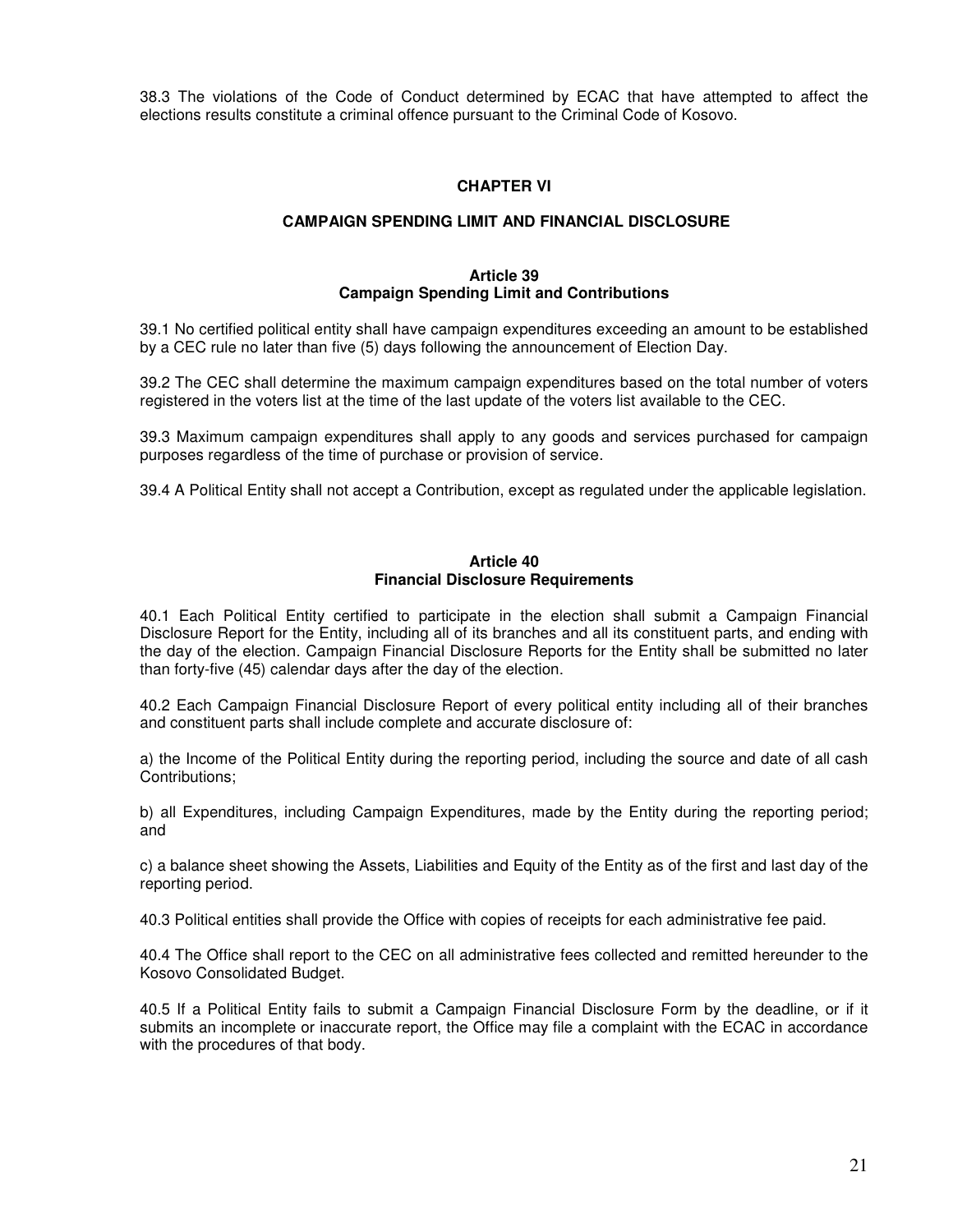40.6 Each Political Entity certified to participate in an election shall keep and maintain for a period of seven (7) years accurate and detailed records of the financial situation of the Entity and all of its branches during the period covered by the Campaign Financial Disclosure Reports, including:

a) accounting books that record, in accordance with generally accepted accounting principles:

(i) all Income by source, amount, identifying the manner in which the Payment was made (i.e. cash, cheque, bank draft, etc.); and

(ii) all Payments made by the Entity to another person, the purpose of the Payment and the manner in which the Payment was made;

b) receipts for all Expenditures in excess of one hundred euro (€100);

c) bank records for all accounts held by or on behalf of the Political Entity;

d) documents establishing the legal basis for ownership or occupation of all real property occupied by the Political Entity;

e) contracts to which the Entity is a party, including contracts relating to the lease or purchase of movable or immovable property;

f) a record of all Contributions to the Entity, regardless of when they were made, including:

(i) the value of each Contribution;

(ii) the date on which each Contribution was made;

(iii) the full name, address and Civil Registration, passport or driver's license number of each contributor; and

(iv) the full name of the person who received the Contribution on behalf of the Entity.

40.7 Each Financial Officer shall attend a training session in accounting and auditing arranged by the Office as soon as possible after his or her appointment unless he or she can establish to the satisfaction of the Office that he or she possesses sufficient expertise and experience that such training is not necessary.

#### **Article 41 Auditing**

41.1 For the purposes of this article, "the Campaign Auditor" shall mean any organization specifically tasked by the Office to audit campaign spending.

41.2 The Office shall audit any Campaign Finance Disclosure Report or Candidate Financial Disclosure Form.

41.3 The use of an external auditor as a campaign auditor is subject to decisions of the CEC.

41.4 Each Political Entity shall cooperate fully with the Campaign Auditor and shall provide the auditors with full and unfettered access to the financial records of the Entity, including without limitation all of the records referred to paragraph 3 of this Article.

41.5 The Campaign Auditor shall present the preliminary results of an audit, including a list of any apparent errors or omissions, to the highest executive body of the Political Entity within forty-five (45) days of commencing the audit, and no later than four months.

41.6 A Political Entity may, within fifteen (15) working days of its receipt of the preliminary results of an audit, submit a revised financial report and an explanation that addresses any apparent errors or omissions identified by the Campaign Auditor.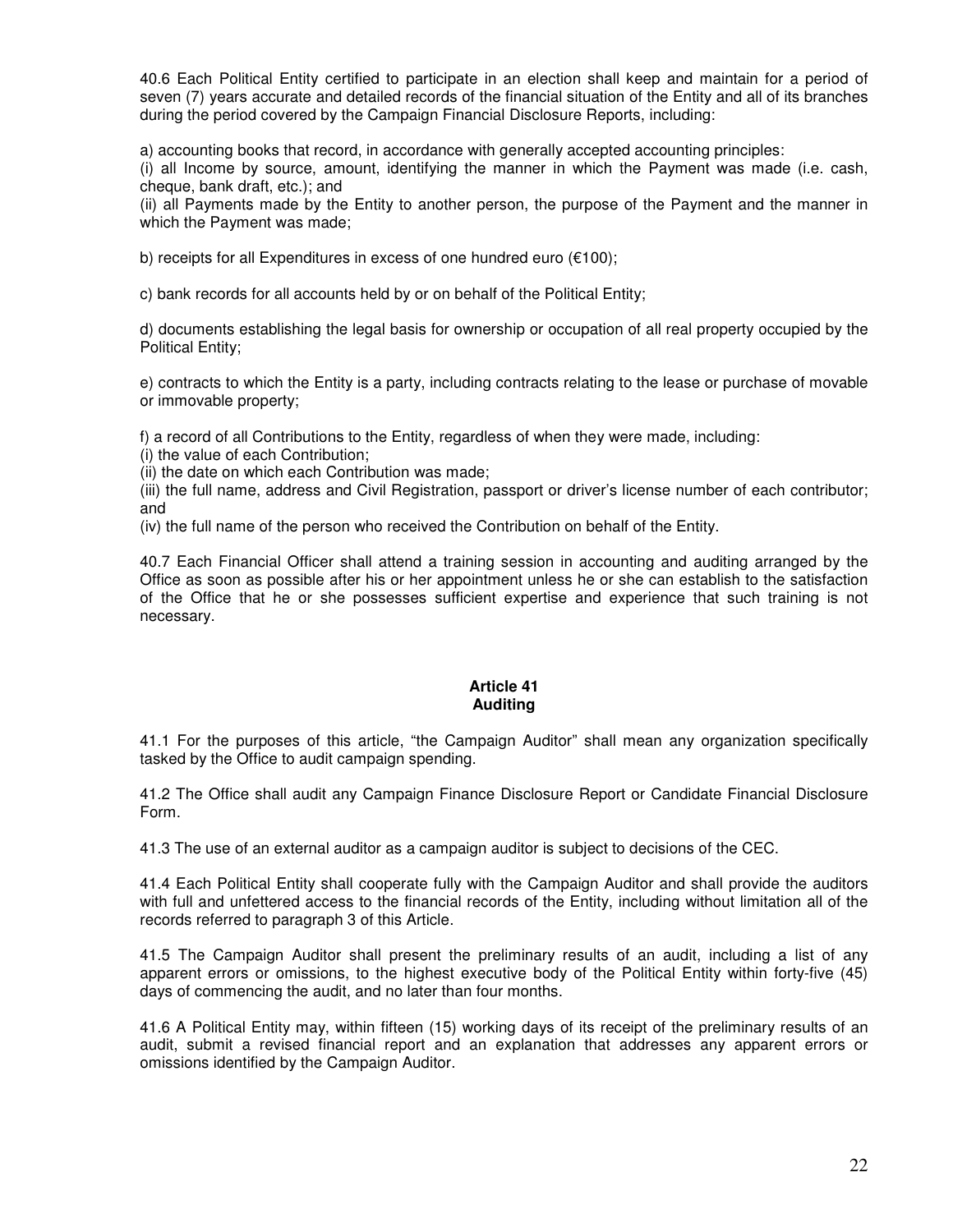41.7 The Campaign Auditor shall submit a final audit report to the CEC and the highest executive body of the Political Entity no later than fifteen (15) working days after delivering the preliminary results of the audit under Article 46.5 of this Law. The final report shall identify any errors or omissions in the financial report, taking into account any explanation and revision submitted under aparagraph 5 of this Article. 41.8 No provisions of this Law shall prevent the General Auditor of Kosovo or any other relevant institutions from conducting auditing for spending by political entities at any time, including campaign spending.

#### **Article 42 Sanctions**

42.1 The CEC may charge administrative fees in accordance with rules, against Political Entities that submit Campaign Financial Disclosure Reports after the applicable deadlines. The CEC shall remit any administrative fees that it collects here under to the Kosovo Consolidated Budget.

42.2 The imposition of a fine or other sanction by the CEC does not prejudge any criminal sanction that may apply.

42.3 A Political Entity may appeal a decision of the CEC imposing a fine under this article to the court of first instance within five (5) working days of being notified of the decision.

42.4 The court of first instance shall not impose a sanction in respect of a matter that is subject to an administrative fee under paragraph 1 of this Article.

42.5 Political entities shall submit to the Office a copy of the payment slip for the administrative tariff that they have paid.

# **Article 43 Public Information**

43.1 The CEC, acting through the Office, shall establish and maintain a Public Information File containing current copies of the following:

a) a Register of Donors indicating:

(i) the full name and Civil Registration, passport or drivers license number of each person who has made Contributions to a Political Entity, the combined value of which have exceeded one hundred euro (€100) in any calendar year;

(ii) the identity of the recipient Political Entities;

(iii) the value of the Contributions; and

(iv) the dates on which the Contributions were made;

b) copies of all Campaign Financial Disclosure Reports submitted to the Office;

c) copies of all Candidate Financial Disclosure Forms for certified candidates submitted to the Office; and

d) copies of any final reports relating to audits performed by the Office.

43.2 The Office shall make the contents of the Public Information File available for viewing by members of the public in a central location to be established by the Office during regular business hours, at the CEC web-site and at such other locations and times as the CEC may direct.

# **CHAPTER VII**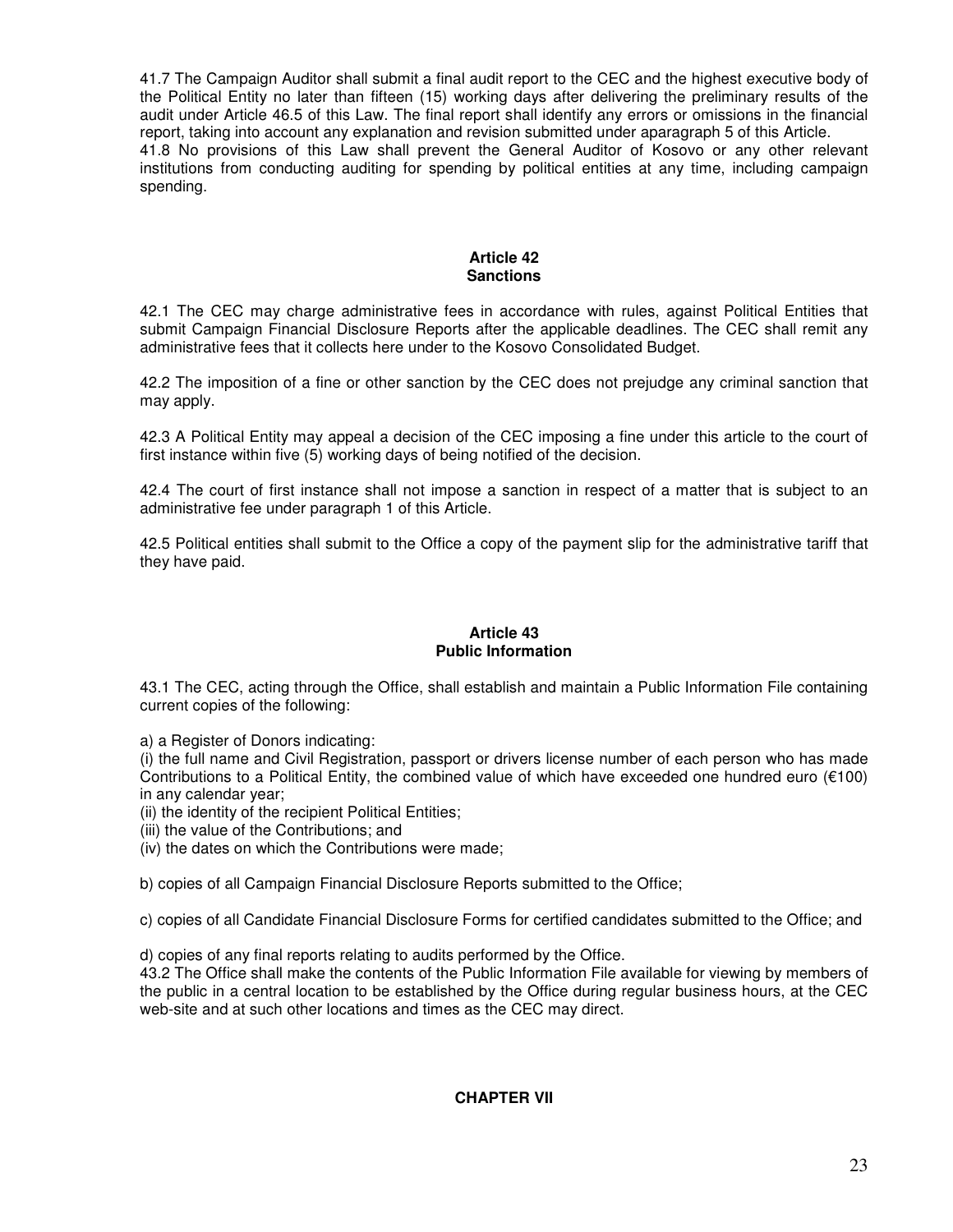# **CAMPAIGNING AND NOTIFICATION OF POLITICAL EVENTS**

# **Article 44 General Provisions**

44.1 During the election campaign period, Political Entities shall, subject to the conditions specified in the Code of Conduct above, have the right to:

(a) organize and hold public meetings/events, roundtables, press conferences, speeches, or any other similar activities, at which they can freely express their opinions in order to gain support from voters;

(b) publish and distribute placards, posters and other material related to an election campaign; and

(c) campaign through any television, radio or cable operator, as well as via journals, newspapers, phone network, postage system or any other means of advertisement, in accordance with CEC rules and other applicable laws.

44.2 Disputes regarding holding of a political event in public places may be considered and resolved by ECAC.

Police reports regarding disturbances at the political event shall be made available to ECAC and CEC.

# **Article 45 Armed Close Protection Staff at Political Events**

Armed close protection unit members authorized by the responsible law enforcement authority to carry weapons who are on duty at any event shall identify themselves beforehand and upon request to any KPS Officer present. All arms carried shall be concealed.

#### **Article 46 Sanctions**

Apart from individual responsibility for violations of any provisions of this Chapter punishable by the Criminal Code of Kosovo, violations may also be referred to the Elections Complaint and Appeals Court (ECAC). The ECAC may impose a sanction on the Political Entity found to be in violation of the provisions of this Chapter.

## **CHAPTER VIII**

# **MEDIA DURING THE ELECTORAL CAMPAIGN**

# **Article 47 General Provisions**

47.1 The Code of Conduct for Broadcast Media and the Code of Conduct (CoC) for Print Media as issued by the Independent Media Commission, shall be applicable to all aspectsof campaign coverage and advertising. This Code of Conduct shall be applicable for all journalists, editors, broadcast managers and publishers.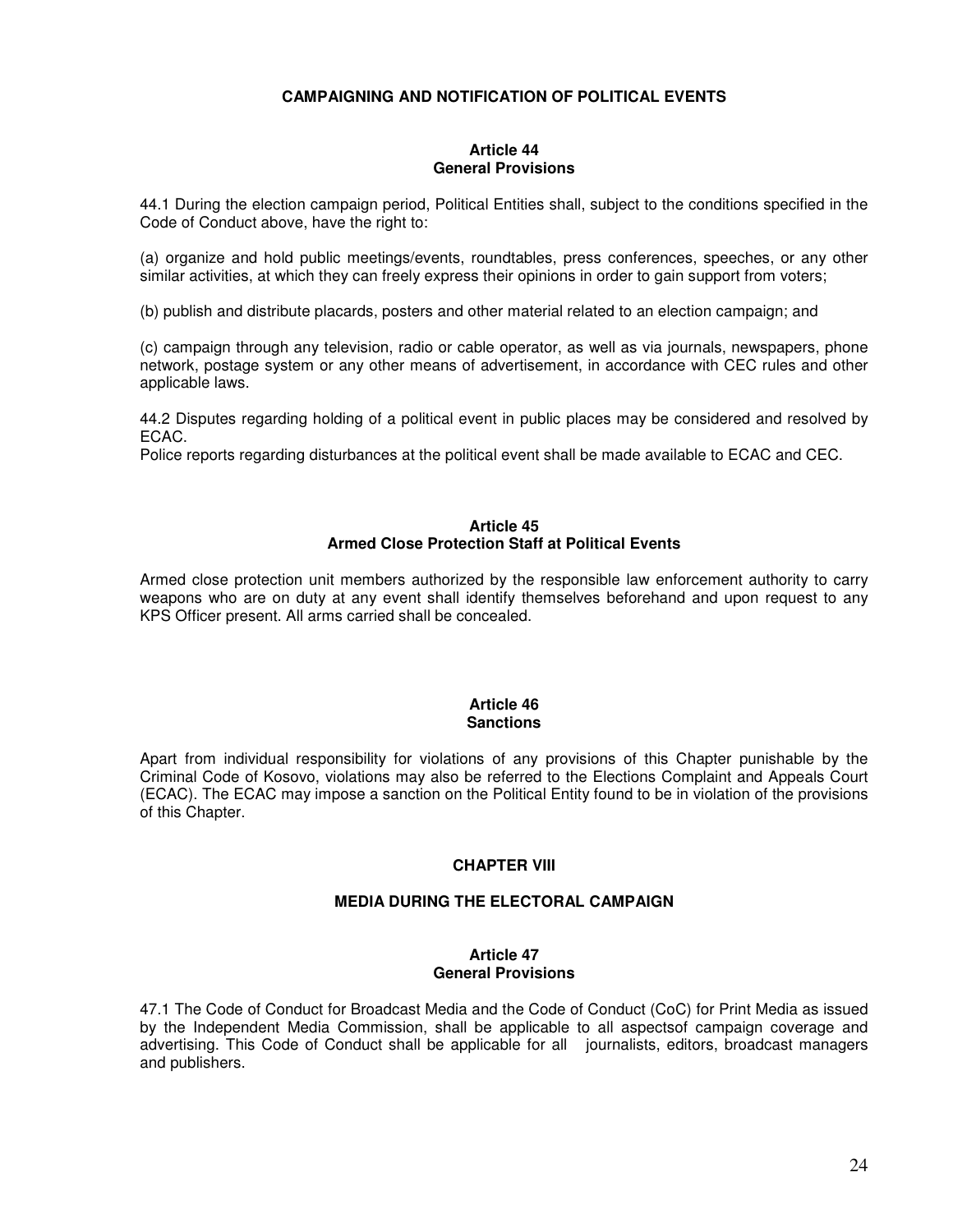47.2 All broadcast public media shall air voter education material free of charge as requested and provided by the CEC.

47.3 Journalists, editors, broadcast managers, publishers and media owners standing as candidates to be elected in a public office, shall not contribute to or otherwise influence the content of their respective media.

47.4 All media shall accept paid advertising in the language(s) in which they normally broadcast or publish.

47.5 The publication or broadcast coverage of opinion polls and surveys during the campaign period and relating to the elections shall be accompanied by the total number of respondents, the name of the implementing company, the name of the party responsible for it, and the margin of error.

#### **Article 48 Equitable and Fair Treatment by the Media during the Electoral Campaign**

All media shall ensure that all certified political entities receive fair and equitable coverage during the electoral campaign, and all broadcast media shall ensure fair and equitable access to political discussion shows and debates for all certified political entities.

## **Article 49 General Rules for Political Advertising on Radio and Television**

49.1 Political advertising spots shall be no longer than 2 minutes (120 seconds).

49.2 Broadcasters which choose to air paid political advertising are required to offer a minimum number of minutes of free airtime to each certified political entity during the campaign period as following:

- a) 20 minutes for private Kosovo-wide television broadcasters;
- b) 40 minutes for the Public Service Television Broadcaster;
- c) 15 minutes for private Kosovo-wide radio stations;
- d) 30 minutes for each of the two Public Service Radio channels;
- e) 15 minutes for all other television stations;
- f) 10 minutes for all other radio stations.

49.3 This free airtime may be provided, at the discretion of individual broadcasters, in the form of participation in debates, discussion shows, interviews outside regularly scheduled news programs, or as free political advertising spots.

49.4 Coverage in regularly scheduled news programs shall not be counted as free airtime.

49.5 No political advertising spots shall air within news programs. For this Article, news programs are defined to include sports and weather components of news broadcasts.

49.6 Broadcasters shall ensure that every political advertising spot is clearly identified as such and shall clearly indicate the organization or individual responsible for it.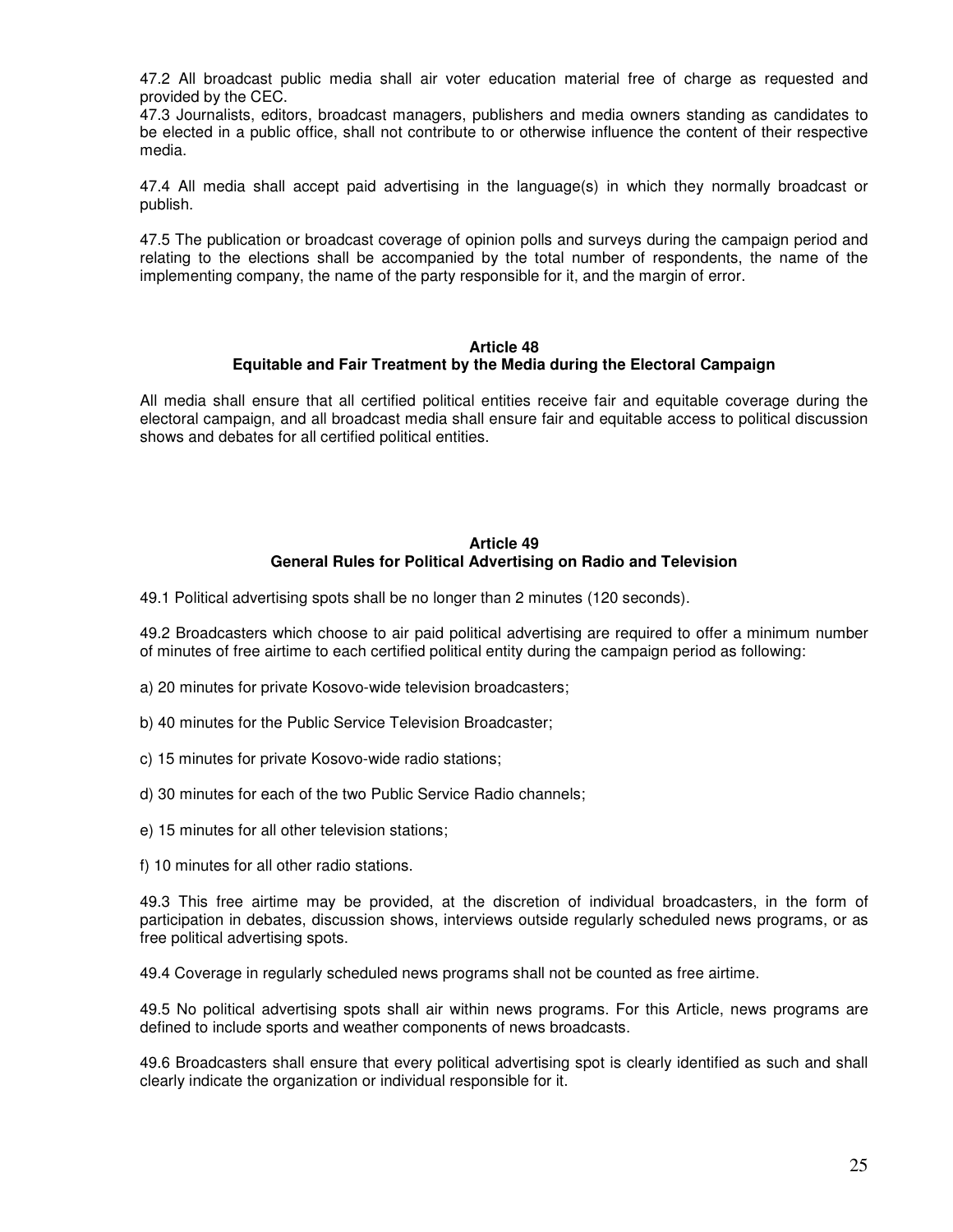49.7 Broadcasters are required to keep separate daily logs, provided by the IMC, of free access provided and advertising time sold to each certified political entity. These logs are to be prepared and submitted weekly to the IMC in accordance with the instructions provided. These logs shall be open for public inspection upon receipt.

49.8 Broadcasters which choose to air paid political advertising shall offer one week prior to the start of the campaign period an unbiased and equitable schedule of free air time, for political advertising spots, in writing to all certified political entities.

49.9 Broadcasters shall not be penalized if a certified political entity fails to use time offered on equitable terms.

49.10 The total time of aired free political advertising spots on one broadcaster shall have a maximum of 20 minutes per certified political entity.

49.11 Broadcasters which choose to air paid political advertising but fail to offer the minimum required free air time to certified political entities over the course of the campaign period shall be considered in violation of this Law.

49.12 Private broadcasters which choose not to air paid political advertising time to any certified political entity are not required to offer the minimum free airtime as specified in paragraph 2 of this Article.

49.13 Private broadcasters which choose not to air paid political advertising but do offer free airtime to any certified political entity shall provide similar free airtime to all certified political entities.

49.14 The price per second charged for paid political advertising spots shall be no higher than the lowest rate charged for that time and day of the week in the past six (6) months.

# **Article 50 Paid Political Advertising in the Print Media**

50.1 Print media shall provide equitable access to all certified political entities that request advertising space.

50.2 A print medium shall apply the same rate without discrimination to all certified political entities.

50.3 Each paid political advertisement shall clearly indicate the organization or individual responsible for it.

50.4 Free advertising space provided to a certified political entity shall be clearly identified as such. Similar free space shall be promptly provided to all other certified entities that request it.

51.5 Print media shall charge advertising rates to certified political entities that are no higher than the lowest officially listed and published advertising rates offered to all other advertisers for similar space and lineage which are in use thirty (30) days prior to the campaign period.

#### **Article 51 Regulating Regime and Complaints Procedure**

51.1 All complaints regarding violations of this Chapter by political entities shall be directed to the ECAC, whereas violations by media outlets shall be referred to the Independent Media Commission (IMC) in accordance with provisions of the Law on the Independent Media Commission.

51.2 All complaints that allege violations of this Chapter by the media shall be forwarded by the ECAC to the IMC for review and adjudication.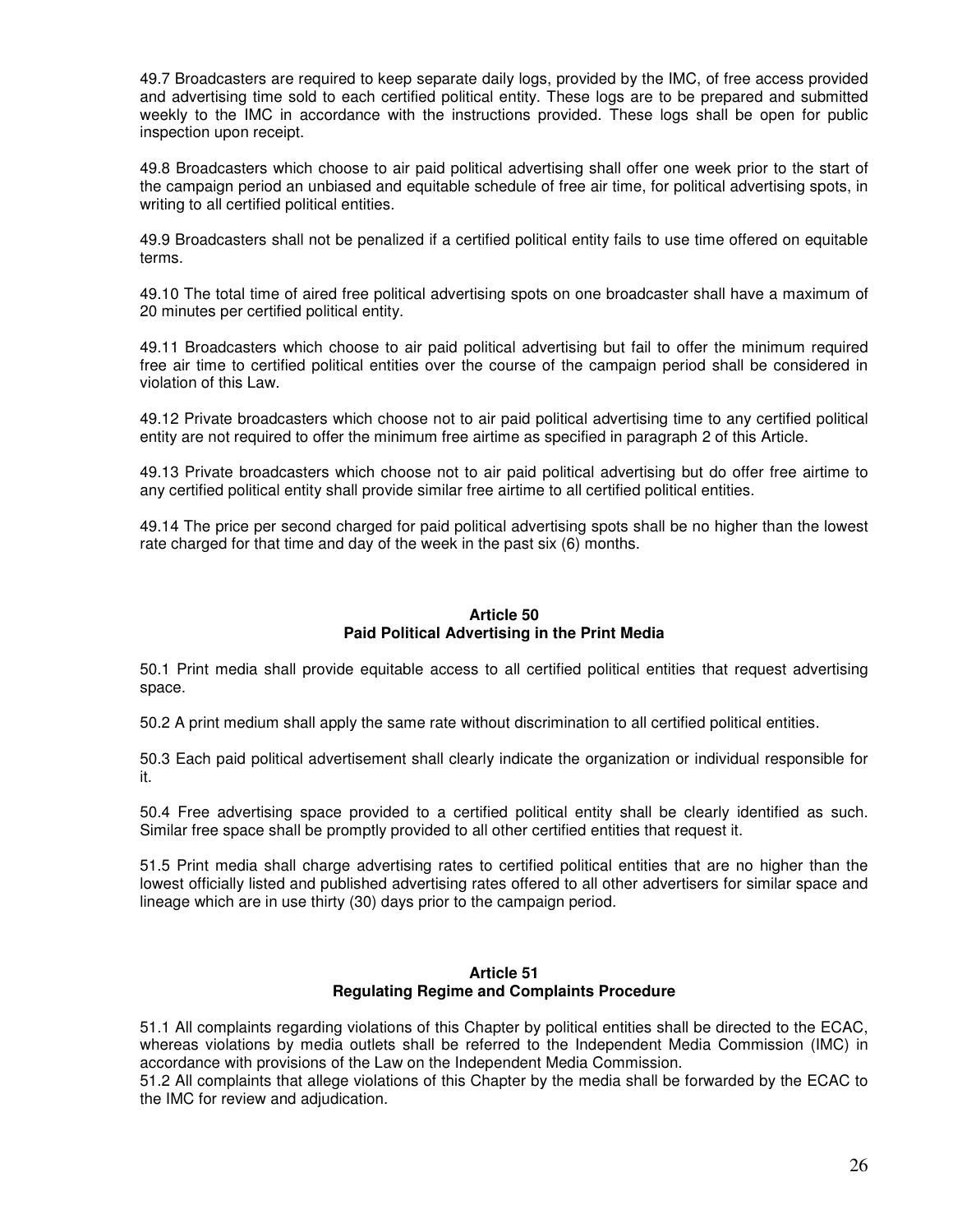51.3 A violation of the duties and responsibilities of the media, as stated in this Chapter, may result in sanctions by the IMC.

51.4 The ECAC shall have authority to impose sanctions on certified political entities in respect of violations of this Chapter in accordance with the provisions of Chapter XX. Other violations of this Chapter shall be referred to ECAC.

#### **Article 52 Prohibition of Media Coverage**

52.1 No person or media outlet shall broadcast or publish any material pertaining to campaign activity during the period commencing twenty-four (24) hours prior to the opening of the polling stations until the official close of the polling stations.

52.2 No publication or broadcast of opinion poll and survey results relating to the election campaign, including exit polls, shall take place in Kosovo during the period commencing 24 hours prior to the official close of the polling stations and until the official closing of the polling process.

## **Article 53 Maintenance of Media Coverage Log**

The Independent Media Commission shall make sure that media maintain a log to record the air-time, and other media exposure, for paid and non-paid advertising, of the campaign activities of each political entity. The log needs to measure all relevant indicators of exposure, separately for each Political Entity, in the manner set forth by IMC rules.

#### **CHAPTER IX ELECTION OBSERVERS**

# **Article 54 General Provisions**

54.1 Certified Political Entities, NGOs and governmental and inter-governmental organizations as well as international organizations specialized and engaged in elections or the protection of human rights, and representatives of foreign countries have the right to request the accreditation of observers to the elections.

54.2 A person may not be a local observer if he or she is not eligible to vote in the elections.

54.3 Requests for accreditation by an organization may be submitted to the CEC at any time prior to the  $25<sup>th</sup>$  day before the Election Day.

54.4 Requests for accreditation for observing the Election Day only may be submitted by an organization at any time prior to the  $20<sup>th</sup>$  day before the Election Day.

54.5 Accreditation of individuals to observe elections on behalf of on an organization shall be submitted to the CEC no later than 30 days before the Election Day.

54.6 The CEC approves or refuses the requests no later than ten (10) days after their submission.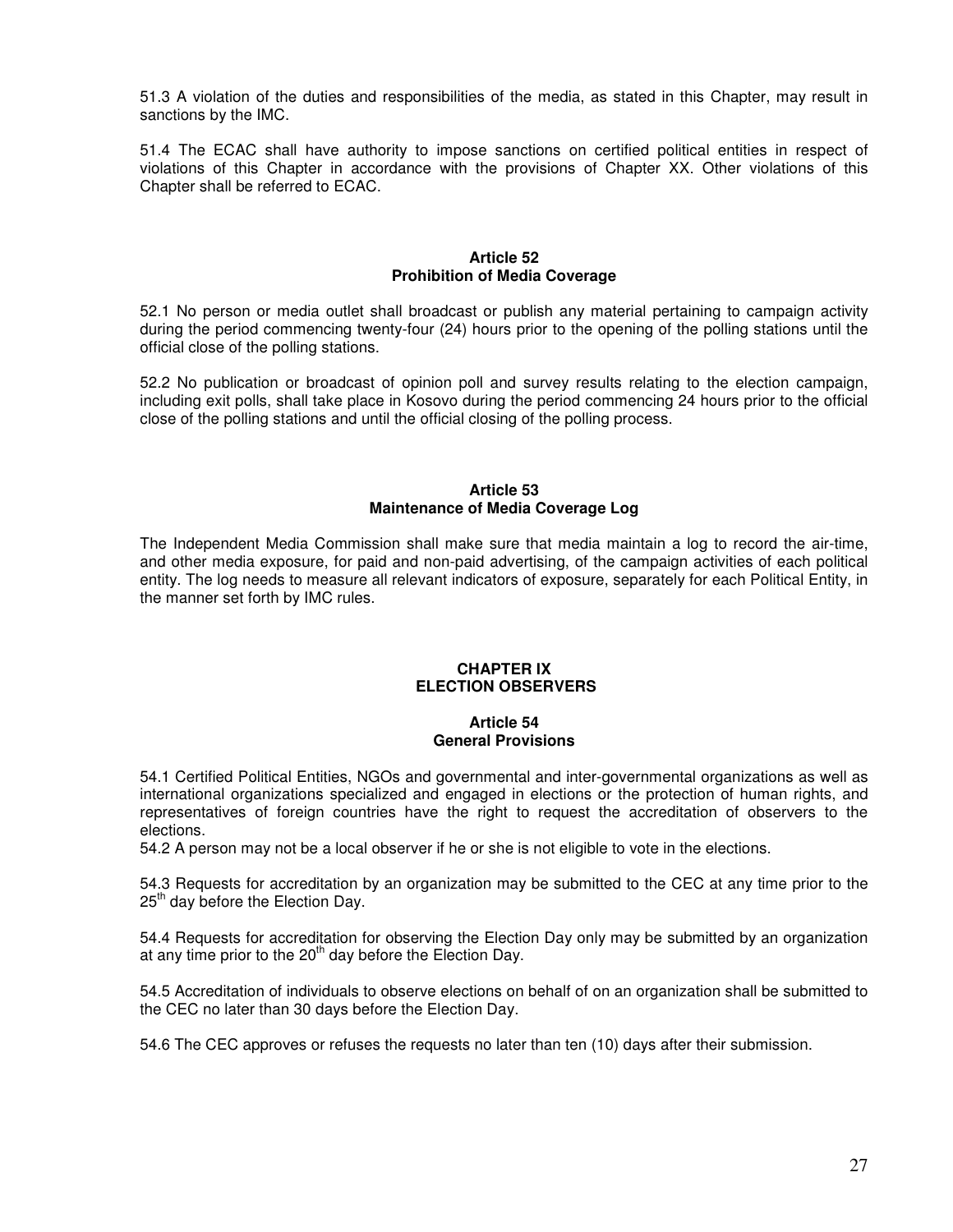54.7 Any person or organization who has applied for certification as an electoral process observer who has been denied accreditation by the CEC may submit an appeal to ECAC to review that decision in accordance with the procedures of the ECAC.

54.8 The CEC may remove the accreditation of an electoral process observer who has violated applicable Laws, Rules, Administrative Directions, Electoral Rules or Administrative Procedures concerning the electoral process.

## **Article 55 Qualifications of Observers**

55.1 All accredited observers, except those appointed by an inter-governmental organization, foreign government, or NGO not registered in Kosovo, shall be persons who are registered to vote in the elections.

55.2 No person may serve as an accredited observer if he or she is:

a) a candidate for elected office in Kosovo; or

b) a member of a police, military or intelligence unit of Kosovo or any other state.

55.3 An accredited observer organization shall record the full name, address, and telephone contact number of each of its observers and shall make such information available immediately upon request to the CEC or the ECAC.

55.4 The responsibility to report any of the incompatibilities described above rests with each nominated observer and the organization that submits the request for accreditation to observe the electoral process. If it is found out that an observer holds any of the positions set out in paragraph 2 of this Article, the CEC shall withdraw the accreditation of the observer.

#### **Article 56 Rights and Duties of Observers**

56.1 An observer has the right to:

a) observe without hindrance the preparation and conduct of elections, including post-election day meetings, hearings and activities related to the elections, complaints and appeals over election results, and determination of the winning candidates;

b) submit written comments to election commissions and polling station committees;

c) observe the packaging, transfer, delivery, handling, counting, safekeeping, and destruction of ballots;

d) obtain copies of decisions, protocols, tabulations, minutes, and other electoral documents during the entirety of the election processes, including processes before and after election day.

56.2 During the electoral process, including the voter registration process, an accredited observer may submit a complaint of any violation of applicable Rules, Administrative Directions, Electoral Rules, or Administrative Procedure to the CEC in accordance with its procedures.

56.3 An observer has the duty to:

a) respect the requirements of this law and the rules of the CEC;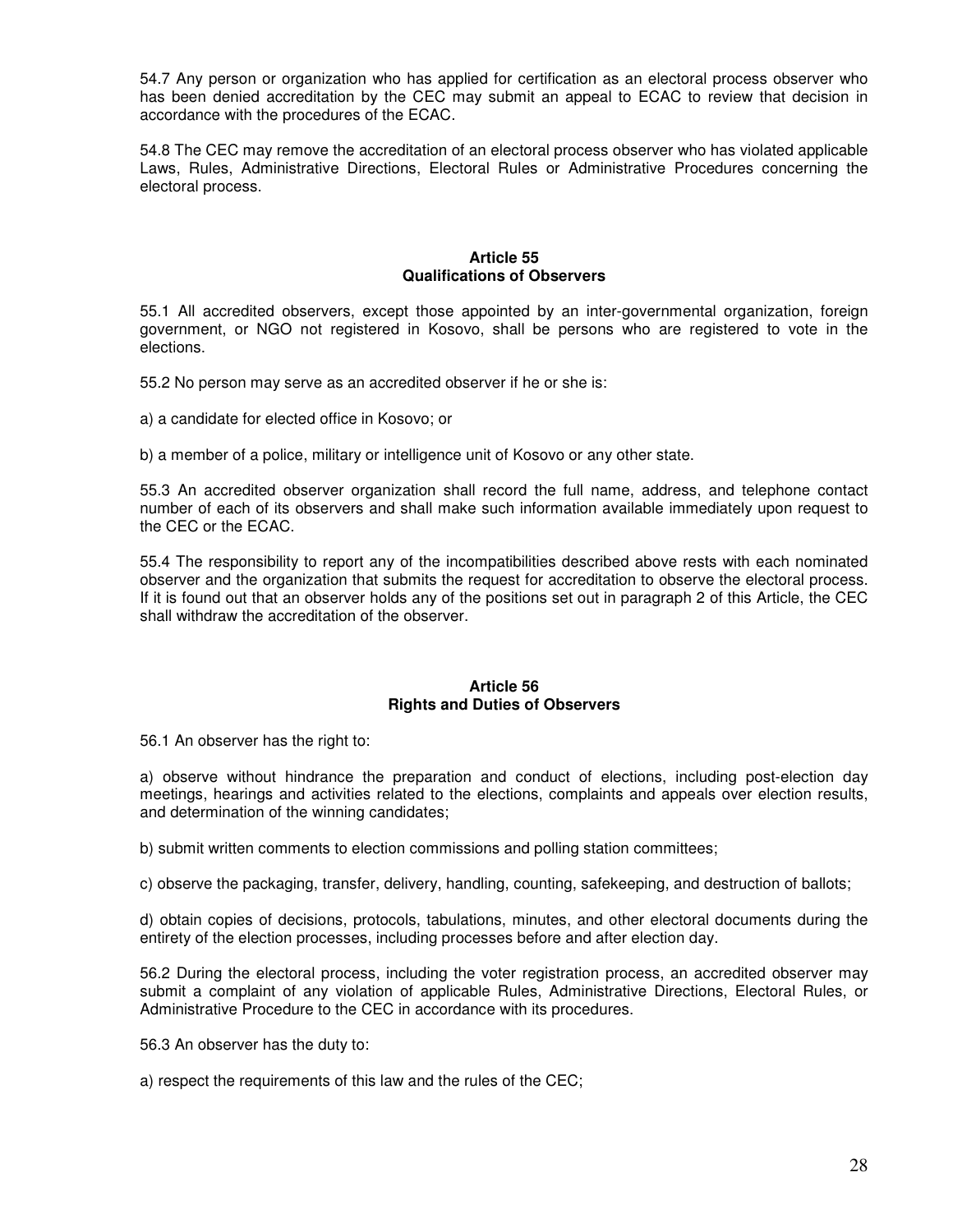b) to wear the observer's identity badge where it can be easily seen when the observer is engaged in observation activities;

c) refrain from wearing distinctive signs that serve as means of propaganda or that might influence the voters' will or identify them with a particular political entity or a candidate; and

d) refrain from violating the right of the voter to a secret ballot and from hampering the process of voting and the administration of the election.

56.4 An accredited observer organization may send one observer to CEC and MEC meetings.

## **Article 57 Impartiality and Neutrality**

57.1 Election observers shall be impartial and politically neutral while observing the electoral process.

57.2 Election observers shall not interfere in any way with the conduct of the election and shall respect the secrecy of the ballot.

57.3 The number of observers from a single observer organization that may be present at the same time in a polling station, counting centre, voter information centre may not exceed two (2).

57.4 Accredited observers shall, while observing the electoral process, visibly display accreditation badges and carry such documentation as the CEC may require by Electoral Rule.

## **Article 58 Accreditation of Observer Organizations**

The CEC shall establish rules for observers organizations and observers.

# **CHAPTER X**

# **THE CEC**

#### **Article 59 The CEC**

59.1 The Central Election Commission (hereinafter "the CEC") as established pursuant to article 139 of the Constitution, shall be a permanent and independent body within the meaning of this Law.

59.2 The CEC of Kosovo ensures preparation and conduct of elections in accordance with the principles and requirements of this law.

59.3 In carrying out its mandate the CEC, shall, inter alia:

a) undertake voter education activities designed to increase voter awareness of and participation in elections;

b) undertake projects or research in relation to electoral system and related matters;

c) establish appropriate procedures and undertake activities to ensure that all persons with disabilities are able to exercise their right to vote and participate fully in electoral processes in Kosovo; and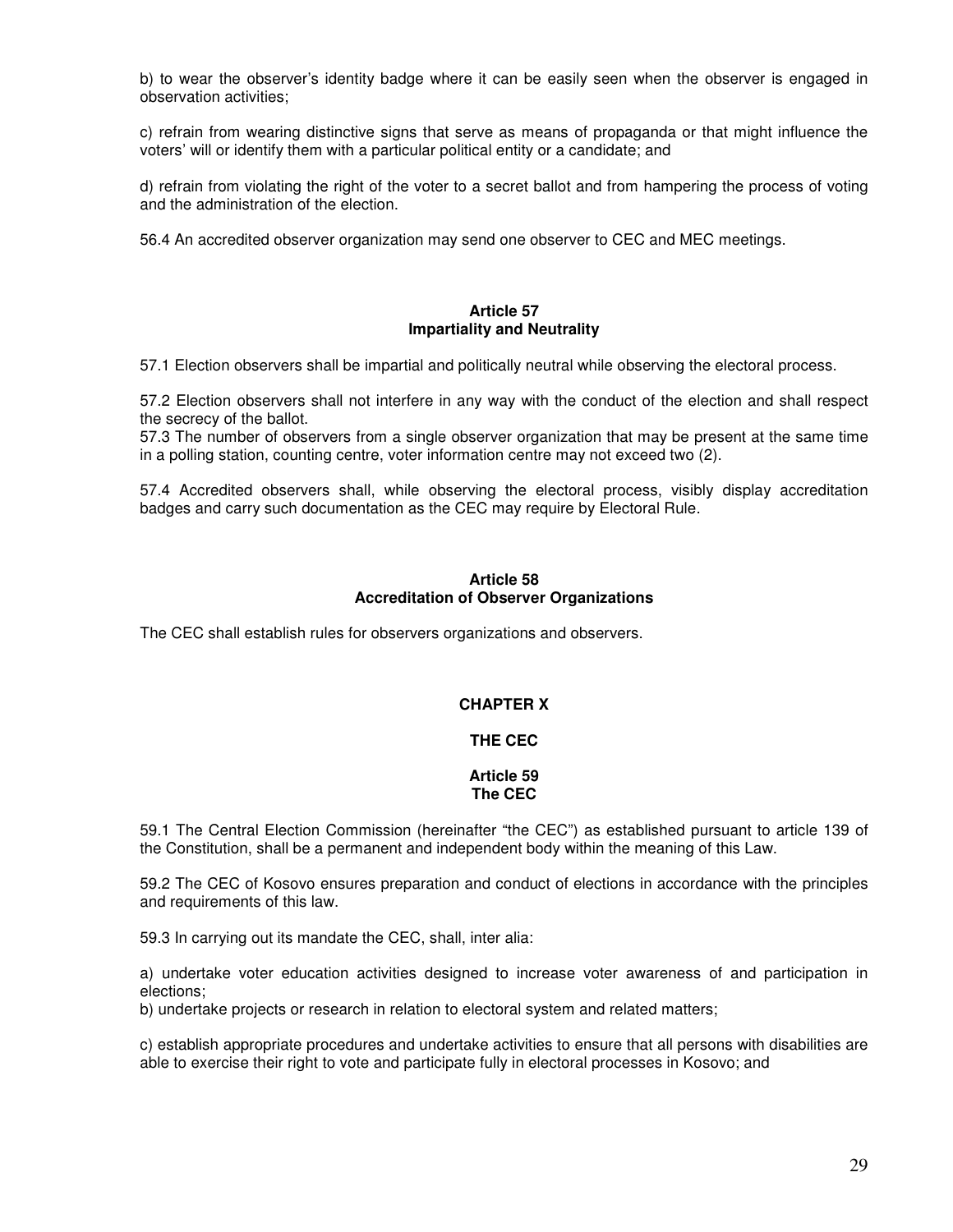d) perform any other functions ancillary to the holding of elections in Kosovo assigned to it by relevant Rules and subsidiary instruments there under, including actions necessary to protect the integrity of elections process in the face of force major.

59.4 The headquarters of the CEC is in the capital of Kosovo, Prishtinë/Priština.

59.5 The Commission may enter into technical arrangements and understandings that are required for the fulfillment of its functions and responsibilities.

59.6 The CEC shall establish and maintain a separate bank account in the name of the CEC, which shall be used solely for the collection and refunding of deposits as required in this law.

59.7 The CEC shall consider all personal data of candidates and voters collected for election purposes as confidential, except as provided in this law, and shall take all measures to protect such data, except when expressly required by law enforcement agencies.

#### **Article 60 Composition of the Commission and Remuneration**

The CEC shall consist of 11 members in accordance with the Constitution.

# **Article 61 Mandate and Appointment of CEC Members**

61.1 The Chair of the CEC shall be appointed in accordance with article 139(3) of the Constitution of Kosovo.

61.2 The mandate of the Chair of the CEC shall be seven (7) years commencing on the day stipulated in the notification of appointment by the President of Kosovo.

61.3 Appointment of CEC members as provided in article 139(4) of the Constitution of Kosovo shall be done by the following procedures:

a) within 10 days of the coming into force of this law parliamentary groups entitled to appoint a member(s) to the CEC shall notify the President of Kosovo of their appointment. Provided that the individual appointed by the parliamentary group conforms to the requirements of this law, the President of Kosovo shall, within five (5) days confirm the appointment in writing. The appointment shall be effective on the day stipulated in the official appointment by the President of Kosovo.

b) the Chairman of the CEC shall serve for not more than 2 consecutive mandates.

c) the Members of the CEC shall serve for not more than 3 consecutive mandates.

d) the termination of a mandate shall be on the last calendar day of the same month of the commencement of the mandate.

e) notwithstanding point (d) of this paragraph mandate that expires 90 or fewer days before an election or up to 90 days following the certification of the results of an election shall be automatically extended to 90 days after the certification of the results of an election.

61.4 The mandate of the members of the CEC shall begin no later than sixty (60) days after the certifications of the Assembly elections results.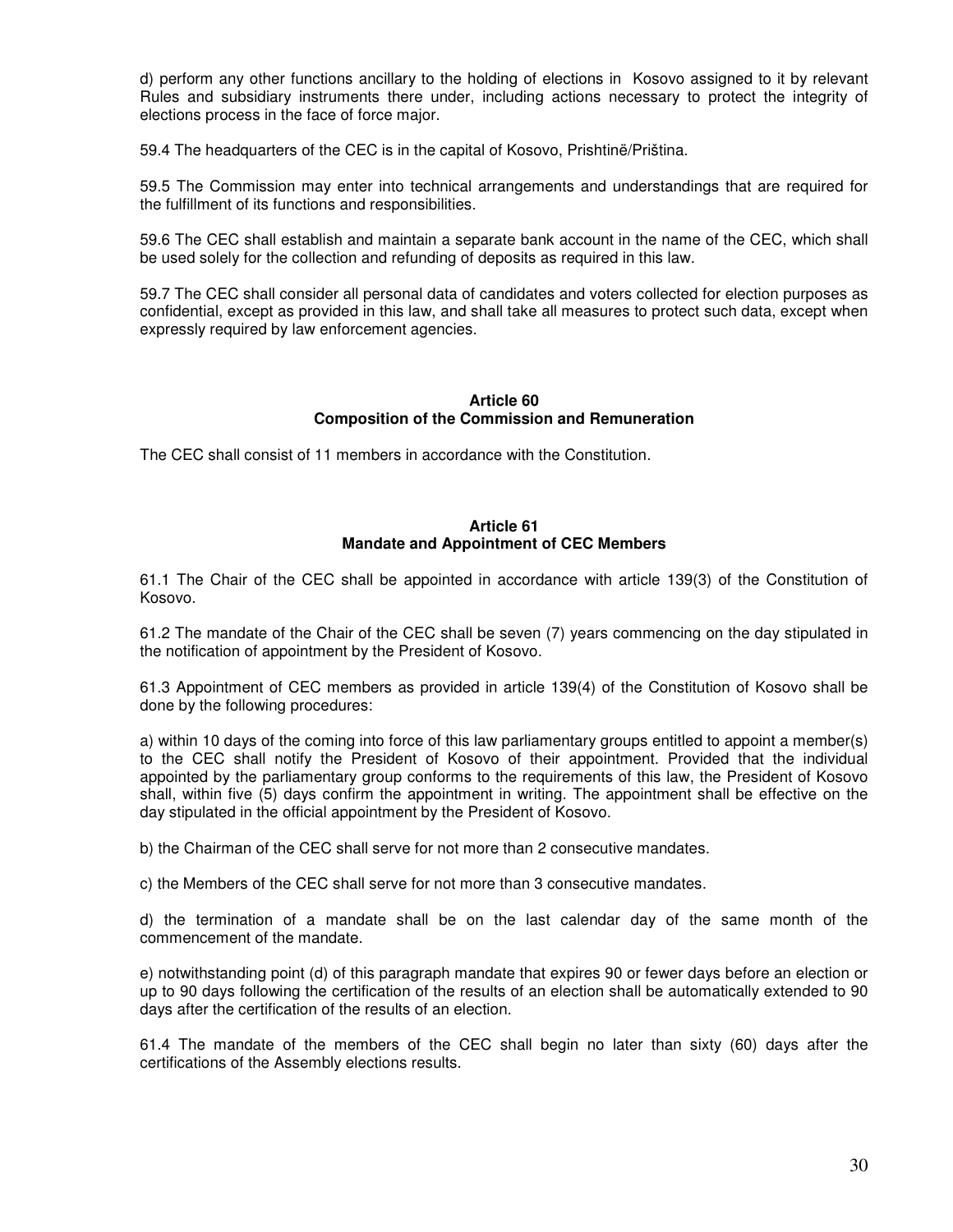61.5. The mandate of the Chair or any member of the CEC may be terminated with resignation or terminated with immediate effect by the President of Kosovo in the following circumstances:

a) the member fails to meet the conditions and criteria of this law.

b) the members fails to attend without any reasonable motive three consecutive meetings of the CEC and the termination of the mandate is approved by 2/3 of the majority vote of the CEC;

c) the member is convicted of a criminal offence;

d) The member behaves or acts in a manner that seriously affects the status and integrity of the CEC;

e) The member is unable to perform his or her duties for more than six consecutive months.

61.6 In the case where a mandate is terminated by the President of Kosovo, the new appointment shall be made in accordance with this article. The new appointment of a replacement shall be in accordance with the procedures in this article and the new member shall only serve for the remainder of the mandate of the member replaced, but shall be subject to reappointment in accordance with this article.

61.7 A member of the CEC must have work experience of no less than 5 years and a university degree in law, public administration, political science, human rights, mathematics, election administration, in social sciences, public relations, or statistics.

61.8 A person shall not be eligible to be a Member of the CEC if he or she is:

a) a member of the Assembly of Kosovo;

b) a member of a Municipal Assembly in Kosovo;

c) a candidate for elected public office in Kosovo;

d) a member of a publicly elected representative assembly outside of Kosovo;

e) a holder of a senior public or high political party office;

f) a member of a public electoral commission within or outside of Kosovo;

g) a member of the Kosovo Protection Corps;

h) a member of any police force or body of like kind;

i) a person not eligible to vote in Kosovo;

j) a person serving a sentence imposed by the International Criminal Tribunal for the Former Yugoslavia or under indictment by the Tribunal and has failed to comply with an order to appear before the Tribunal; or

k) a member of a non-governmental organization monitoring the elections;

l) have been convicted of a crime by a final court decision;

m) have been a member of an intelligence or security service in Kosovo or abroad in the last 5 years; and

n) have been dismissed from the public administration for a violation of the law.

61.9 If a parliamentary group or community fails to appoint a person to be a Member of the CEC within 21 days of being requested to do so, the President shall at his discretion select and appoint an eligible person to fill the vacant position from the category as described in the Constitution.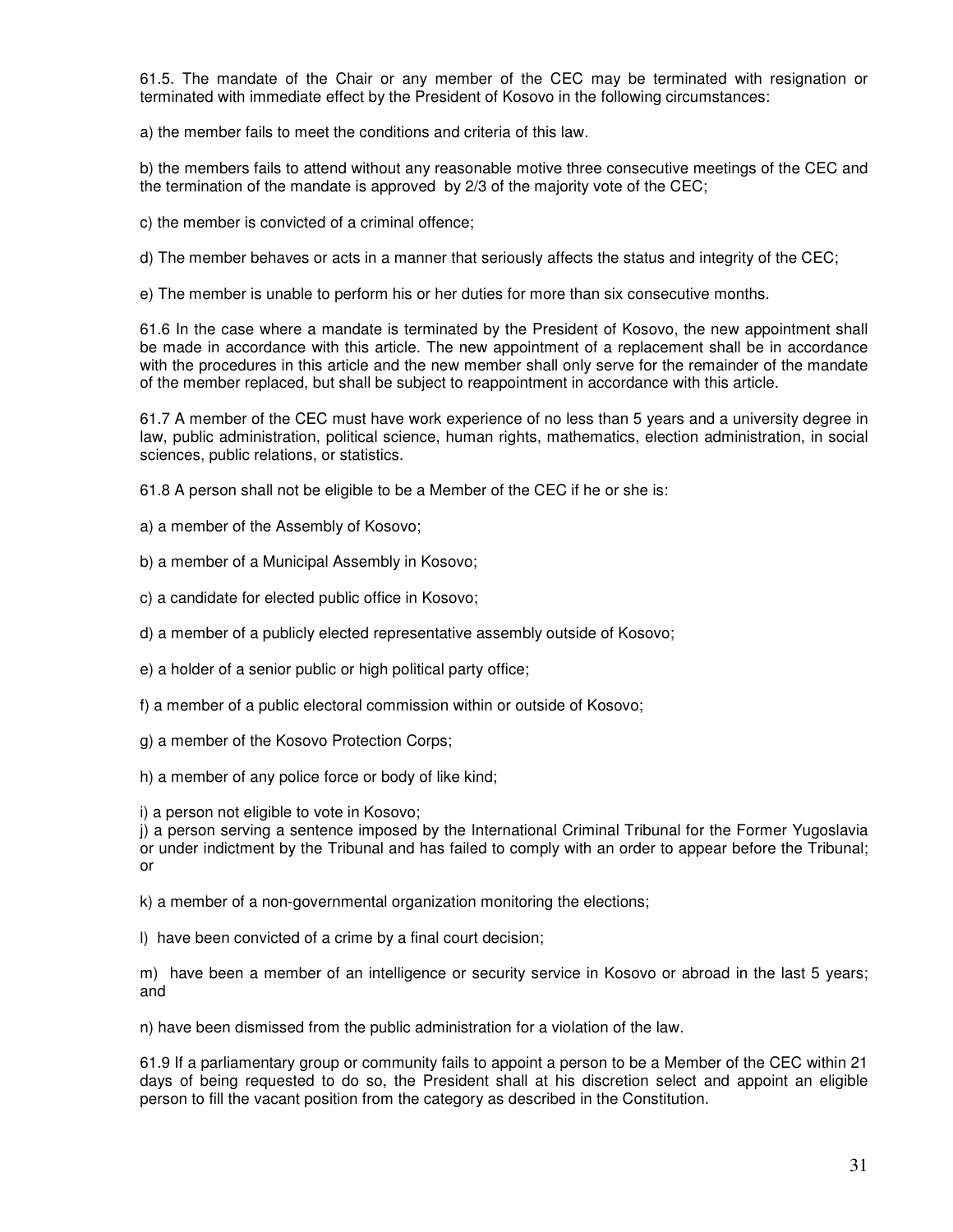61.10 If the President considers that an appointee is not suitable to serve as a Member of the CEC under this Law, he shall hold consultations with and request the appointing organization concerned to appoint a new candidate. If the appointing organization in question fails to appoint an eligible person to be a Member of the CEC within 14 days of such request, the President shall at his discretion select and appoint an eligible person to fill the vacant position.

## **Article 62 Oath of Declaration and Appointment**

62.1 The President shall issue a letter of appointment to each Member of the CEC who shall personally appear before the President or his designated representative on a date notified by the President and make the following Declaration in the language of his or her choice: "I solemnly declare that I shall discharge the duties of my office as Member of the CEC honorably, faithfully, impartially, diligently and conscientiously."

62.2 If a person appointed to be a Member of the CEC fails, without good cause shown, to make the Declaration pursuant to article 67.1, the President shall request the appointing organization to appoint a different person. If the authority fails to appoint an eligible person to be a member of the CEC within 14 days of such request, the President shall at his discretion select and appoint an eligible person to fill the vacant position.

# **Article 63 Decision-making**

63.1 CEC meetings are called by the chairman or by at least four (4) members. The notice for a meeting shall also include the agenda of the meeting.

63.2 During the Campaign period and until the declaration of the final results, the CEC remains in session according to a pre-determined and published time-table.

63.3 Meetings of the CEC are valid when attended by no fewer than seven (7) CEC Members.

63.4 On Electoral Rules, the registration of political parties and certification of political entities, the declaration of election results, as well as decisions related to complaints regarding the declaration of results, the CEC shall aim to decide by consensus; when it is not possible to reach consensus with 2/3 of the votes. Every other decision is taken by a simple majority of votes.

64.5 Meetings are chaired by the chairman of the CEC.

63.6 A decision of the Commission is not subject to appeal, except as may be expressly provided for in this law.

63.7 The CEC shall establish rules of procedure consistent with this Law.

63.8 A Member shall not participate in the making of a decision by the CEC on a matter in which he or she or his or her family member has an interest of a personal or financial nature, which may call into question the ability of the Member to act impartially.

63.9 Meetings of the CEC are open to the public, except when issues related to personnel of the CEC or CECS are discussed.

63.10 The CEC shall prepare an annual report to the Assembly of Kosovo, to be provided in the month of April. The report shall contain information about activities of the CEC and recommendations that the CEC deems appropriate to be dealt by the Assembly.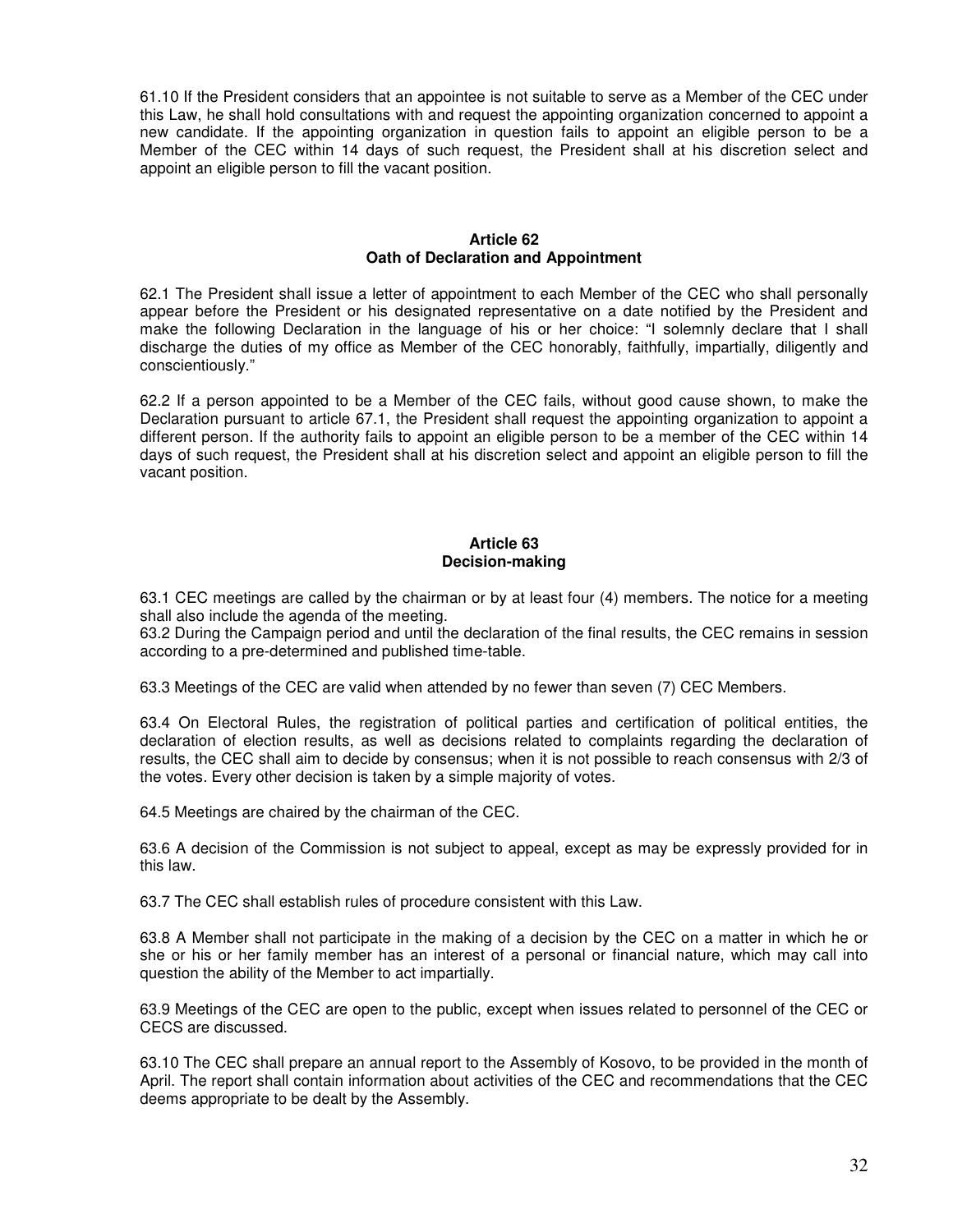63.11 All decisions of the CEC shall be public documents.

#### **Article 64 Responsibilities and Functions of the CEC**

64.1 The CEC shall be responsible for the implementation of this law. 64.2 The CEC shall:

a) prepare and issue rules, forms and procedures relating to the implementation of this law and any other matter pertaining to the conduct of elections within its competence;

b) publish all approved rules, forms and procedures and make them readily accessible to the public;

c) establish and maintain the list of persons eligible to vote in a particular election;

d) maintain an Office for Registration of Political Parties and Certification of Political Entities as provided in this law;

- e) design and approve ballot papers and other electoral materials;
- f) accredit official election observers;
- g) certify the voters list in relation to an election;
- h) certify the results of elections
- i) publish the results of elections;

j) establish municipal election commissions and polling station committees and regulate their operation;

k) appoint ballot counting teams for any polling station committees as circumstances may warrant.

# **Article 65 Secretariat of the CEC**

65.1 The Commission shall be assisted in the discharge of its responsibilities and functions by a Secretariat (hereinafter the "CEC Secretariat") which shall operate in accordance with this Law.

65.2 The Office shall function as part of the CEC Secretariat. The CEC Secretariat shall implement the decisions of the CEC, prepare reports, recommendations for CEC decisions and shall provide administrative and other necessary support to the CEC. The Secretariat shall also assist the CEC in the implementation of functions and responsibilities assigned to it in accordance with this Law, and subsidiary instruments there under.

65.3 The Secretariat may, with the approval of the CEC, conclude agreements with third parties on behalf of the CEC pursuant to procedures established by the CEC.

#### **Article 66 Management of the CEC Secretariat**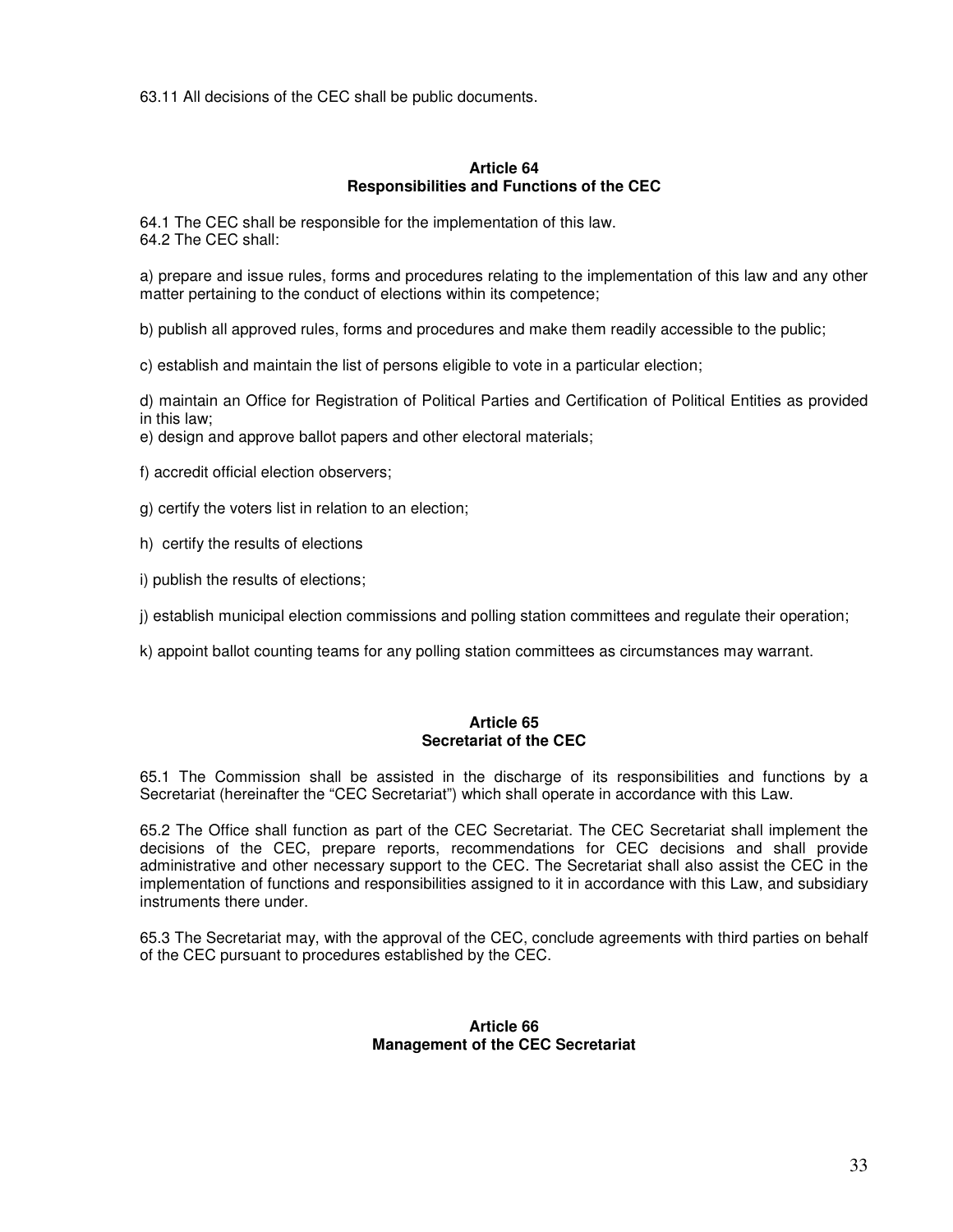66.1 The Secretariat shall be managed by the Chief Executive Officer (hereinafter: "CEO"), and a Deputy Chief Executive Officer (hereinafter: "Deputy CEO") who shall both be appointed by the CEC. The CEO shall be directly accountable to the CEC.

66.2 The terms of appointment of the CEO, Deputy CEO and the Executive Director of the Office shall be in accordance with the Civil Service Law and may be extended. The CEC may remove the CEO, Deputy CEO or the Executive Director of the Office at any time in accordance with applicable procedures.

66.3 No person may serve as CEO, Deputy CEO of the Secretariat or the Executive Director of the Office if he or she:

a) holds or seeks public office;

b) holds any official post or executive position in a political party; or

c) has been criminally convicted.

66.4 Either the Chief Executive Officer or the Deputy Chief Executive Officer of the CEC Secretariat shall attend every meeting of the CEC.

66.5 The CEO shall be responsible for:

a) under direction of the Chair, organizing the agenda for CEC meeting and ensuring all required material is available prior to each meeting;

b) reporting to the CEC on any matter pertaining to the duties of the CECS, with the exception of the Executive Director of the Office;

c) the overall administration and management of the Secretariat and ensuring that the functions entrusted to it are implemented;

d) providing proper guidance to the Secretariat and accurate, impartial and expert advice to the CEC;

e) organizing the Secretariat and issuing administrative procedures on any matters pertaining to its functions;

f) the effective and efficient management of human and financial resources provided to the Secretariat; and

g) implementing non-discriminatory personnel policies within the Secretariat, including equitable gender representation, in all areas and levels and ensuring that the composition of the Secretariat staff reflects the multi-ethnic character of Kosovo.

66.6 The CEO shall designate a financial authorizing officer for the Secretariat and shall ensure compliance with such decisions, administrative instructions and financial rules as may be issued in this regard by the Ministry of Finance and Economy, or other appropriate authorities.

66.7 Staff of the Secretariat shall be selected and employed by the CEO of the CECS in accordance with the procedures established by the Government of Kosovo.

66.8 The CEC shall have an annual appropriation from the Kosovo Consolidated Budget to cover the expenses for the proper function of the Secretariat, based on a budget proposal submitted by the CEC. The CEC shall prepare a separate budget request to the Government of Kosovo each election year.

66.9 The members of the election commissions and employees of the public administration in the service of these commissions are subject to criminal and administrative liability in accordance with the legislation in force for violations of the provisions of this Code.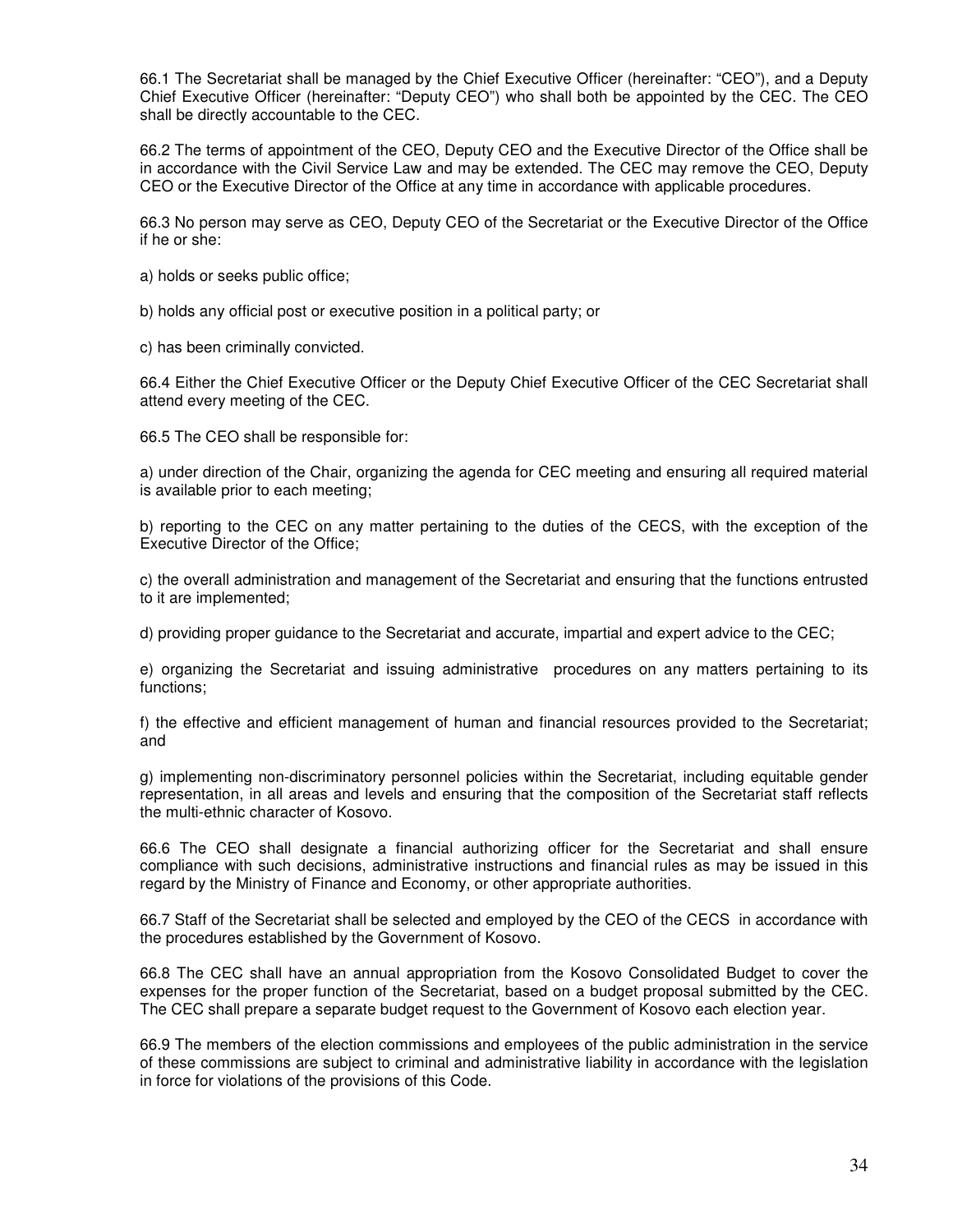## **CHAPTER XI**

# **MUNICIPAL ELECTION COMMISSIONS**

## **Article 67 Composition of MECs and Qualifications of the Members**

67.1 Municipal Election Commission (MEC) shall generally have seven (7) members; this number may increase if number of Political Entities qualified as part of Committee is bigger. Each Municipal Election Commission shall be composed of: a) a MEC Executive Officer (MEO) employed by the CEC and that shall be the Chair of the MEC; and

(b) one member appointed by Political Entities that have passed election threshold in national elections, it they are subject of election threshold;

67.2 Members of an MEC shall be eligible to vote in the municipality and be persons with high professional and ethical standing with administrative or electoral experience and knowledge sufficient to efficiently perform the work of the MEC.

67.3 The CEC shall endeavor to ensure that all ethnic communities with significant numbers in respective municipalities are fairly represented in the membership of MECs.

67.4 The CEC shall appoint the MEC within 15 days of the announcement of the election. Appointment shall terminate 15 days after the certification of the elections results, unless the term of MECs is terminated prior to the completion or extended.

67.5 No person may be appointed to serve as a member of a MEC, or may continue to serve once appointed, if he or she:

- (a) is seeking or holds elected public office;
- (b) holds appointed public office;
- (c) is not eligible to stand as a candidate in elections;
- (d) holds any office or appointed position within or on behalf of a certified Political Entity;
- (e) has been declared mentally incompetent by a final court decision; or
- (f) has been previously terminated as an MEC member by the CEC; or
- (g) has been prohibited from serving as a member of an MEC by the ECAC.

67.6 No person may serve as a member of more than one MEC at the same time.

67.7 A member of a Municipal Administration appointed to serve as a Municipal Election Commission member shall, with respect to his or her duties as a Municipal Election Commission member, serve under the authority of the CEC and the MEC Executive Officer during the period of his or her appointment.

67.8 Appointment of an MEC member is subject to the signing of the MEC Code of Conduct as adopted by the CEC before commencing their work.

67.9 Notwithstanding the preceding paragraphs of this article, if so required, the CEC shall have the authority to appoint at its sole discretion MEC members that do not meet the requirements of this article.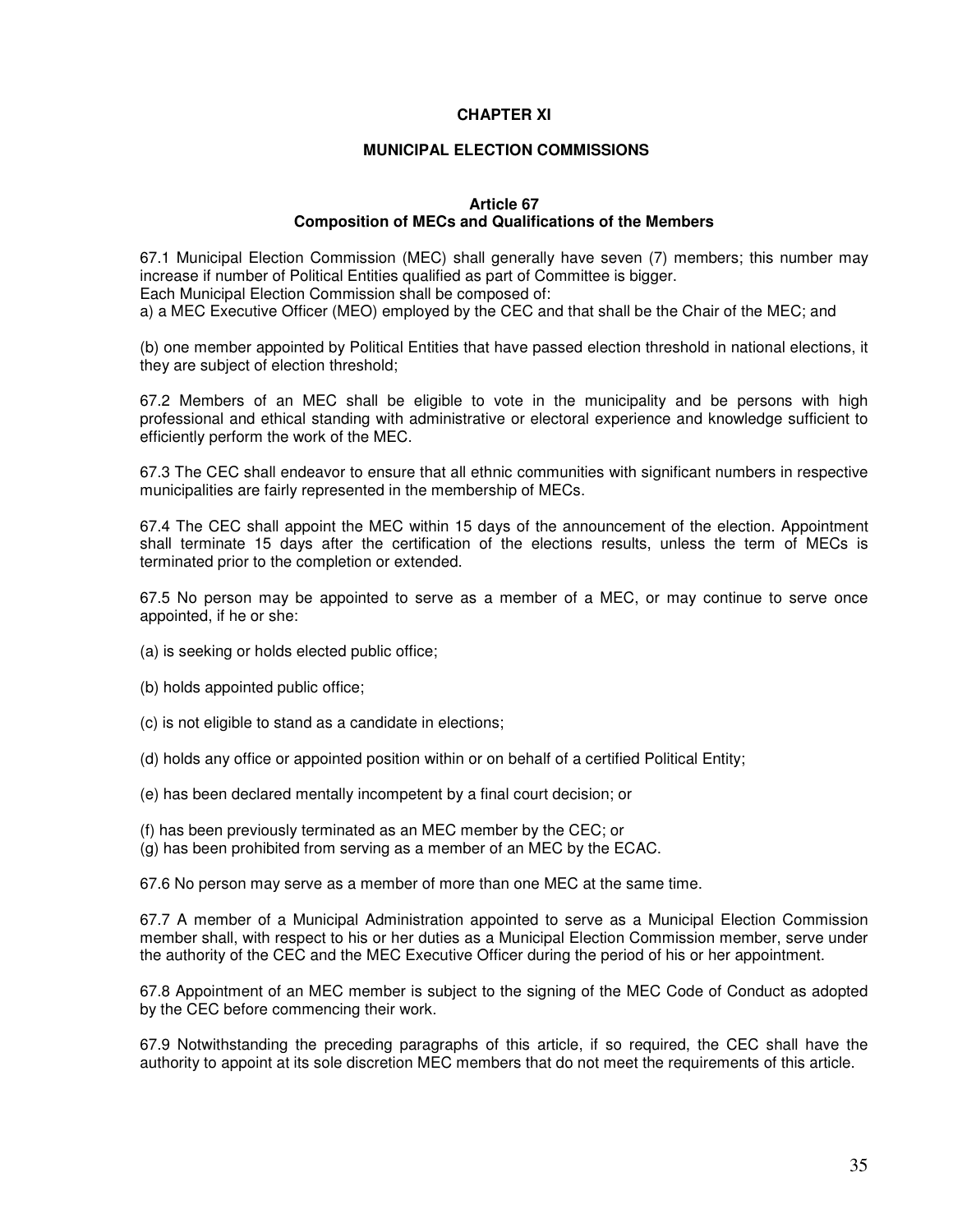#### **Article 68 Responsibilities of the Municipal Election Commissions**

68.1 Each MEC shall, under the exclusive supervision and direction of the CEC acting through the Secretariat, administer elections within its municipality ensuring the legality, legitimacy and efficiency of the electoral process. Without limiting the generality of their responsibilities, each MEC shall:

a) establish an office in the premises of the municipality administration for the discharge of its duties;

b) provide information to voters of all communities and disseminating information necessary for the administration of elections;

c) impartially provide political parties, citizens' initiatives, coalitions and independent candidates with information about their rights and obligations in relation to elections;

d) attend any training session required by the CEC;

e) assist in the appointment and training of any person assisting in the administration of the election including polling station committees;

f) assist in the technical arrangements at the polling stations and any other technical preparations for the elections including receiving all non-sensitive election materials;

g) ensure the proper conduct of polling and counting and compiling the results of the elections within their jurisdiction;

h) collect and store election- related materials after the election; and

i) perform other duties required by any other applicable legislation or CEC rule. 68.2 Each MEO shall issue reports to the CEC Secretariat regarding the work of the MEC every week as specified by the CECS. A MEO shall issue an immediate report if asked to do so by the CEC Secretariat. MEO shall perform other duties as specified by the CEC.

68.3 Municipal Election Commissions shall keep regular records of their work, including minutes of proceedings, decisions made, and the weekly reports to the CEC and other relevant information.

#### **Article 69 Appointment Process**

69.1 The CEC Secretariat shall provide a list of nominees for each MEC to the CEC. Each list may include the names of some, all or none of the employees of the Municipal Administration nominated by the CEO of the Municipal Administration, at the discretion of the CEC Secretariat.

69.2 The CECS may consult non-governmental organizations, academic institutions and other similar bodies in order to identify qualified and suitable candidates.

69.3 Where the CEC rejects a nominee, it shall notify the appropriate MEO of that rejection and request him/her to submit another nominee. The MEO shall have ten (10) days to nominate an additional nominee and the CEC shall decide on the additional nomination without delay.

69.4 Any other person or persons that the CEC Secretariat considers appropriate for membership on the MEC, giving special consideration to the need to ensure fair gender and ethnic representation.

69.5 The CEC Secretariat shall issue a Certificate of Appointment to each MEC member.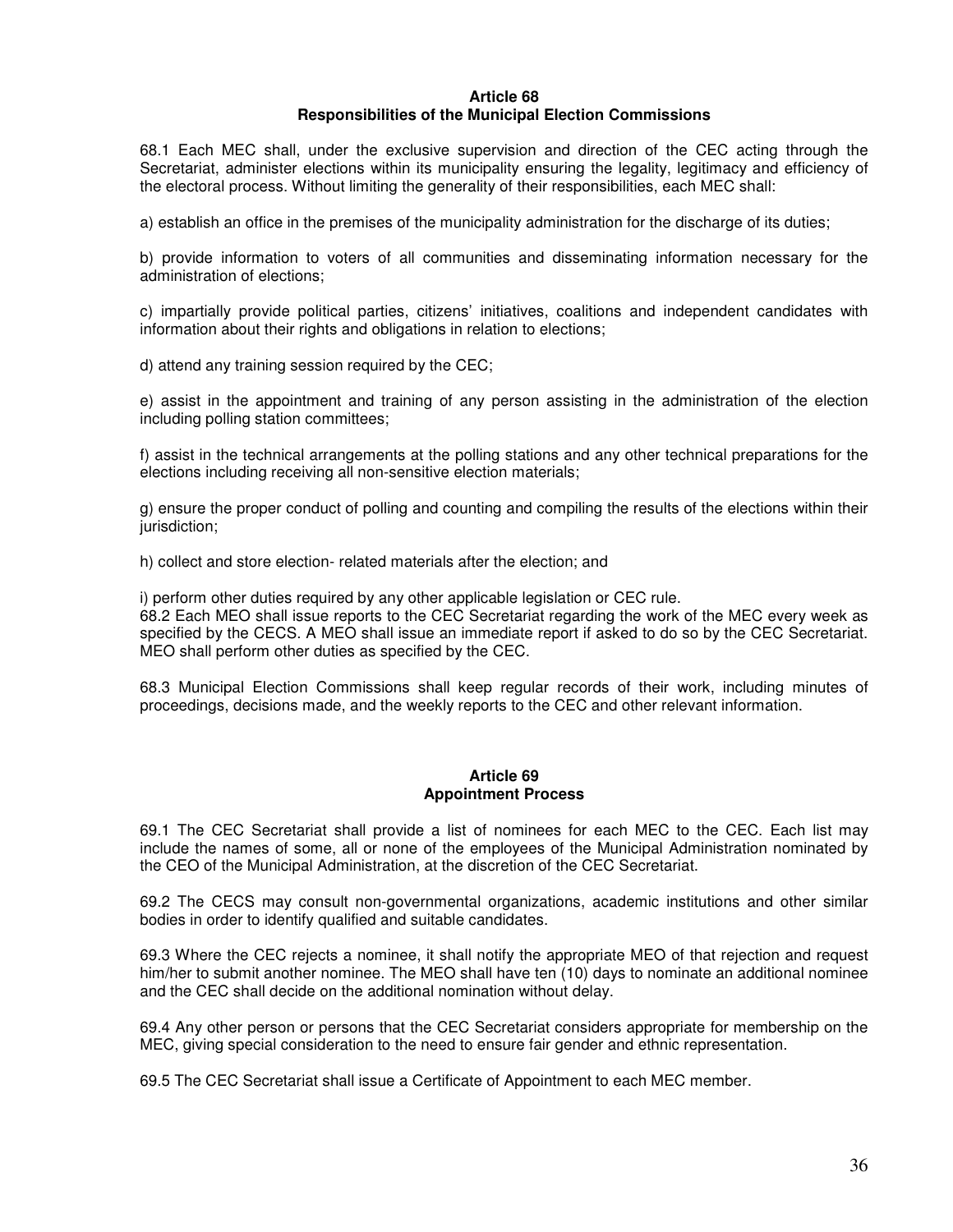69.6 The appointed members of a Municipal Election Commission shall begin their work immediately upon appointment by the CEC.

#### **Article 70 Termination of MEC Members**

70.1 The CEC may revoke the appointment of any MEC member at any time if the member:

a) fails to perform his or her duties as set out in CEC rules;

b) acts in a biased or unprofessional manner;

c) fails to attend two consecutive meetings of the MEC without a valid reason;

d) participates in an electoral campaign on behalf of a political entity or interferes in the electoral process;

e) does not report for duty for more than two (2) days during the election period without a valid reason;

70.2 A MEC member whose appointment is revoked shall immediately cease all involvement with MEC business and return all MEC property to the MEC Executive Officer.

## **Article 71 Compensation of MEC Members**

71.1 MEC members and their Chairpersons shall be remunerated for the performance of their duties with resources of CEC in accordance with the rules adopted to this effect.

71.2 MEC members who are current employees of a Municipal Administration shall receive remuneration equal to half the salary to that provided by the municipality in addition to usual salary, instead of overtime pay. Members of MEC other than the MEO shall not be employed on a full-time basis outside of the election period.

# **Article 72 Decision-making Process**

72.1 The Municipal Election Commission shall take decisions by a majority of the total number of members present.

72.2 No member of a Municipal Election Commission shall participate in the decision of a matter in which the member or member of his/her family may have an interest of a personal, financial or other nature, or which may raise doubts as to his or her ability to act impartially.

# **Article 73 Access to Meetings and Documents of a Municipal Election Commission**

An accredited observer shall have access to all meetings and documents of an MEC. If a Municipal Election Commission does not allow attendance at a meeting, or access to a document, a complaint may be filed with the CEC. The CEC shall reach a decision on a complaint within 48 hours and take such action as it considers appropriate.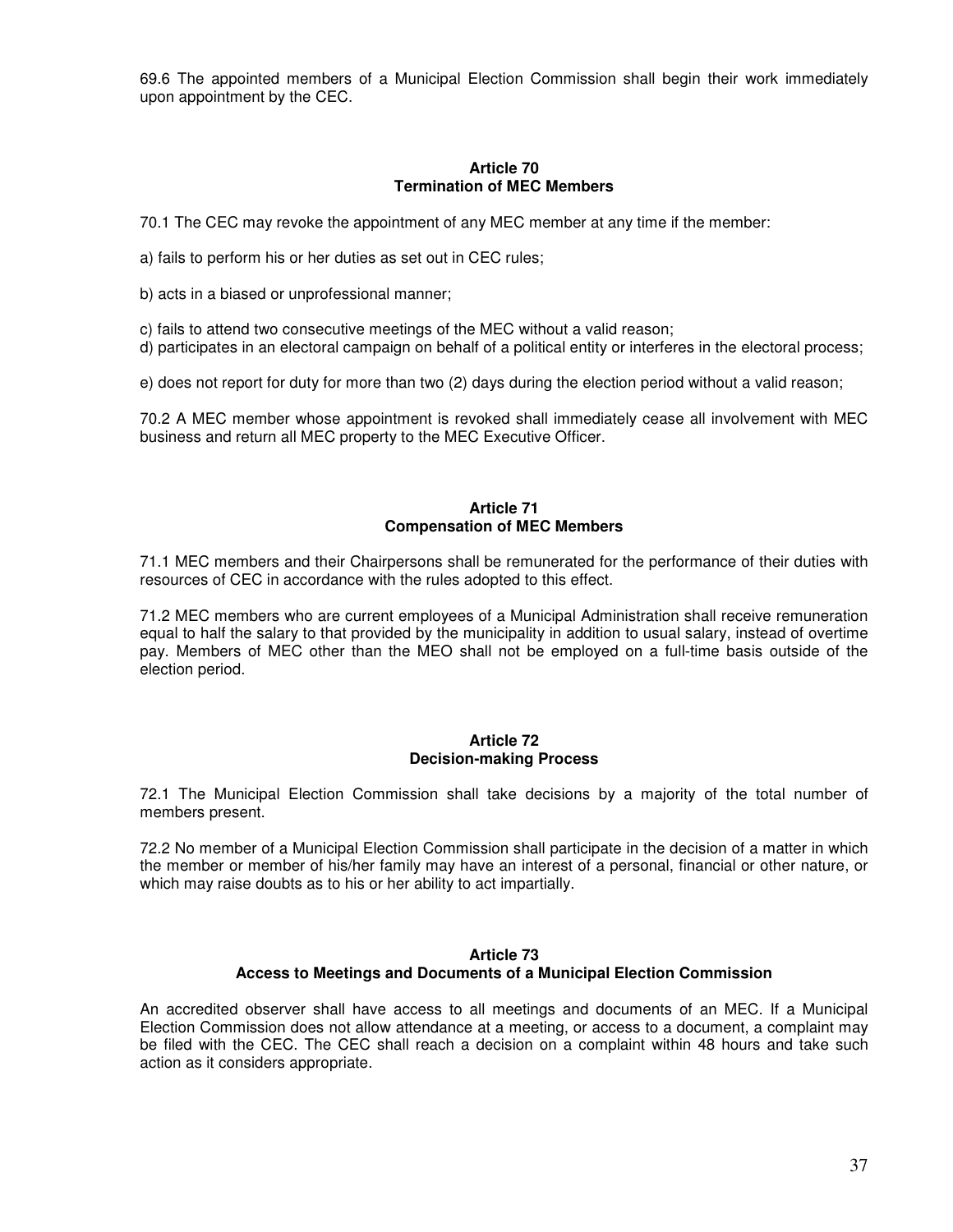# **CHAPTER XII POLLING STATION COMMITTEES**

#### **Article 74 General Provisions**

74.1 Composition of Polling Station Committee (PSC) reflects the structure of members of MEC. The Municipal Election Commission may, in special cases, increase the number of members of a PSC and immediately notify the CEC.

74.2. Based on a CEC decision a second PSC responsible for counting the ballots may be established.

74.3 All persons appointed as PSC members shall satisfy the criteria for appointment specified in this Law.

74.4 Each Municipal Election Commission (MEC) shall submit to the CECS the nominations of those persons who satisfy the relevant criteria for appointment. The CECS will present the lists supplied by the MECs to the CEC for its approval, along with its recommendations or observations.

74.5 The CEC shall consider the lists of persons submitted by the CEC Secretariat and decide by simple majority whether to appoint the persons submitted or not, as the case may be.

74.6 Any member of a PSC who fails to attend training sessions organized by the MEC without good cause shall be precluded from working on Election Day and will lose some or all entitlement to remuneration as decided by the CEC.

74.7 Any member of a PSC who fails to attend the polling station to which he or she was allotted for Election Day will lose entitlement to remuneration and will be replaced immediately by the MEC with a trained and appointed reserve.

74.8 Each PSC member at the time of appointment shall sign a Code of Conduct, as prescribed by the CEC.

74.9 Each PSC member shall, regardless of political party affiliation or political viewpoint, act impartially in the service of all voters.

74.10 The PSC shall be responsible for ensuring the integrity, security and tranquility of the polling and counting process at the Polling Station under the immediate supervision of the MEC.

# **Article 75 Qualifications and requirements for appointing the PSC members and chairperson**

75.1 In order to be appointed as a PSC member, a person must:

a) be a registered voter in the same Municipality where the Polling Station/Polling Centre is located;

b) be able to read and write in a language officially used in that municipality.

75.2 In order to be appointed as a PSC chairperson, a person must qualify as a PSC member in accordance with the provisions of this article, and in addition has completed at least secondary education; and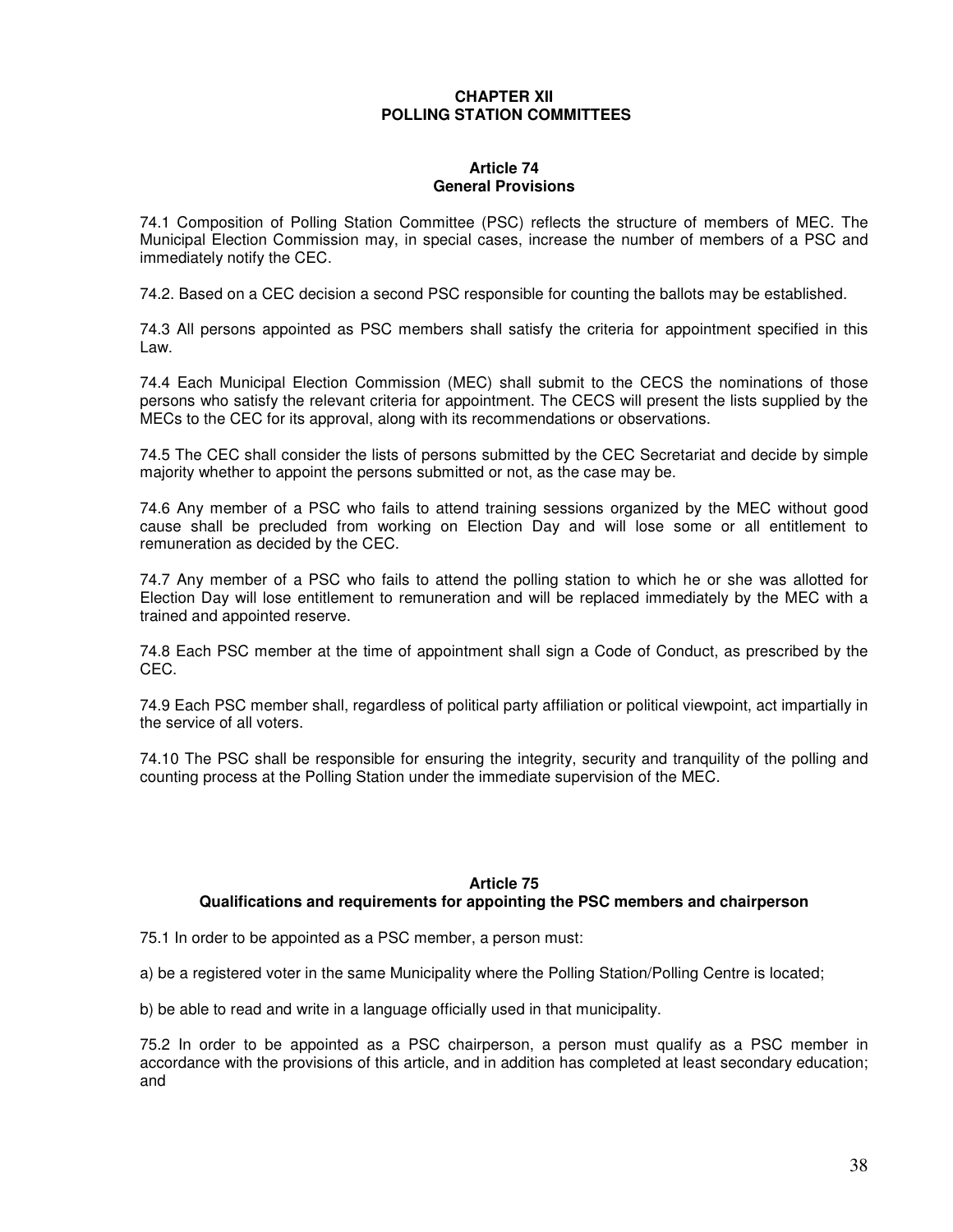75.3 A person is not eligible to be appointed as a PSC member if s/he is:

a) a candidate for elected office in Kosovo;

b) a member of any Assembly in or out of Kosovo;

c) a member of an MEC, the CECS or CEC;

d) a member of the Kosovo Police Service, any police force or a member of Kosovo Protection Corps or any other military, security or intelligence services;

e) has been declared mentally incompetent by a final court decision; or

f) has been found guilty of a criminal offence within the past 3 years by a final court decision.

# **Article 76 Method of selecting polling station committees**

76.1 Each PSC shall be approved by the CEC and is directed by Chairperson:

76.2 At the time determined by the CEC , the CECS shall invite all certified Political Entities represented in the Assembly of a Municipality that are contesting national elections to submit to the MEC nominations of persons they wish to be appointed to the PSCs established within their Municipality.

76.3 The CECS shall invite newly certified political entities, NGOs and other civic organizations to submit additional nominations for the PSCs.

76.4 All nominations under the provisions of article 74.2 and 74.3 of this Law shall be submitted to the respective MECs no later than five (5) days after the request for nomination is made by the CEC Secretariat.

76.5 The list of PSC nominations must include:

a) the name of the political entity or NGO making the submission, the name of the contact person and his/her contact details;

b) the name, surname, personal number, date of birth for each nominee;

c) specification for each nominee whether s/he has or not prior experience in elections and a secondary school degree; and

d) date and place of submission of the nominee list; signature of the representative of the political entity or NGO, as well as the signature of receiving the list from the MEC representative.

#### **Article 77 Appointment of PSC members and their chairpersons**

77.1 Immediately after receiving all the nominations, the MECs will assign the nominees to their proposed PS observing the following set of rules:

a) no more than one person from a single list of PSC nominees submitted under article 76.2 shall be appointed as a PSC member in the same PS;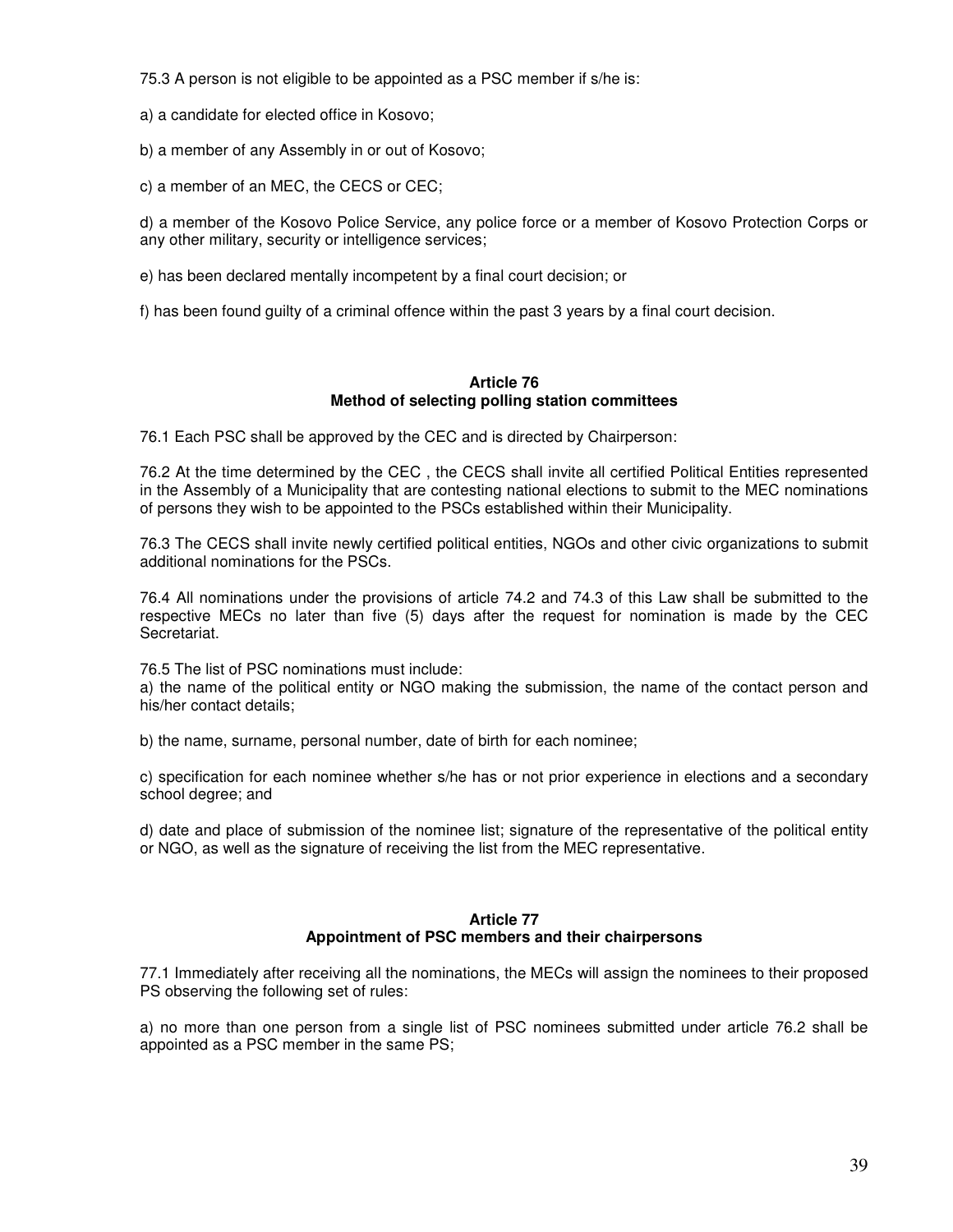b) in selecting from among candidates on a list of PSC nominees submitted under article 76.3, preference shall be given to the candidates with better qualification and particularly to those with previous election experience;

c) no more than one person from within the same immediate family may be appointed to the same PSC. For the purposes of this article, immediate family includes spouse, children, parents and siblings;

d) in new municipalities or where results from previous elections were not certified, the membership of PSCs shall be selected by lot among those political entities certified to participate in the upcoming elections for that municipality.

77.2 The MEC shall submit these nominations to the CEC Secretariat for recommendation to the CEC no later than five (5) working days after receiving the nominations. The CEC shall appoint all PSC members, including reserve PSC members, no later than four (4) days after receiving the nominations.

77.3 The chairpersons of a polling station committee shall be chosen equally between the four certified Political Entities that received the most votes during the last Kosovo Assembly election in that municipality.

77.4 Notwithstanding the preceding paragraphs of this article, if so required, the CEC shall have the authority to appoint at its sole discretion PSC members that do not meet the requirements of this article.

#### **Article 78 Remuneration of PSC members and chairpersons**

The PSC members and their Chairpersons shall be remunerated for the performance of their duties with resources provided from the Kosovo Consolidated Budget. The CEC shall issue a separate decision which will regulate this issue.

#### **Article 79 Appointment of reserve to PSC members**

79.1 The procedures specified in article 77 shall apply for appointing an additional 10% of reserve PSC members per municipality.

79.2 An appointed member shall be replaced by a reserve member by an MEC if, for any reason, the appointed member becomes unavailable to serve either before or on Election Day. If there are not sufficient numbers of reserve members available, an MEC may fill the vacancies with persons it deems fits and who also satisfy the criteria set forth in Article 80 of this Law. An MEC shall:

a) ensure that no more than one person from a Political Entity as set out in Article 77.2 of this Law is appointed as a PSC member in the same PS;

b) ensure that the replacement signs the Code of Conduct; and

c) arrange appropriate training for the replacement.

#### **Article 80 Penalties and other measures**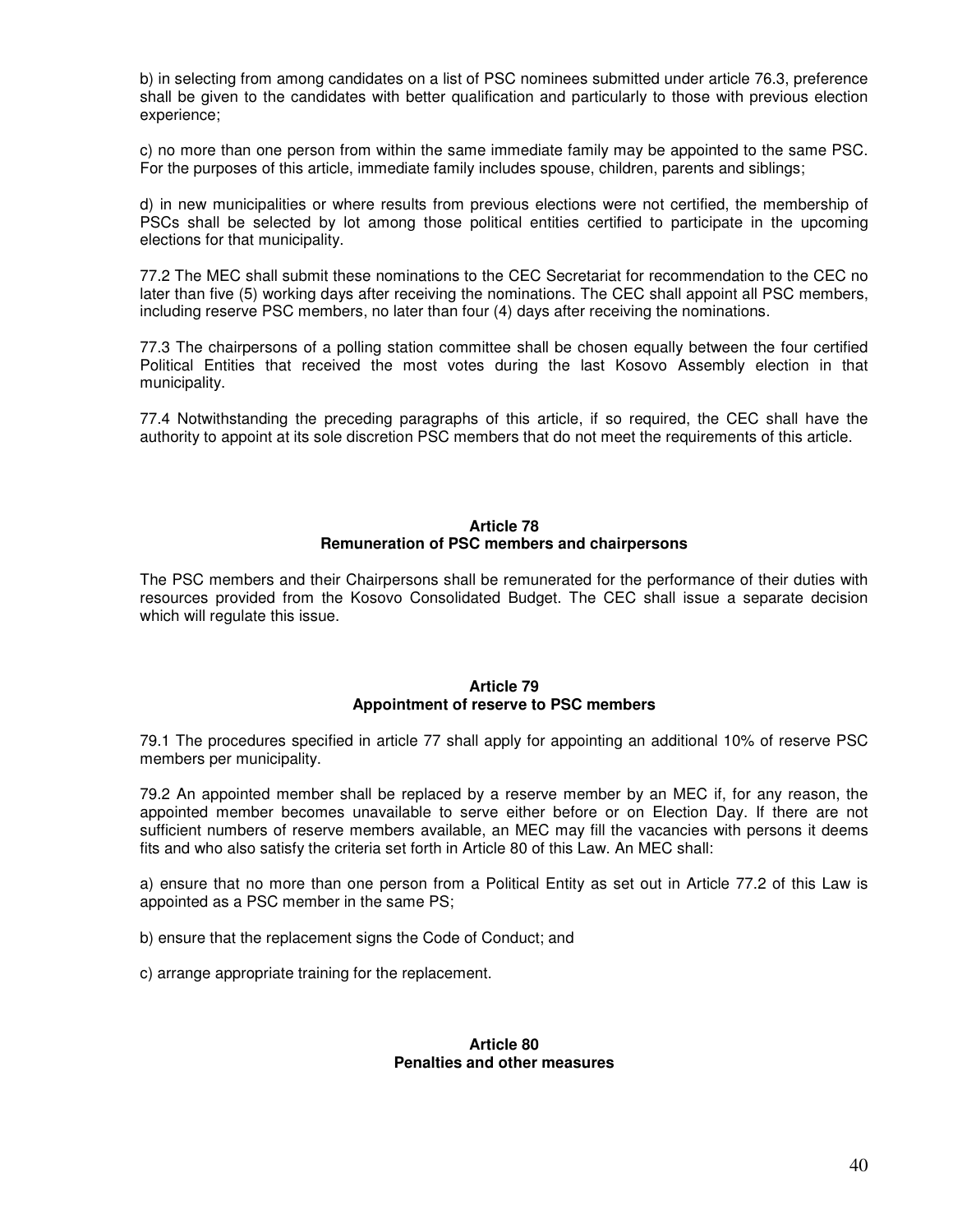80.1 Certified political entities or NGOs that have nominated persons to be members of PSCs shall be responsible for ensuring that such persons attend all training sessions organized by the MEC.

80.2 Certified political entities or NGOs that have nominated PSC members shall be responsible for ensuring that such persons punctually attend and perform their duties in their polling station at such times and for such periods as directed by the MEC.

80.3 Where a person, or persons, nominated by a certified political entity or NGO fails without good cause to perform the obligations specified in paragraphs 1 and 2 of this Article, the matter shall be reported to the ECAC by the MEC. ECAC may, if it finds the matter proved, impose a fine or sanction.

80.4 Where, in the opinion of the Municipal Election Commission, a member of a polling station committee is, for whatever reason, unwilling or unable to perform his/her obligations, the MEC shall terminate the appointment of that member. The vacant position arising as result of such decision shall, so far as possible, be filled in accordance with the provisions of this Law.

## **Article 81 Code of Conduct for PSC Members**

Every Member of a PSC appointments are subject to taking the Oath as and signing the Code of Conduct as per CEC rule.

# **CHAPTER XIII**

# **POLLING STATIONS AND VOTING**

#### **Article 82 General Provisions**

82.1 The FVL of voters assigned to the same PC shall be prepared in the manner prescribed by the CEC and in a way that no PS within the PC exceeds 750 voters. Exceptions to this Rule may be authorized by the CEC.

82.2 A PS must be large enough to ensure the proper conduct of voting by setting up all work stations as defined in this Law and ensuring the secrecy of voting, the free view and control of the ballot box, and unimpeded access to observers.

82.3 The following persons are authorized to be present in a Polling Station or Centre:

- a) persons attending for the purpose of voting;
- b) members of the Polling Station Committee and Polling Centre staff;
- c) CEC Members and CECS staff;
- d) Municipal Election Commission members;
- e) accredited observers;
- f) police, when called upon to restore order; and
- g) interpreters for the persons listed in items (c), (e) and (f) of this sub article.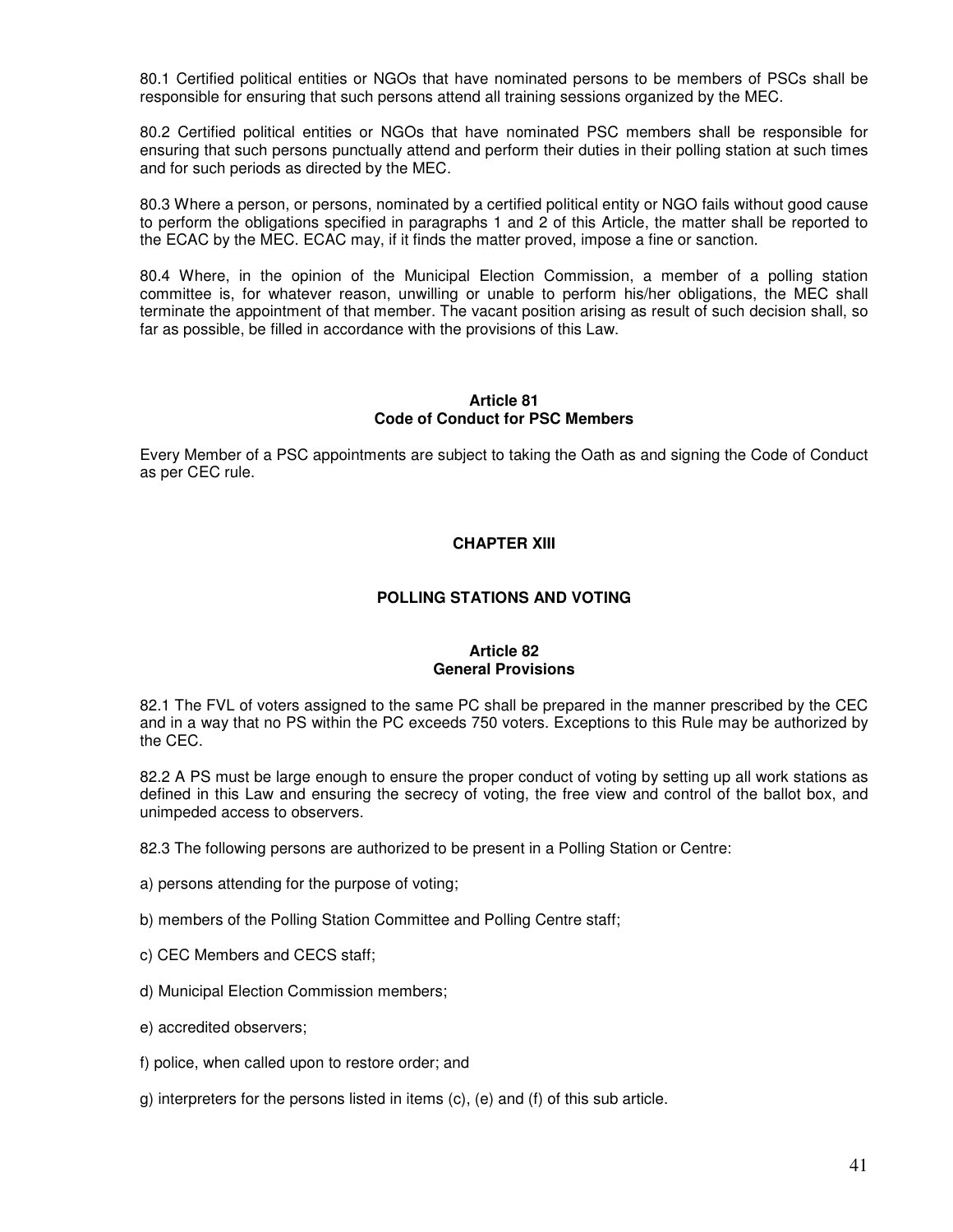#### **Article 83 Polling Station and Polling Centre Locations**

83.1 Based on the recommendation of the Municipal Election Commission (MEC), the CEC, through the CEC Secretariat, shall, no later than forty (40) days prior to the Election, make public the exact location of all PCs.

83.2 Each registered voter will be assigned to a Polling Centre that will be the location where his/her name will appear on the Final Voters List used during the conduct of voting on election day.

83.3 As much as possible no voter shall travel more than 3km to his or her place of voting.

83.4 Subsequent changes to PC locations shall be allowed in case of force majeure, or other objective and unpredictable reasons that would make a PC unsuitable for polling purposes. The CEC Secretariat shall immediately inform the CEC of these changes.

83.5 If a PC location has been changed, the MEC shall notify the voters of the change through local available media sources. Additionally, the MEC shall post a notice at the original PC location advising voters of the new PC location.

83.6 PSs shall be located in an accessible place to allow voters to form and stand in a queue and should, when possible, have level access so that disabled persons shall have unimpeded entry and exit. PSs shall have adequate lighting and protection from the elementary accidents.

83.7 A PC or PS shall not be located in a place of worship, a building which is owned by or is the seat of a political entity, or premises in which alcohol is served or consumed.

#### **Article 84 Polling Station Security**

84.1 The PSC Chairperson, with the assistance of all PSC members, shall ensure the tranquility and security of the voting process inside the PS. The order in the queue in front of the PS shall be maintained by the PSC member assigned as Queue Controller.

84.2 In case of serious disturbance inside or in the immediate vicinity of a PS, the PSC Chairperson shall request immediate assistance from the police. The incident shall be immediately noted in the Poll Book.

84.3 In case the disturbance turns into a serious threat to the integrity of the voting process or against the people inside the PS, the PSC Chairperson may decide to suspend polling and close the PS until order is re-established. The PSC Chairperson shall inform the MEC immediately and record the event in the Poll Book, including the period during which polling was suspended.

84.4 No person carrying weapons or arms shall be allowed inside a PS except on duty Kosovo Police in uniform. On duty Kosovo Police may not linger inside the PS after casting their ballot.

# **Article 85 Election Campaign Material and Voter Information Material at PSs and PCs**

85.1 All political entities which have not removed their election campaign materials placed inside and within a radius of 100 meters of a PS or PC 24 hours prior to commencement of polling shall have such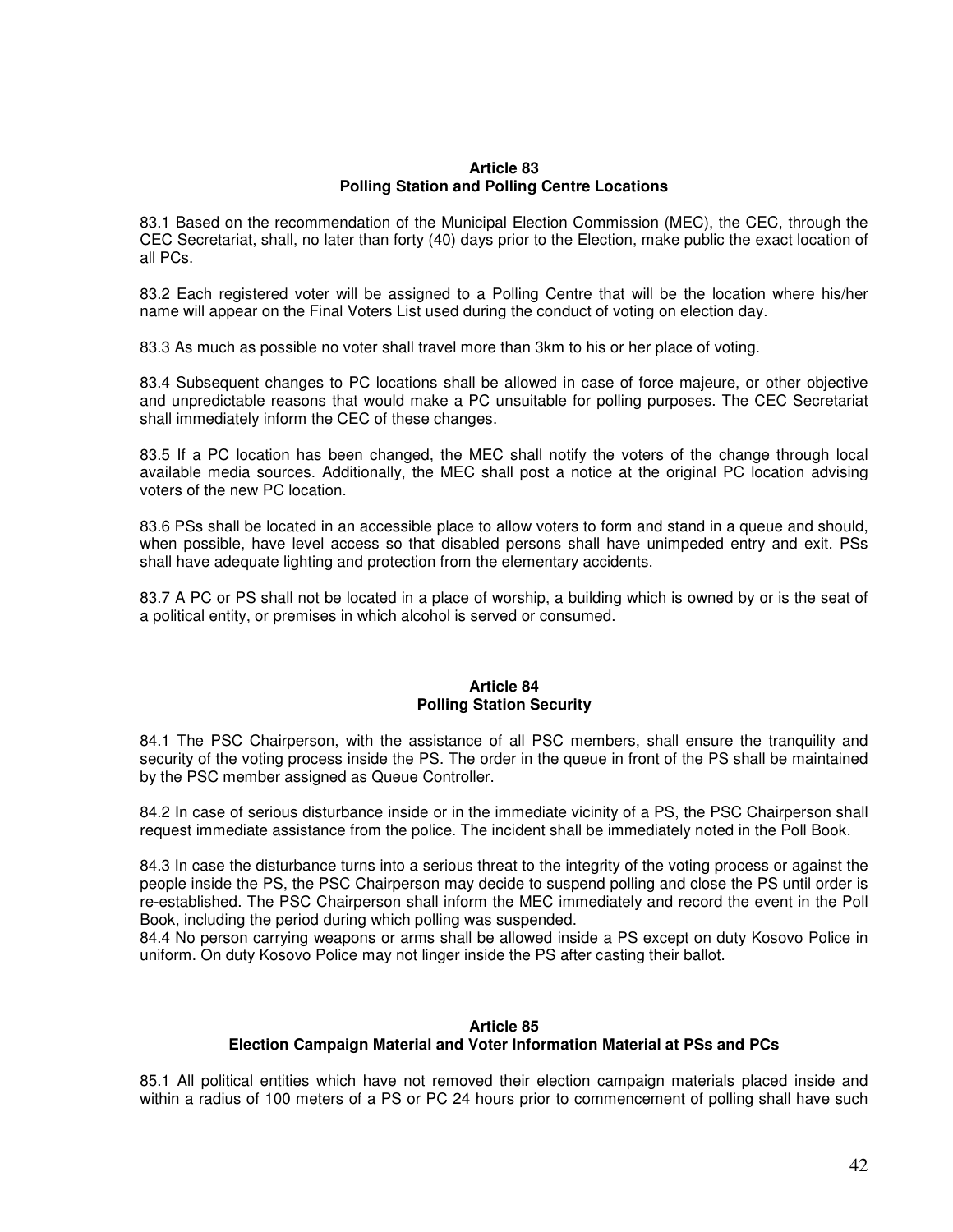material removed by the PSC members or the PC Manager. Political entities which have not removed and or were found posting election campaign material after the imposed deadline shall be reported to the ECAC for violating this Law.

85.2 Printed material produced by the CEC Secretariat on behalf of the CEC, listing the names of all candidates of all certified political entities and the voting procedures shall be displayed at the PSs for the benefit of the voters. These lists shall also be displayed at the main access door of each PC.

85.3 Informational signs on the building must clearly display the number of the PC. Inside the PC, especially where there is more than one PS, signs to direct voters to the right PS must be displayed prominently. Each PS must be clearly marked with signs showing the PS number and the letters from the FVL of those voters assigned to that PS.

85.4 No election campaign information shall be broadcast on any communication device in the Polling Station, nor within hearing distance.

#### **Article 86 Procedures Before Voting Begins**

86.1 The CEC shall establish a rule governing the procedures for distribution and receipt of election materials to be delivered to a MEC and PSC.

86.2 On Election Day, the PSC Chairperson and/or his/her Deputy shall, under police escort, take the materials listed under article 103.1 from the MEC to the PC.

86.3 All PSC members shall be present at the PS at least one hour prior to the opening of the polls.

86.4 The PSC Chairperson shall perform all duties required to open the PS as established by CEC rules.

86.5 If the PS opens late, the PSC Chairperson shall immediately notify the MEC, who will inform the CEC Secretariat and record the time of opening in the Poll Book.

# **Article 87**

# **Description of the Ballot and Ballot related material**

87.1 The name of a political entity and their candidates shall appear on the ballot as it appears on its original certification application, subject to modifications – if any – and finally approved by the CEC.

87.2 The voter shall be instructed to indicate his/her choice so clearly that there is no uncertainty over the preference(s).

87.3 The names of all candidates on the printed material displayed in Polling Stations or Polling Centers shall appear directly under the political party's, coalition or citizens' initiative's name that submitted the candidates' list.

87.4 The CEC shall determine the number of ballot papers to be printed and distributed. Number of ballots shall not exceed by more than 5 % of the number of voters in the voters list.

87.5 The ballot shall contain:

- a) indication of the electoral district;
- b) the public body that is to be elected;
- c) the ordinal number placed before each individual electoral Political Entity;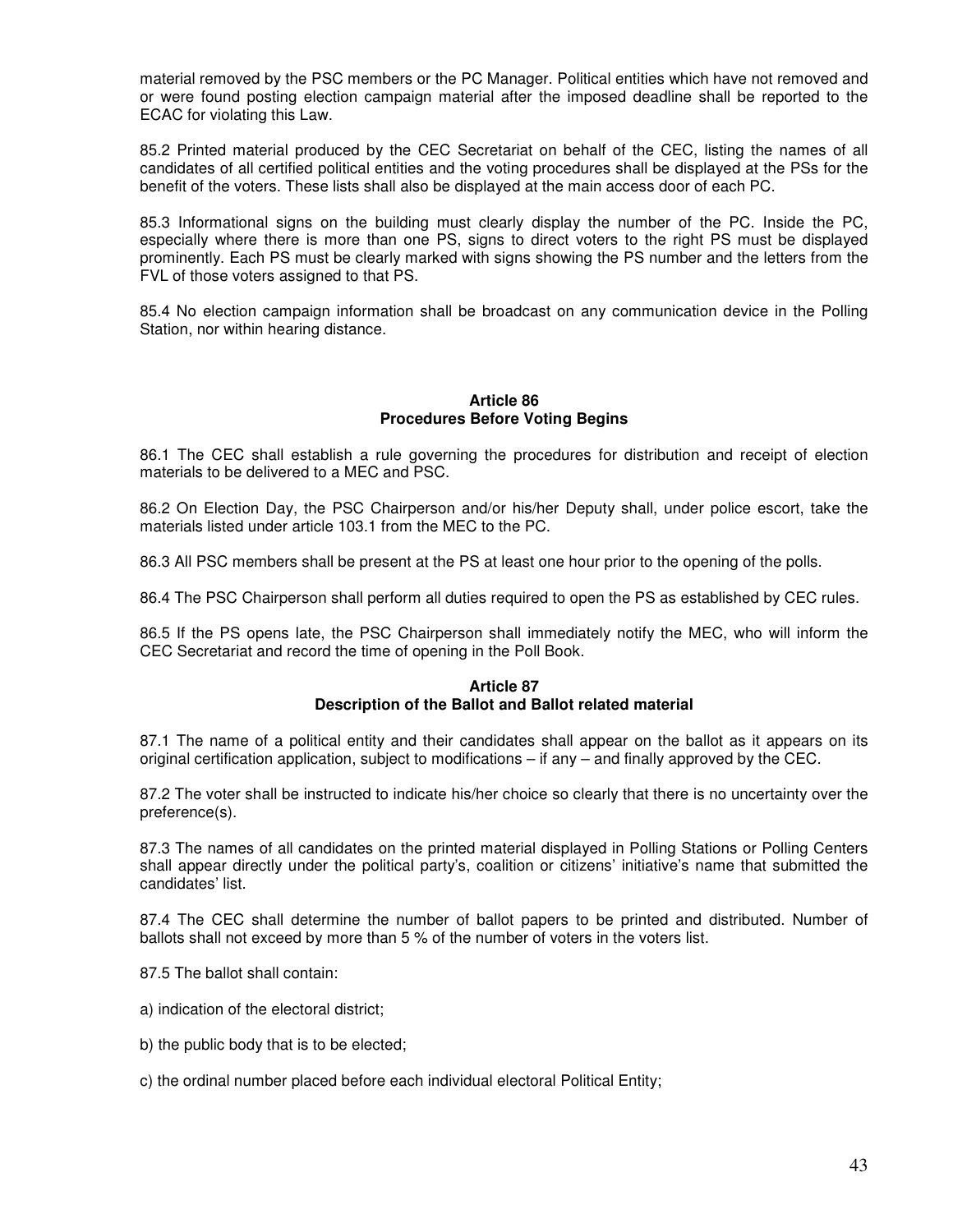- d) name and acronym of each Political Entity according to the order determined on the ballot lottery;
- e) security features as determined by the CEC;

f) any other information required by this law and rules enacted in accordance with it.

87.6 The CEC shall further determine by rule the details of ballots:

a) content;

- b) the form and layout/appearance;
- c) the manner and control of printing;
- d) verification, distribution and handling of ballot papers;
- e) security features; and

f) any other related matters not covered by this Law.

87.7 Ballots are printed under the immediate supervision of the CEC.

87.8 Ballots shall be printed in all official languages at the national level and at the local level, according to the Law on the Use of Languages. A certified Political Entity may choose the language and script in which its name is written on the ballot.

# **Article 88 Hours of Voting**

88.1 The polling stations open at 7:00 and close at 19:00.

88.2 No one may vote after the closing time of the polling centers, except voters who are in the queue of a PS at the time of closing.

# **Article 89 Right to Vote and Secrecy of the Vote**

89.1 An eligible voter has the right to vote if he/she either is civilly registered in Kosovo or successfully applied for out of Kosovo voting as set out in Articles 5 and 6 of this Law.

89.2 No person shall prevent or attempt to prevent an eligible voter from exercising his/her right to vote.

89.3 No person shall be allowed to vote on behalf of another voter, except in accordance with provisions of article 89.5 of this Law.

89.4 Each voter must mark his/her ballot in secret behind a voting screen. Only one person shall be allowed behind the voting screen at any time unless the voter has requested the assistance from another person as set out in paragraph 5 of this Article.

89.5 A voter who is disabled in such a way so as it is not able to mark or cast the ballot and/or illiterate may be assisted to vote by another person chosen by the voter if they so request assistance. Such person shall only assist one voter and shall not be a member of the PSC or an accredited observer.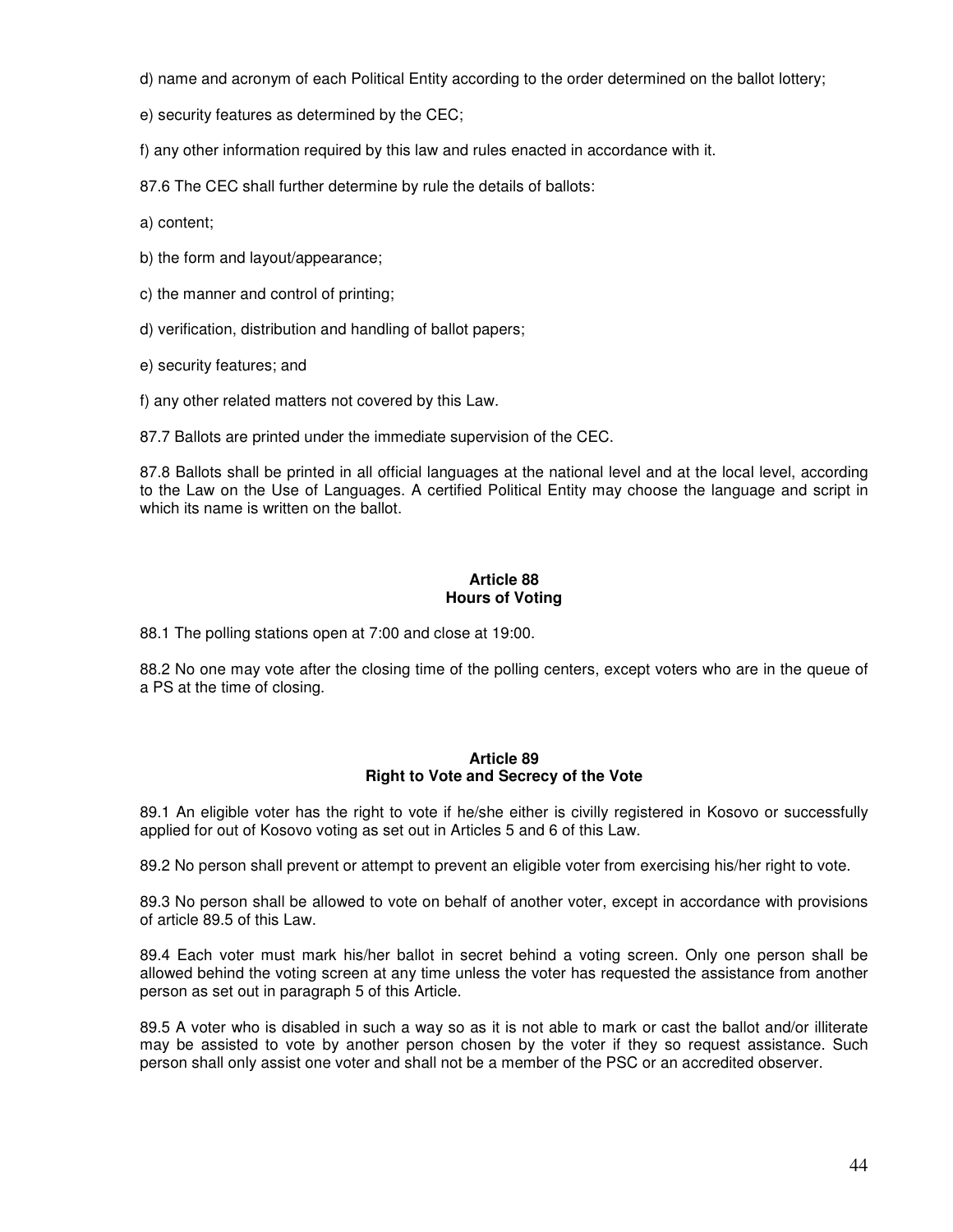89.6 The person consenting to assist the voter shall print and sign his/her name on the appropriate Voters List or Conditional Ballot Envelope, next to the name or other space provided of the voter who was assisted.

89.7 Members of the PSC may in no way influence the decision of the voter.

89.8 The Polling Station Commissioners and/or Polling Station staff shall explain the voting procedure only if so requested by the elector.

89.9 Members of the PSC shall take special care to ensure that the elector is not disturbed by anyone while marking out his ballot paper, and that the secrecy of voting is completely ensured.

## **Article 90 Accepted Identification Documents**

For the purpose of this election the following are the acceptable identification documents:

a) a valid personal Identification Document (ID) card;

- b) a valid travel document;
- c) a valid passport
- d) a valid Kosovo driving license;
- e) a valid IDP card; or
- f) a valid Refugee card.

#### **Article 91 Regular Voting**

91.1 Procedures for regular voting shall be established by CEC Rule.

91.2 Voting in the same elections more than once constitutes a criminal offence and is punishable in conformity with the Criminal Code of Kosovo.

#### **Article 92 Voting of Polling Station Committee Members**

PSC members and the Chairperson shall vote first when the Polling Station opens.

# **Article 93 Closing the Polling Station**

93.1 Any person in the queue at the closing hour of a PS shall be allowed to vote if eligible. The Queue Controller shall inform the last person in the queue that he/she will be the last to vote. Any other person who joins the queue after that person shall not be allowed to enter the PS and shall be informed of his/her inability to vote.

93.2 After the last person in the queue at closing time votes, the PSC Chairperson shall close the PS, seal the ballot box in view of the observers present, and mark the exact time of closure in the Poll Book.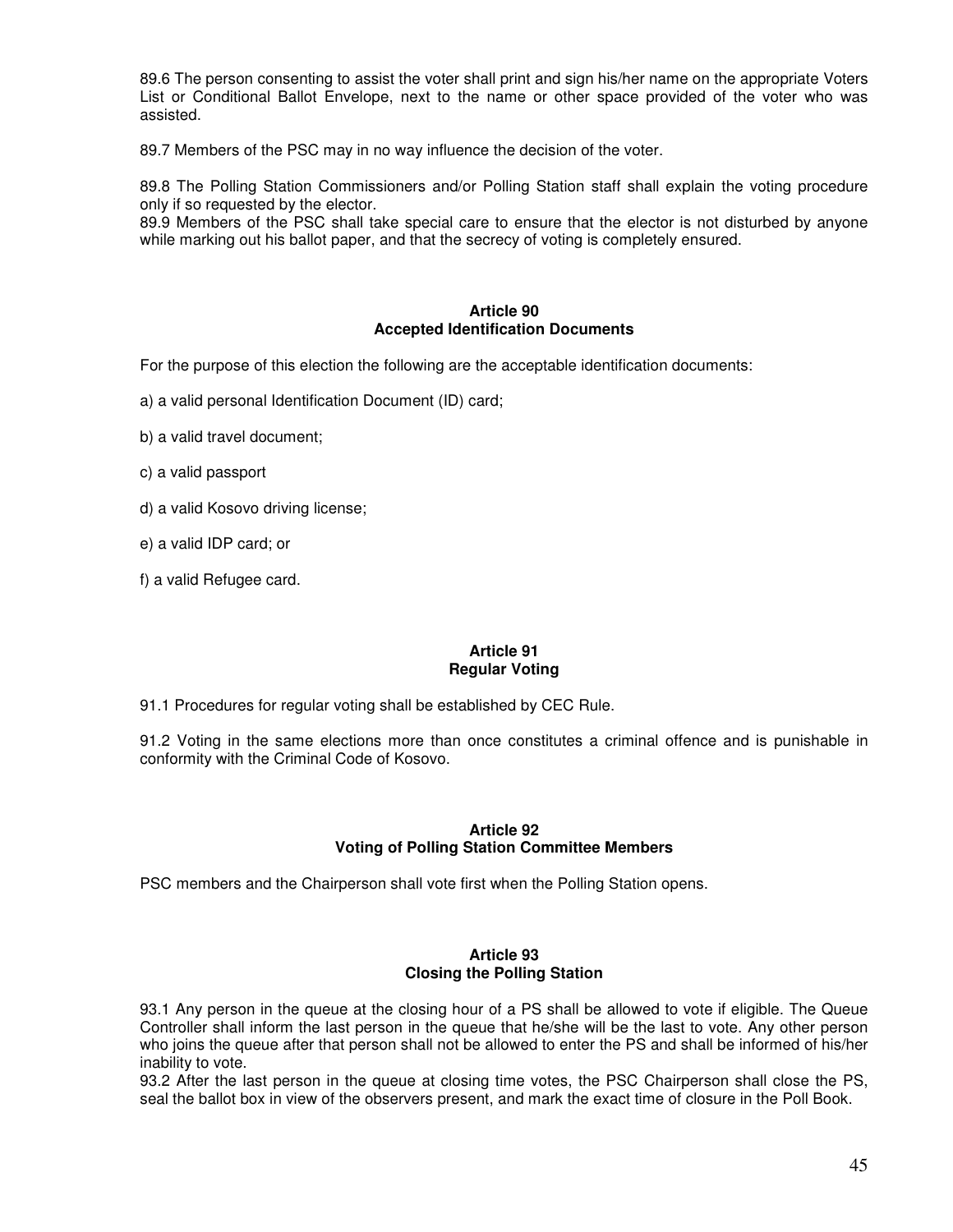## **Article 94 Poll Book**

94.1 Each PS shall have a Poll Book in which all significant events regarding the conduct of voting which occur at the Polling Station during election day shall be noted.

94.2 Only the PSC Chairperson, the PSC members, and present accredited observers shall be allowed to make notes in the Poll Book. If a voter has a complaint regarding any activity within the PS, he/she may request the PSC Chairperson to record his/her complaint in the Poll Book and/or submit an appeal to the ECAC in accordance with the set out procedures.

# **Article 95 Conditional Ballot Voting**

A voter in Kosovo whose name cannot be found on the FVL, or his/her name is found on the FVL with a mark or notation indicating that he/she must vote by conditional ballots, shall be allowed to cast a conditional ballot at a PS issuing conditional ballots in accordance to CEC rules.

# **CHAPTER XIV**

# **OUT OF KOSOVO VOTING**

# **Article 96 General Provisions**

96.1 An eligible voter who is temporarily absent from Kosovo may vote for elections for the Kosovo Assembly if he or she has successfully applied for Out of Kosovo voting in accordance with the provisions of this law and CEC rules.

96.2 An Out of Kosovo Vote should be received by the CEC prior to election day as determined by CEC rule

#### **Article 97 Application for a Ballot**

97.1 An eligible voter may apply to receive an Out of Kosovo ballot by submitting a completed Out of Kosovo Voting Application/Voter Registration Form ("By-Mail Application") in the form available from the CEC web-site:

a) by mail to one of the CEC P.O. Boxes; or

b) by fax to the CEC at a number indicated on the Out of Kosovo Application.

97.2 An eligible voter who has not previously been registered to vote in an election under the authority of the CEC shall submit, along with a completed Out of Kosovo Application, documentary proof that he or she fulfils the eligibility criteria set in Article 5 of this Law.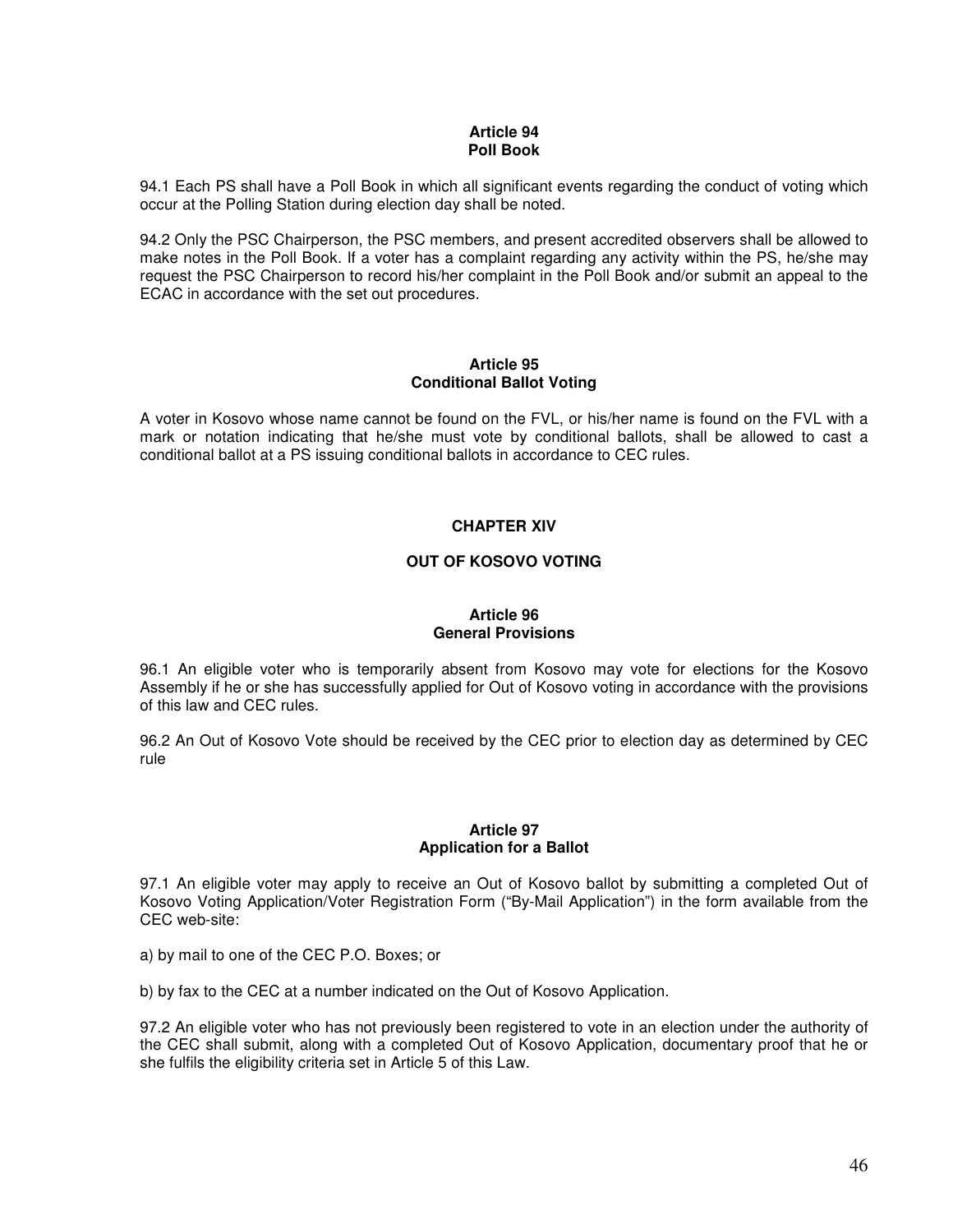97.3 For the purposes of paragraph 2 of this Article, documents listed in article 90 may be used to establish some or all of the eligibility criteria under article 5 of this Law.

#### **Article 98 Confirmation and Appeal Process**

98.1 The CEC shall notify each applicant whether his/her application has been accepted or denied and appeal process shall be specified in accordance with CEC rules.

98.2 Each applicant who has been rejected shall be able to appeal the decision to the ECAC

#### **CHAPTER XV**

#### **SPECIAL NEEDS VOTING**

## **Article 99 General Provisions**

99.1 The CEC shall establish special needs voting rules for.

a) homebound voters: eligible voters who cannot leave their home to vote in person at a regular PS due to physical, medical, or any other kind of disability;

b) voters confined to an institution: eligible voters who are hospitalized, elderly people in specially designated homes for the elderly, persons of diminished mental capacity in institutions of health care, inmates in prisons and detainees in detention centers; or

c) special circumstance voting: eligible voters living in communities who, due to relocation from the vicinity of their regular PS or security concerns, cannot vote at their assigned PS. This type of voting shall require the approval of the Municipal Election Commission.

#### **Article 100 Adjudication Process**

100.1 The MECs shall issue a written notice provided by CEC informing any eligible voter or group of voters whose request for SNV was denied the right to submit a complaint to the Court of First Instance by a date to be specified in the notice.

100.2 The Court of First Instance shall consider each appeal it receives in accordance with its Rules of Procedure and the deadlines in this law and the CEC rules.

100.3 The Court of First Instance may direct the MECs to include or exclude eligible voters from the SNV Voters List, pursuant to its Authority.

# **CHAPTER XVI THE COUNTING OF BALLOTS AND ANNOUNCEMENT OF ELECTION RESULTS**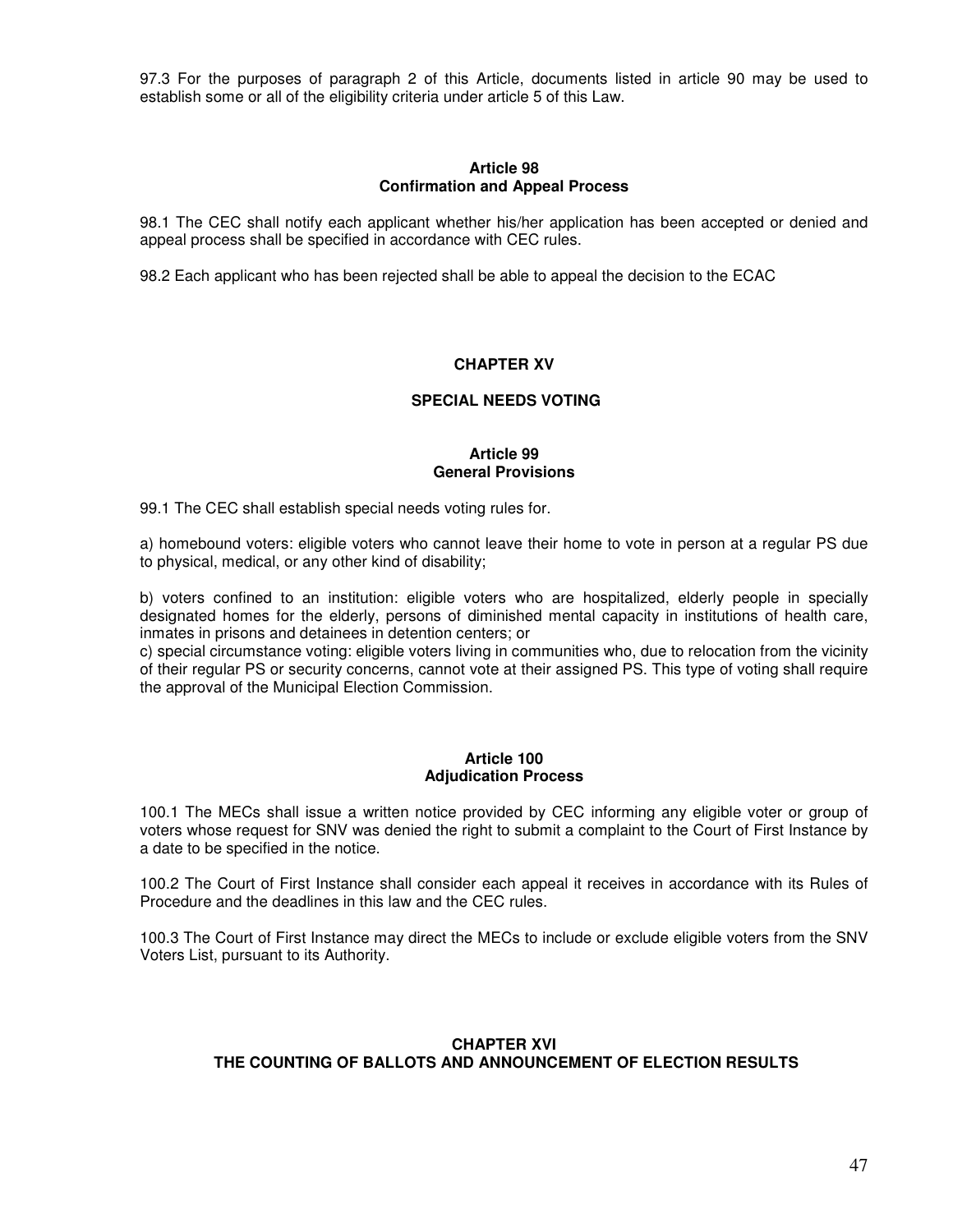#### **Article 101 General Provisions**

101.1 The procedures of counting of the ballots shall be governed by the following objectives: accuracy, transparency, efficiency, capability for recount and repeat elections, and protection of the secrecy of the vote.

101.2 Regular ballots cast at Polling Stations within Kosovo will be counted at those Polling Stations immediately after the close of voting.

101.3 The counting procedures shall be in accordance with the CEC rules.

#### **Article 102 Reporting the Preliminary Count at the Polling Station**

102.1 Any member of the Polling Station Committee who objects to the recorded results at a Polling Station may record his or her dissenting opinion in the Polling Station Poll Book and may submit a complaint to the ECAC in accordance with this Law.

102.2 The Chairperson of the Polling Station Committee and the CEC Supervisor, if present, shall be responsible for the compilation and accuracy of the counted results from the Polling Station recorded on the appropriate forms and shall forward the completed Reconciliation and Results Forms to the designated location.

102.3 The results of the counts at the PS shall be posted in the polling center by its Chair person.

## **Article 103 Storage of Ballots and Transportation of Election Material**

103.1 After completion of the count, all used and unused ballots, Final Voters List, Conditional Voters List, Poll Book, conditional ballot envelopes containing marked ballots, and other official election materials of the Polling Station shall be:

a) packed and transported in accordance with CEC rules;

b) transported under secure conditions to a location specified by the CEC.

103.2 The Chairperson of the PSC shall accompany the transport of ballots and election materials to the designated collection point, and if requested, accompanied by a member from the opposition at the respective level chosen by consensus, or in absence thereof, drawn by a lot organized by the Chairperson.

103.3 The ballots, forms and the other election materials transported to the specified location in Kosovo shall be stored there under secure conditions until all complaints are resolved and results are certified by the CEC.

103.4 The CEC shall, by decision after the official certification of the results of the election, destroy specified election materials at an appropriate time within 60 days, except as directed by ECAC.

# **Article 104 Observers**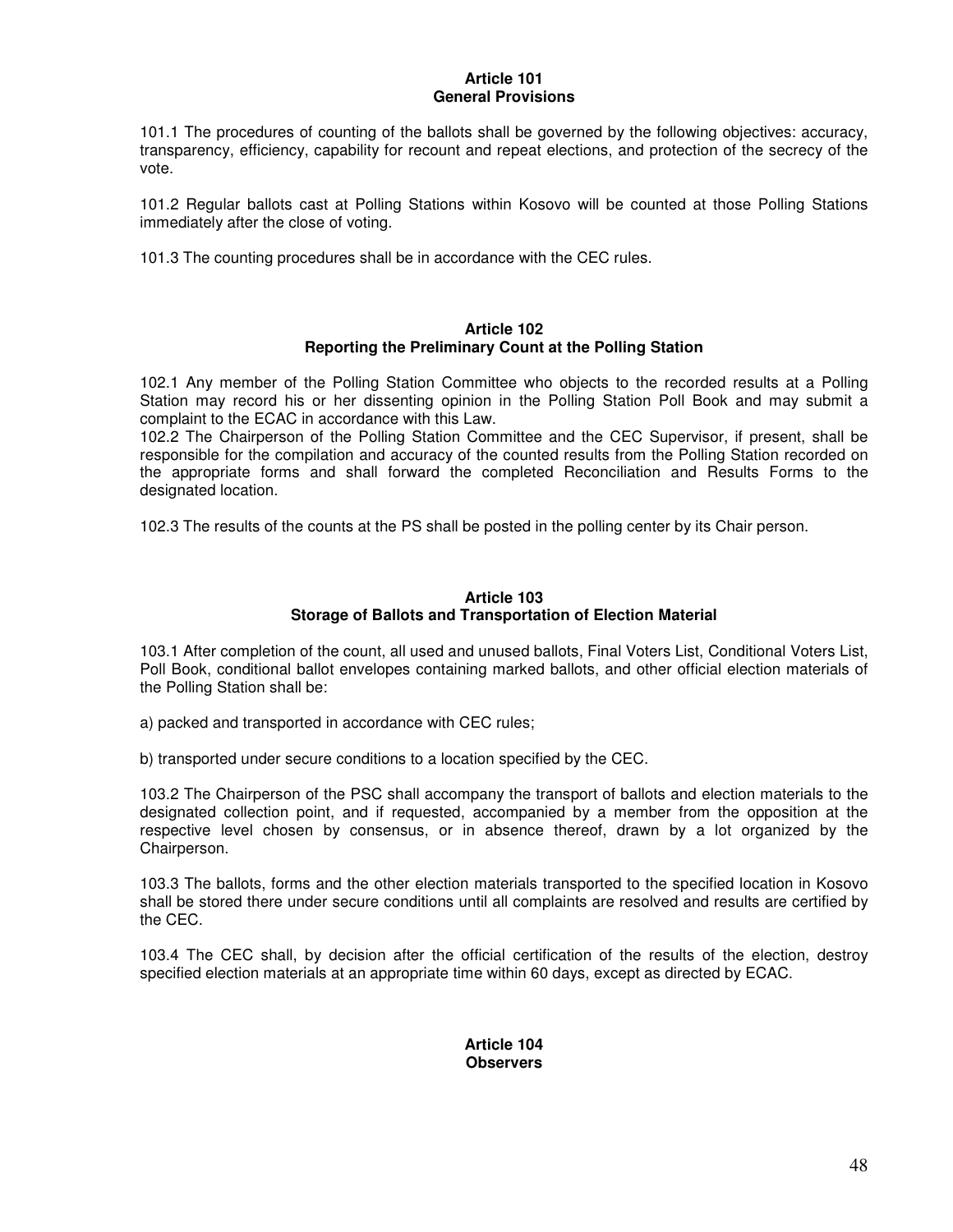104.1 All activity conducted at the C&RC may be observed by CEC (CEC) members, the CEC Secretariat's staff, Municipal Election Commission (MEC) members, and election observers accredited by the CEC.

104.2 Not more than four (4) accredited observers from the same Political Entity, as defined in Article 3 of this Law, or other accredited organizations may be present inside the C&RC at the same time.

104.3 Notwithstanding the provisions of this Law, if the Chief Executive Officer of the CEC Secretariat determines in his/her sole discretion that the number of accredited election observers or accredited media representatives present inside the C&RC is impeding the counting process, he/she shall instruct the accredited election observers or media observers to reduce their numbers.

#### **Article 105 Complaints Concerning the C&RC Process**

105.1 Complaints concerning the conduct of the count at the C&RC shall be submitted in writing to the ECAC within 24 hours of the complainant's becoming aware of the alleged violation, and in any event no later than two (2) working days after the occurrence of the alleged violation.

105.2 The submission of a complaint shall not interrupt or suspend the counting process.

105.3 All complaints to the ECAC shall be decided no later than 5 days from receipt of the complaint in the ECAC central offices.

## **Article 106 Election Results**

106.1 The CEC shall certify the election results after the completion of all polling station and counting centre procedures and when all outstanding complaints concerning polling and counting have been adjudicated by the ECAC and by the Constitutional Court.

106.2 Prior to certification of the election results, the CEC may order a recount of ballots in any polling station, or counting centre, or a repeat of the voting in a polling centre or municipality.

106.3 The results of an election are final and binding once they have been certified by the CEC.

106.4 The CEC shall publish the results of an election after they have been certified. The CEC Secretariat shall make public the following final results in a tabulated format including the publication on its web-site:

a) number of electors entered in the register of electors;

b) number of electors who have voted in each polling station;

c) number of electors who have voted outside the polling station;

d) number of electors who have voted (total ballots cast);

e) number of valid ballots received;

f) number of ballots unused;

g) number of used ballots;

h) number of invalid ballots;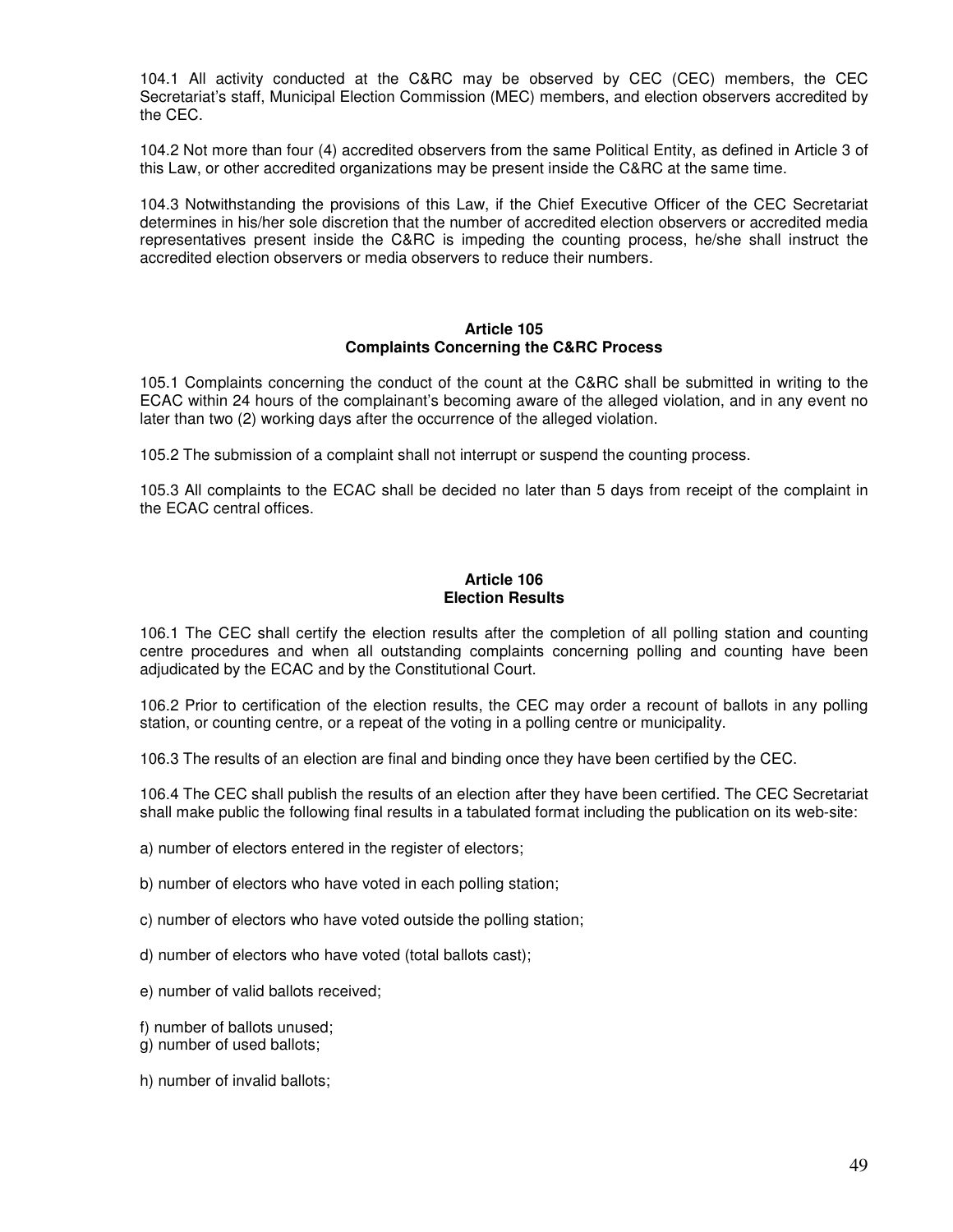i) number of blank ballots;

j) number of spoiled ballots;

k) number of votes for each Political Entity;

l) number of votes received by each individual candidate, when applicable;

m) number of seats granted to each entity;

n) names of candidates elected to office.

# **CHAPTER XVII VOTER INFORMATION AND MEDIA**

## **Article 107 General Provisions**

107.1 The CEC shall, on a timely fashion, organize and sponsor a voter education campaign. It shall disseminate nation-wide, according to the Law on the Use of Languages, information on:

a) voting procedures; and

c) voters rights and procedures for protecting them and including complaint mechanisms,

107.2 In each polling station, on the day of the election, printed material, designed and produced on behalf of the CEC, listing the names of all political entities and names of candidates, as well as voting procedures, shall be issued, displayed or published by the CEC Secretariat for the benefit of voters. The names of the candidates on such printed and displayed material shall be listed in the same order as they appear on the candidate lists as certified by the CEC in relation to the political entity that submitted them. 107.3 When conducting the voter education campaign, CECS shall pay particular attention to target the rural, the disabled and the illiterate voters.

#### **Article 108 Broadcasting of Voter Information**

108.1 The CEC shall produce material suitable for transmission by radio and television informing the public on the electoral process in Kosovo.

108.2 Informational material produced by the CEC for use on television shall contain means for its simultaneous transmission to hearing impaired persons in the sign language appropriate to the needs of language groups serviced by the broadcaster.

# **Article 109 Violations**

If a radio or television broadcaster fails to comply with the provisions of this Law or implementing legislation, the CEC shall immediately notify IMC.

## **CHAPTER XVIII ELECTORAL SYSTEM FOR THE ASSEMBLY OF KOSOVO**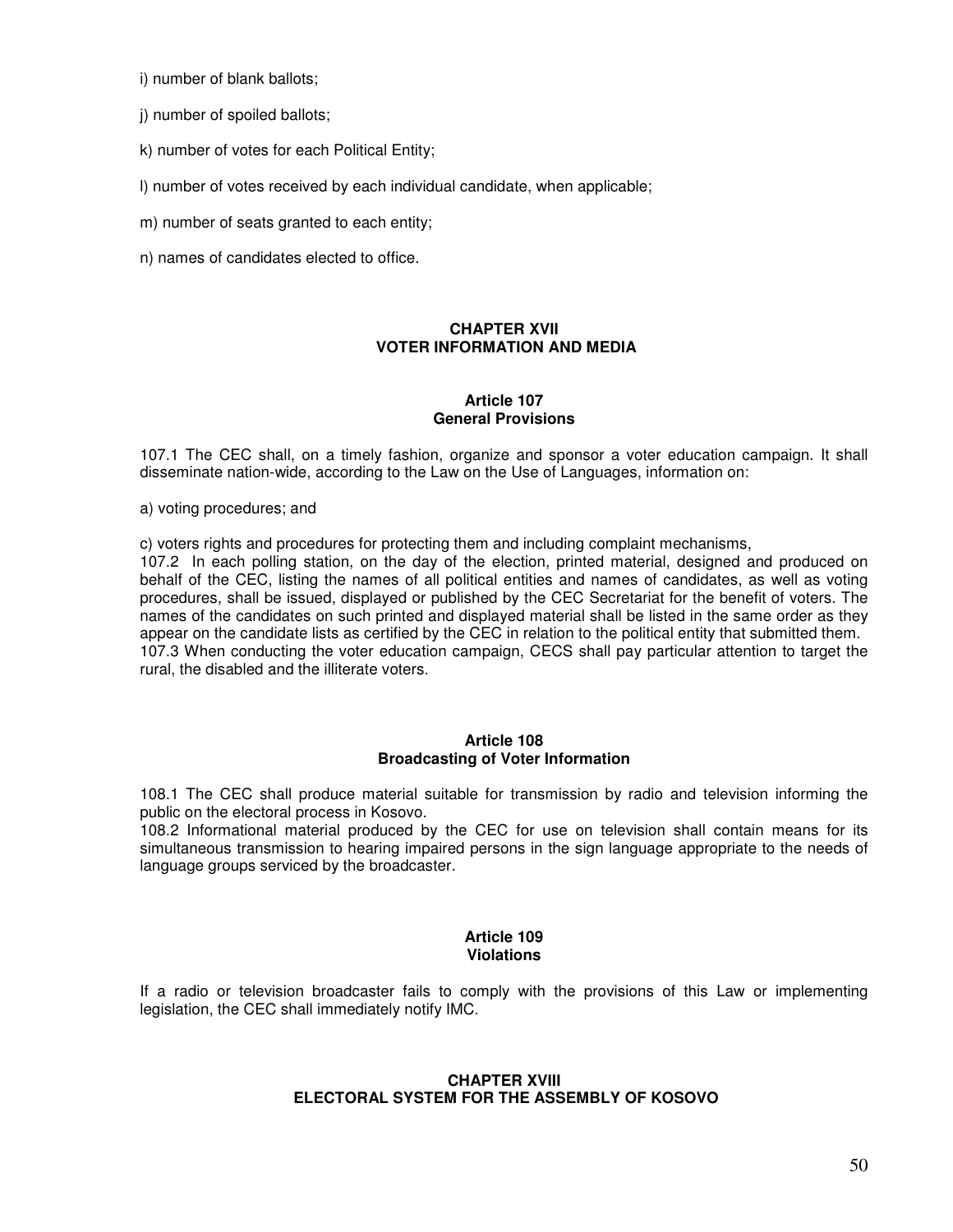#### **Article 110 General Provisions**

110.1 Kosovo shall be considered a single, multi-member electoral district.

110.2 A Political Entity shall submit a list of candidates based on procedures established by this law and CEC rules. Each candidate list shall comprise at least 30% of candidates from the other gender according to the table attached as Annex 1.

110.3 Each certified Political Entity shall appear on an "open list" ballot.

110.4 In the exercise of his/her right to vote, a voter shall vote for one (1) certified Political Entity and may vote for one (1) candidate from the said Political Entity's candidate list. If a ballot is marked with more than one (1) candidate, only the vote for the Political Entity shall be counted.

110.5 A vote cast for a Political Entity shall be considered as a vote cast for the candidate ranking first on the Political Entity's candidate list. The CEC shall ensure that the ballot does not allow a vote to be simultaneously cast for a Political Entity and the candidate ranking first on the said Political Entity's candidate list.

## **Article 111 Distribution of Seats**

111.1 Seats in the Assembly shall be distributed according to the system of representation established by article 64 of the Constitution of the Republic of Kosovo, by allocating:

a) one hundred (100) seats amongst all certified Political Entities in proportion to the number of valid votes received by them; and

b) twenty (20) seats guaranteed for representation of communities that are not in the majority in the Republic of Kosovo, as follows:

(i) Parties, coalitions, citizens' initiatives and independent candidates having declared themselves representing the Kosovo Serb Community shall have the total number of seats won through the open election, with a minimum ten (10) seats guaranteed if the number of seats won is less than ten (10);

(ii) Parties, coalitions, citizens' initiatives and independent candidates having declared themselves representing the other Communities shall have the total number of seats won through the open election, with a minimum number of seats in the Assembly guaranteed as follows: the Roma community, one (1) seat; the Ashkali community, one (1) seat; the Egyptian community, one (1) seat; and one (1) additional seat will be awarded to either the Roma, the Ashkali or the Egyptian community with the highest overall votes; the Bosnian community, three (3) seats; the Turkish community, two (2) seats; and the Gorani community, one (1) seat if the number of seats won by each community is less than the number guaranteed.

111.2 The hundred (100) seats of the Assembly as described in article 111.1 (a) shall be allocated in the following manner based upon the total number of valid votes received by each Political Entity:

a) amongst Political Entities representing Albanian majority community who have won at least five percent (5%) from general number of total valid votes for Assembly elections and Political Entities of the Kosovo Serb and other non majority communities;

b) the total number of valid votes received by each Political Entity in the Assembly elections shall be divided by 1, 3, 5, 7, 9, 11, 13, 15, et seq. until the number of divisors used is equal to the number of seats;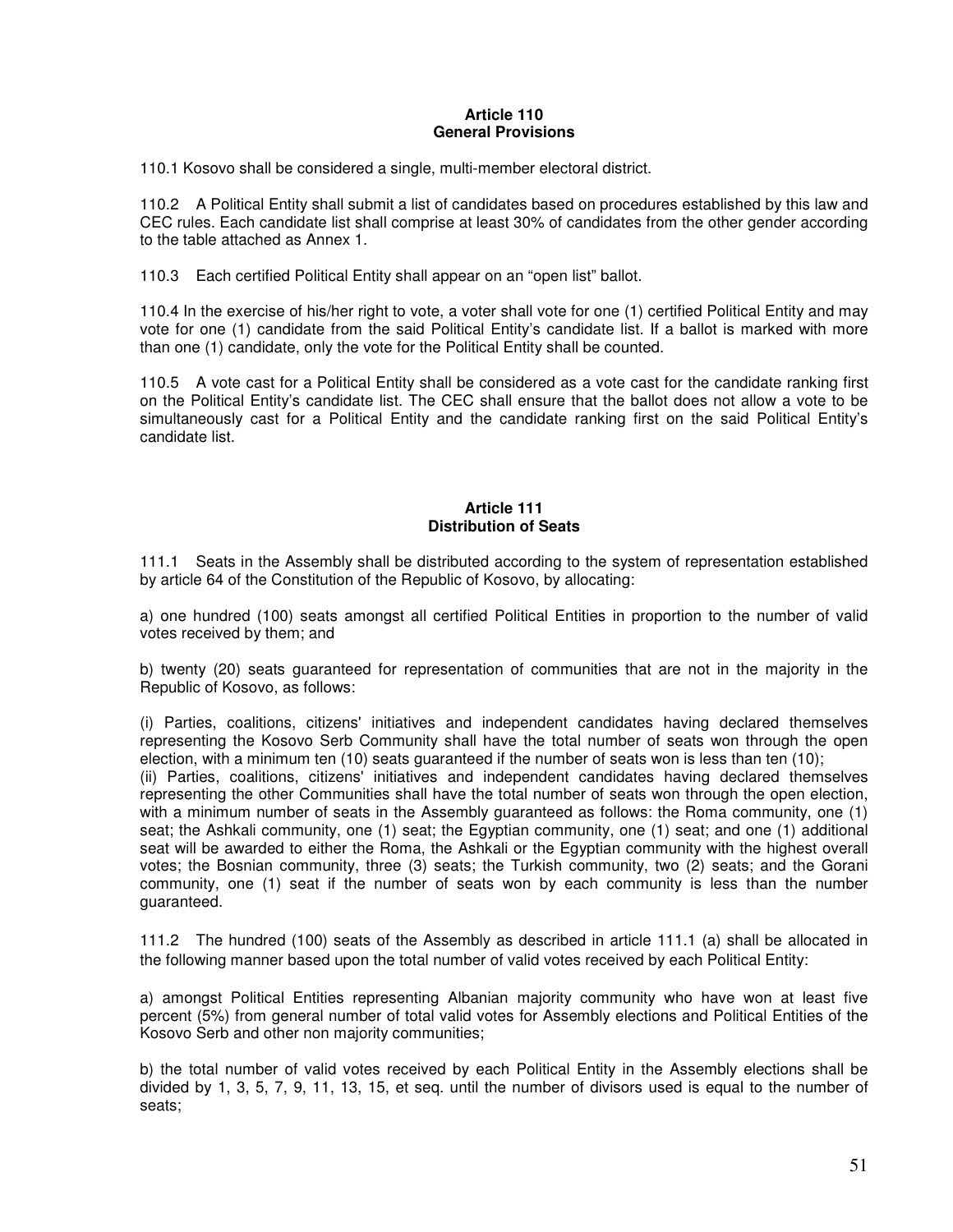c) the quotients resulting from this series of divisions shall be arranged in descending order. Seats shall be allocated to Political Entities according to the quotients, with the first seat going to the Entity with the largest quotient, the second seat going to the Entity with the next largest quotient, et seq. until all seats have been allocated;

d) if a Political Entity is allocated seats equal to the number of candidates on its list and there are still seats to be allocated to that Political Entity, then the remaining quotients of that Political Entity shall not be taken into account in allocating any remaining seats. Subsequent quotients in descending order shall be used until all seats are allocated.

e) if a tie occurs because two or more quotients are identical, the seat shall be allocated on the basis of a drawing of lots by the Chairperson of the CEC in the presence of the authorized representatives of the Political Entities concerned.

111.3 The twenty (20) reserved seats of the Assembly as described in point (b) of paragraph 1 of this Article shall be allocated to the Political Entities representing the Kosovo Serb community and other non majority communities in the same manner as described in article 111.2 of this Law, based on the total number of valid votes received by each Political Entity, irrespective of the number of seats already allocated from the hundred (100) seats.

111.4 All votes received by the candidates appearing on the open list of each Political Entity shall be counted separately. A vote cast for a Political Entity shall be considered as a vote received by the candidate ranking first on the Poltical Entity's candidate list. The candidate lists shall then be reordered in descending order based on the number of votes received by each candidate.

111.5 The seats allocated to a Political Entity in paragraph 2 of this Article shall be distributed to the candidates on the Political Entity's candidate list as reordered in paragraph 4 of this Article, starting from the first candidate on the list in descending order, until the number of seats allocated to the Political Entity is exhausted. Additional seats allocated to Political Entities representing the Kosovo Serb community and other non majority communities as in paragraph 3 of this Article shall be distributed to the subsequent candidates on the Political Entity's candidate list reordered as in paragraph 4 of this Article.

111.6 If, after the allocation of seats as set out in paragraph 5 of this Article, the candidates of the minority gender within a Political Entity have not been allocated at least 30% of the total seats for that Political Entity, the last elected candidate of the majority gender will be replaced by the next candidate of the opposite gender on the reordered candidate list until the total number of seats allocated to the minority gender is at least 30%.

111.7 No person who is a member of another elected legislative body may take a seat in the Assembly. An Assembly member who is or becomes a member of another elected legislative body after he takes up his or her seat in the Assembly, shall forfeit his or her mandate in the Assembly.

111.8 A person whose mandate is forfeited under this article shall be replaced in accordance with the provisions of article 112 of this law.

# **Article 112 Replacement of Assembly Members**

112.1 Seats allocated in accordance with the present Law are held personally by the elected candidate and not by the Political Entity. A member's mandate may not be altered or terminated before the expiry of the mandate except by reason of: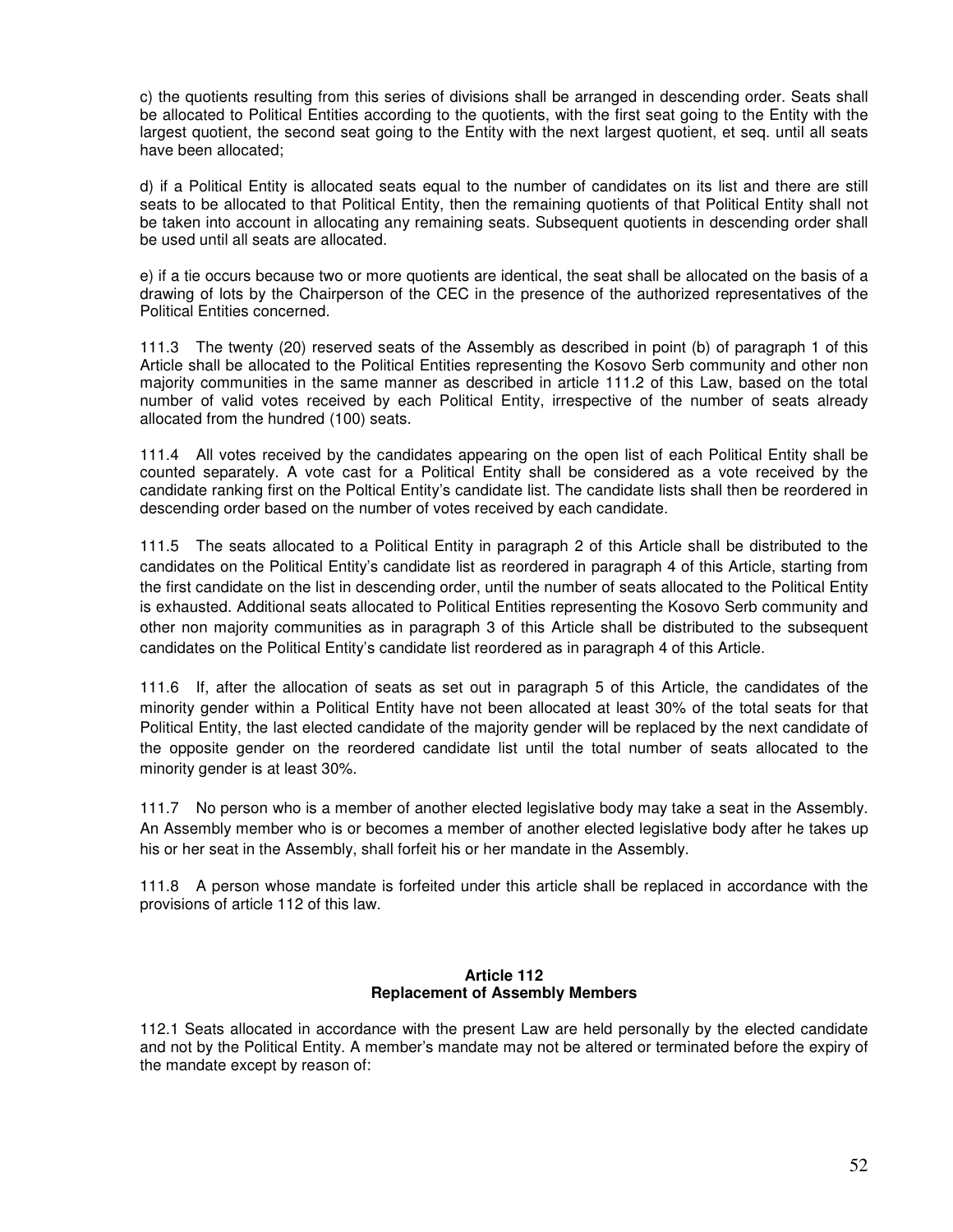a) the conviction of the member of a criminal offence for which he or she is sentenced to prison term as provided by the article 69.3 (6) of the Constitution;

b) the failure of the member to attend for six (6) consecutive months a session of the Assembly or the Committee(s) of which he or she is a member, unless convincing cause is shown as per Assembly Rules;

c) the member's forfeiture of his or her mandate under article 29 of this Law; d) the death of the member;

e) mental or physical incapacity as determined by final Court decision; or

f) the resignation of the member.

112.2 A member of the Kosovo Assembly the term of which ceases pursuant to article 112.1 shall be replaced as follows:

a) by the next eligible candidate of the same gender who won the greatest number of votes of the reordered candidate list of the Political Entity on whose behalf the member contested the last election;

b) if there is no other eligible candidate of the same gender on the candidate list, by the next eligible candidate who won the highest number of votes from the candidate list;

c) if there are no other eligible candidates on the candidate list, by the next eligible candidate on the candidate list of the Political Entity which had the next largest quotient of votes under the formula set out in article 111.4 of this Law in the most recent election of the same type; and

d) if the member is an independent candidate, by the next eligible candidate on the candidate list of the Political Entity that had the next largest quotient of votes under the formula set out in article 111.4 of this Law.

112.3 Upon a seat becoming vacant, the Speaker of the Assembly shall make a request in writing to the President for the vacancy to be filled. Such request shall include an explanation as to how the vacancy arose.

112.4 Upon receipt of a request under paragraph 3 of this Article, President shall, if the explanation provided is satisfactory, request the CEC to recommend the name of a person to fill the vacancy. The CEC shall, within five (5) working days of being requested to do so, provide the President with the name of the next eligible candidate under paragraph 2 of this Article.

# **CHAPTER XIX**

## **COST OF ELECTIONS**

#### **Article 113 Financing of Elections**

113.1 The Government of Kosovo finances the holding of the elections.

113.2 The CEC administers the funds designated for the conduct of the elections according to the rules set forth in this Law.

113.3 The budget of the CEC constitutes a separate line in the state budget.

113.4 The CEC determines the rules for distribution and use of election funds necessary for the conduct of elections by election commissions and the adequate functioning of the CEC Secretariat commensurate with its responsibilities, taking into account the applicable legislation on management of public finances.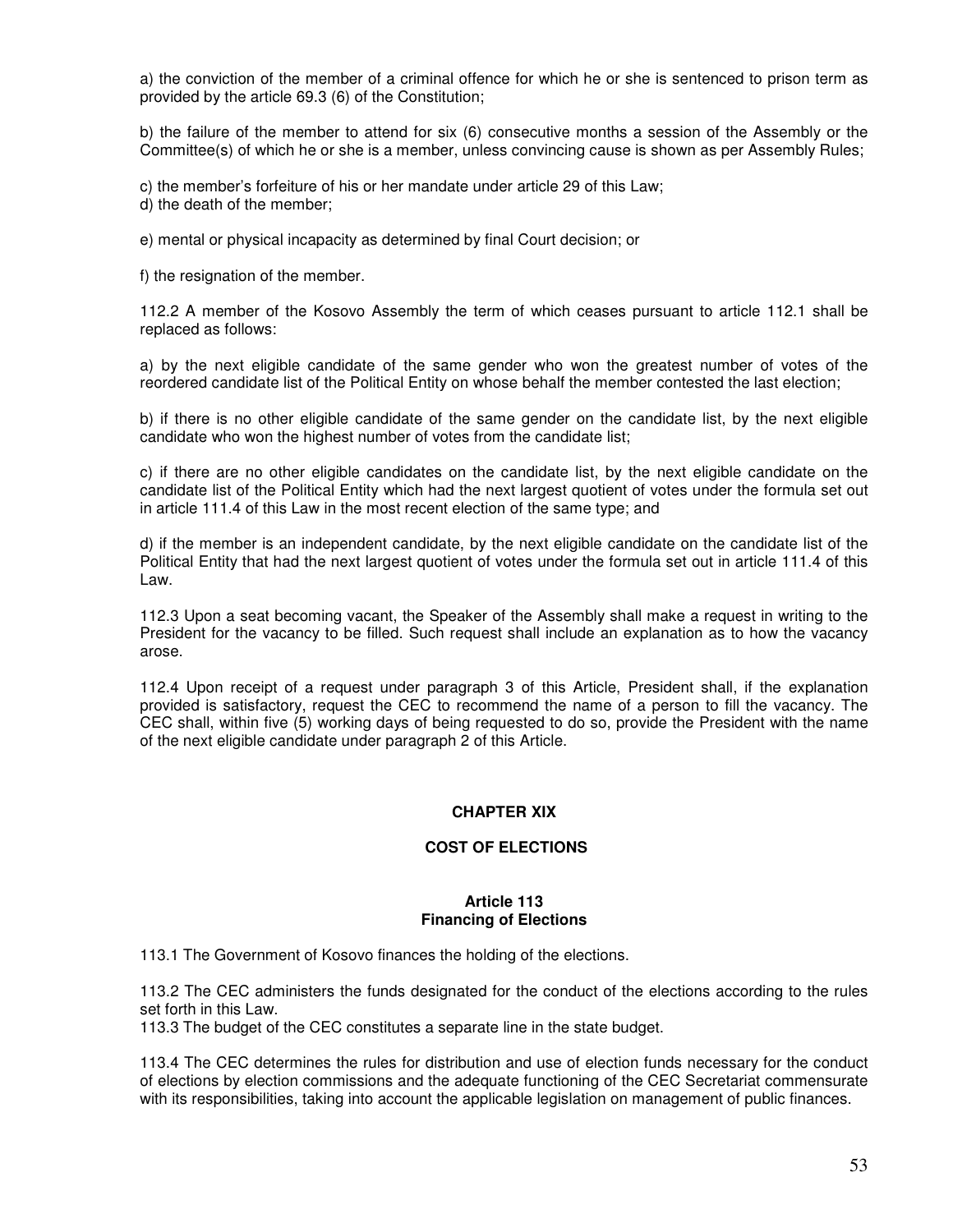113.5 The CEC may accept donations other than money that serve the electoral process, without infringing on its independence and authority.

113.6 Within 60 days from the day of the official announcements of the election result, the CEC shall publish a complete report on the election expenditures and the manner of their spending.

113.7 The proper use of funds allocated for elections and donations are controlled by the Auditor - General of Kosovo.

# **Article 114 Public Support for Election Campaigns**

114.1 Public facilities, on equitable basis to all certified political entities and the CEC, shall make available their premises, equipment, means and other facilities for conducting the electoral campaign, in accordance with their normal procedures.

# **CHAPTER XX**

# **ELECTION COMPLAINTS AND APPEALS COMMISSION**

#### **Article 115**

# **Appointment of Election Complaints and Appeals Commission**

115.1 The ECAC shall be a permanent independent body competent to adjudicate complaints and permitted appeals concerning the electoral process as established in this law and electoral rules.

115.2 The President of the Supreme Court shall appoint the ECAC members from among the judges of the Supreme Court and the District Courts. Upon the entry into force of this law the President of the Supreme Court shall appoint the ECAC members within sixty (60) days.

115.3 The ECAC members shall serve for a renewable term of 4 (four) years.

115.4 If a position becomes vacant, the President of the Supreme Court shall have the authority to replace any ECAC member at his sole discretion, following the consultation with CEC.

#### **Article 116 Composition of ECAC**

116.1 The ECAC shall consist of five (5) members including the chairperson. The ECAC may sit in panels of at least three (3) members.

116.2 The appointed ECAC members shall in the period starting sixty (60) days prior to election day and until certification of election results give full priority to their obligations as ECAC members. All Kosovar authorities are required to afford to ECAC any assistance which ECAC may need in said time period.

#### **Article 117 Procedures of ECAC**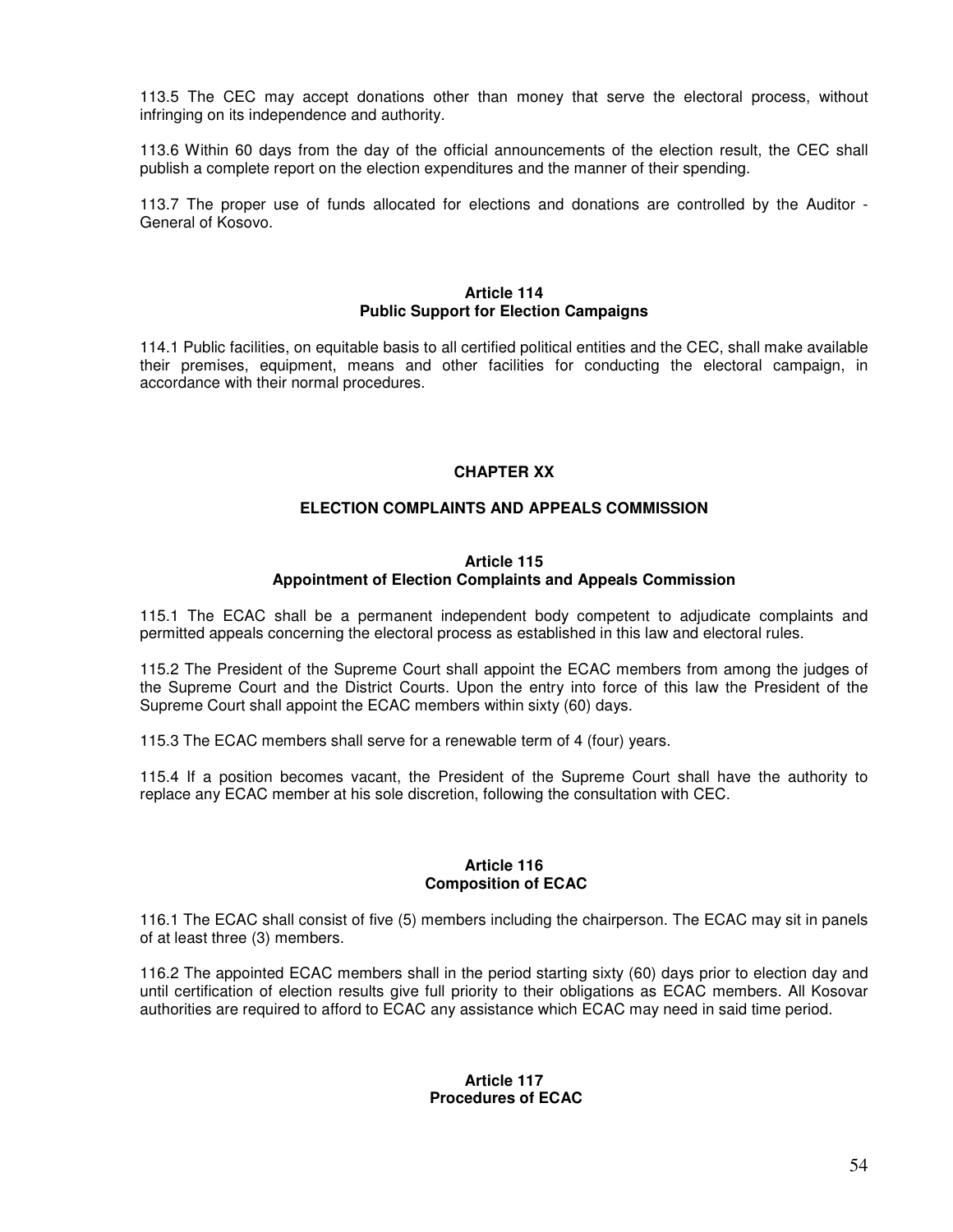117.1 The ECAC shall establish its own rules of procedure.

117.2 The ECAC shall, in adjudicating a complaint or appeal examine and investigate all relevant evidence, and grant a hearing if it deems it necessary.

117.3 Adjudication on appeals and complains by ECAC shall be based on clear and convincing evidence.

117.4 The ECAC may order a recount of the ballots in a polling station or polling centre and an examination of the balloting material as part of its investigation into a complaint or appeal.

## **Article 118 Decisions**

118.1 The ECAC shall accept a complaint that is well-grounded and dismiss a complaint that does not meet this standard.

118.2 The ECAC shall provide the legal and factual basis for its decision in writing. The ECAC shall provide copies of its written decisions to the parties involved in the matter within two (2) days of the issuance of the decision if it affects the certification of the election results. For other decisions the ECAC shall provide copies of its written decisions to the parties involved in the matter within five (5) working days.

118.3 ECAC decisions shall be published in accordance with ECAC's rules of procedure.

118.4 An appeal may be made from a decision of the ECAC, as ECAC may reconsider any of its decisions upon the presentation by an interested party of new evidence or for good cause shown. An appeal to the Supreme Court of Kosovo will be accepted if the fine involved is greater than 5,000 Euro or if the matter affects a fundamental right. The Supreme Court shall give priority to any such appeal

118.5 The ECAC decision is binding upon the CEC to implement, unless an appeal allowed by this law or by the constitution is timely filed and the higher court determines otherwise.

# **Article 119 Complaints**

119.1 A person who has a legal interest in a matter within the jurisdiction of ECAC, or whose rights concerning the electoral process as established by this law or electoral rule have been violated, may submit a complaint to the ECAC.

119.2 The Office may submit a complaint to the ECAC in respect of a Political Entity failing to comply with this law or CEC Rules affecting the electoral or the registration process.

119.3 The ECAC shall not consider a complaint concerning a decision of the CEC, but may consider an appeal from a decision of the CEC as specified under article 122 of this Law.

119.4 The ECAC may impose sanctions on a Political Entity for violation of this law or CEC rules committed by the members, supporters and candidates of the Entity. A Political Entity may submit evidence to the ECAC showing that it made reasonable efforts to prevent and discourage its members, supporters and candidates from violating this law or electoral rules. The ECAC shall consider such evidence in determining an appropriate sanction, if any, to be imposed on the Political Entity.

119.5 The ECAC may upon its own discretion consider matters otherwise within its jurisdiction, when strictly necessary to prevent serious injustice.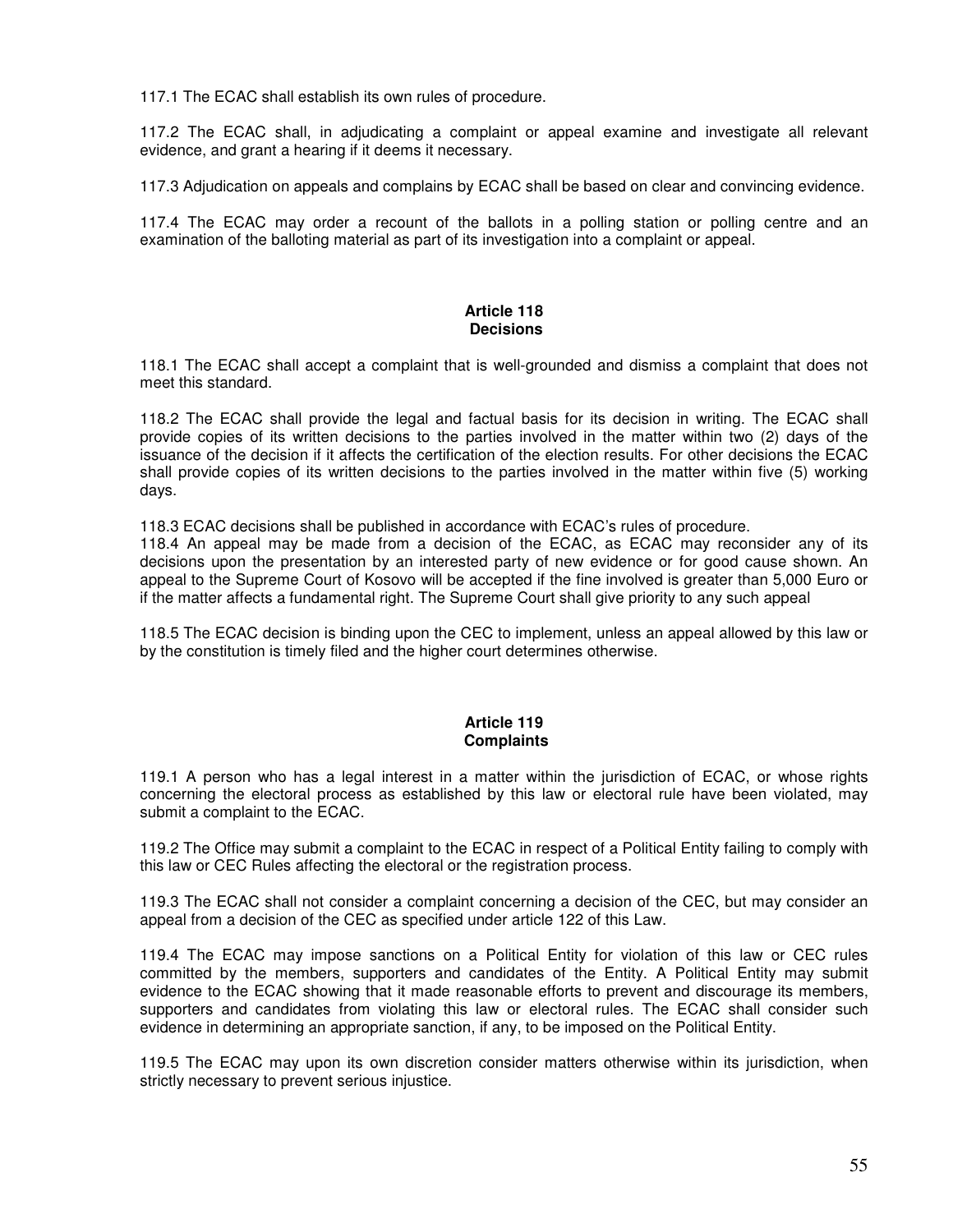119.6 The provision of false information to the ECAC shall be a violation of this law that the ECAC may sanction under article 121 of this Law.

#### **Article 120 Remedies and Sanctions for Violations**

120.1 The ECAC may, if it determines that a violation of this law or CEC rules has occurred:

a) order a Political Entity or observer organization to take remedial action;

b) prior to certification of the election results and under exceptional circumstances in the sole discretion of ECAC, nullify the results of a specific polling station or direct the CEC to order a repeat of the voting in a polling centre; and

c) impose a fine on a Political Entity or observer organization of up to two hundred thousand euro (€200,000).

120.2 Failure to pay a fine or comply with an order of the ECAC within the time period specified in a decision of the ECAC shall be a separate violation of this law that may be sanctioned additionally by the ECAC.

120.3 If a violation of this law or an electoral rule, undermining the integrity of elections, has occurred, the ECAC may:

a) remove a candidate from a candidates list when it is determined that the candidate was responsible for the violation;

b) remove a candidate or candidates from the candidates list of a Political Entity and not allow that Political Entity to replace such removed candidates, if the ECAC determines that the Entity was responsible for the violation;

c) decertify a Political Entity from participating in the election; and

(d) prohibit an individual from participating in an election held under the authority of the CEC, either as a candidate or a member of an electoral administrative body, for a period not exceeding six (6) years.

120.4 The ECAC shall remit any funds it collects as fines to the Kosovo Consolidated Budget.

120.5 The imposition of a fine or other sanction by the ECAC does not prejudice any criminal sanction that may apply.

#### **Article 121 Electoral Observers**

121.1 The ECAC may revoke the accreditation of an observer organization if that organization's observers have systematically, repeatedly or in an organized fashion, violated this law or electoral rules.

121.2 The ECAC may prohibit a person from serving or continuing to serve as an electoral observer if that person has violated this law, rules or electoral rules concerning the electoral process.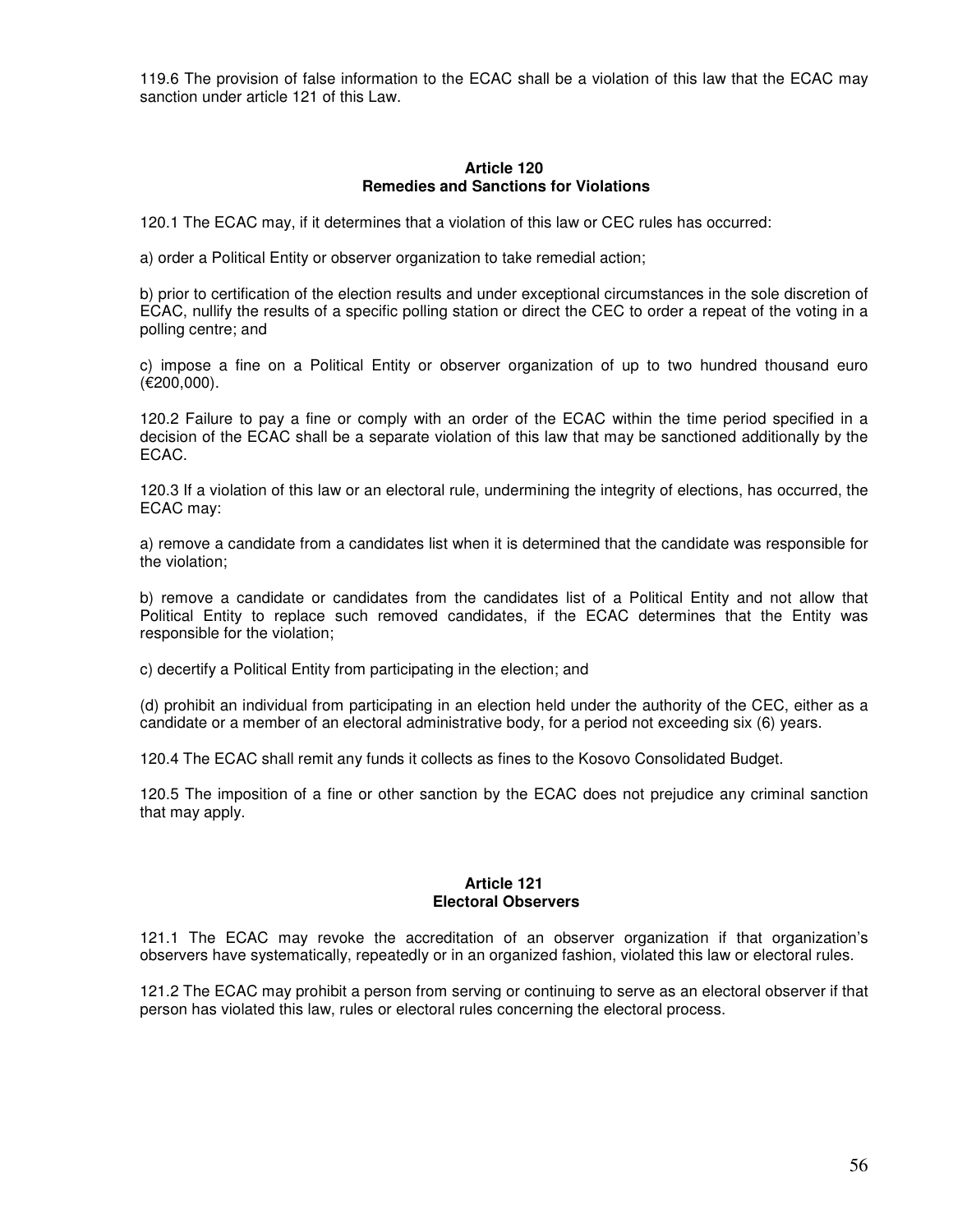# **Article 122 Electoral Appeals**

122.1 A natural or legal person whose legal rights have been affected by any of the following decisions of the CEC may appeal that decision to the ECAC:

a) the inclusion or exclusion of a person from participation in an out-of-Kosovo voting programme;

b) the certification or refusal to certify a Political Entity or candidate to participate in an election;

c) a candidate who after certification does not want to participate in an election;

- d) the accreditation or refusal to accredit an electoral observer;
- e) the imposition or an administrative fee on a Political Entity under article 42 of this law; and
- f) the refusal to register a Political Party within the Office

122.2 The ECAC shall uphold an appeal from a decision of the CEC if it determines that the CEC decision was unreasonable having regard to all the circumstances.

122.3 The ECAC may, if it upholds an appeal from a decision of the CEC:

a) direct the CEC to reconsider its decision; and

b) direct the CEC to take remedial action.

# **Article 123 Secretariat of the ECAC**

123.1 The ECAC shall be assisted in its responsibilities and functions by a Secretariat which shall operate in accordance with this Law.

123.2 No person may serve in the Secretariat of the ECAC if he or she:

- a) holds or seeks public office;
- b) holds any official post or executive position in a political party; or
- c) has been criminally convicted.
- 123.3 The ECAC Secretariat shall:
- a) receive complaints and appeals;
- b) archive, translate and investigate cases;

c) maintain an official address and access to information at all times about the decisions of the ECAC in all official languages as per the Law on the Use of Langueges. 123.4 The ECAC Secretariat will have an office head, who, under the direction of the ECAC Chairperson, will be responsible for the following

a) all administrative matters connected to the functioning of ECAC.

b) preparations for ECAC panels ensuring all required material is available.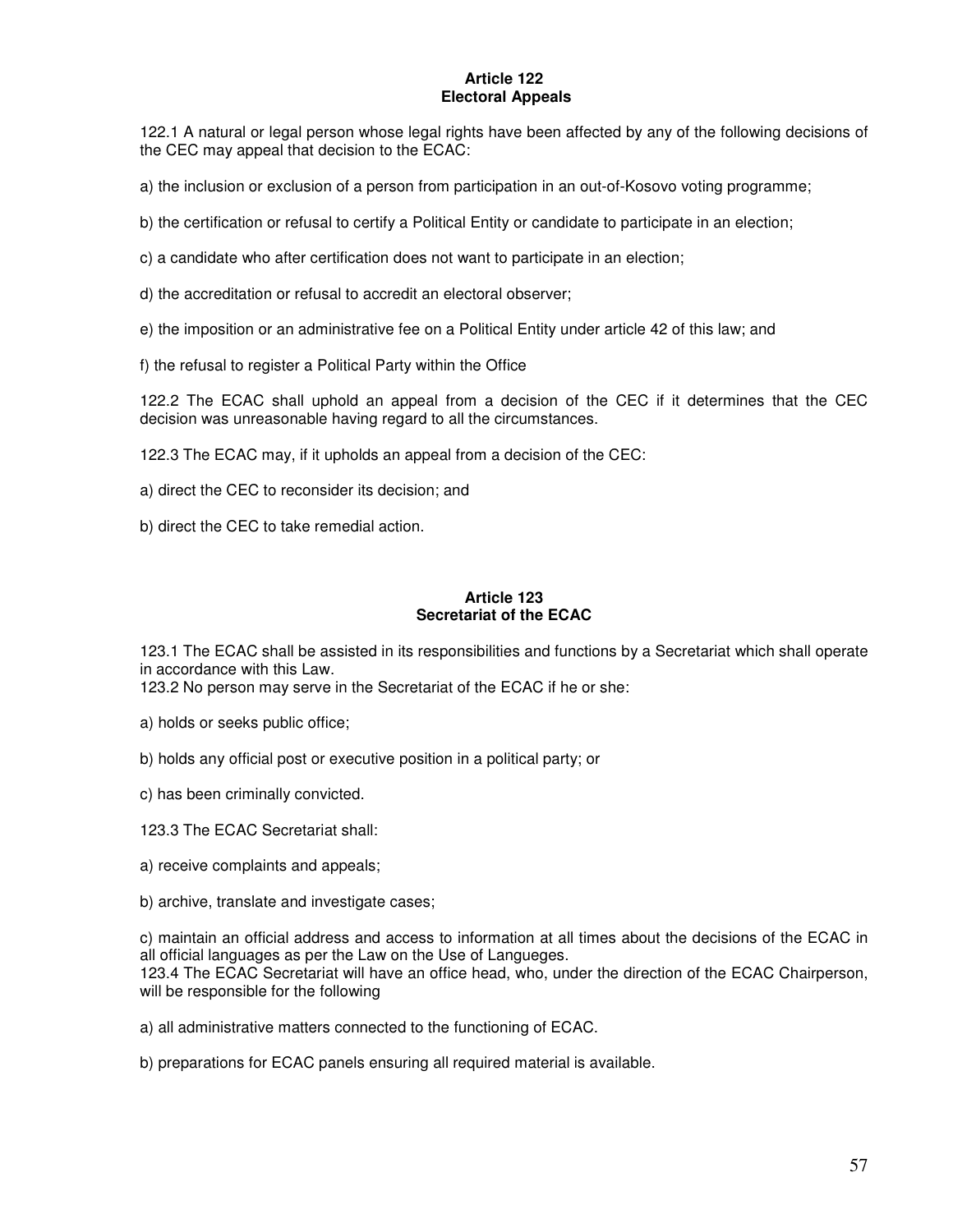c) organizing the Secretariat and issuing administrative procedures on any matters pertaining to ECAC functions.

123.5 The ECAC Secretariat shall have an annual appropriation from the Kosovo Consolidated Budget to cover the expenses for the proper functioning of the Secretariat, based on a budget proposal submitted by the President of the Supreme Court.

## **CHAPTER XXI**

# **TRANSITIONAL AND FINAL PROVISIONS**

## **Article 124 Legal Interpretation and Applicability**

The present Law shall supersede any provision in the applicable laws.

#### **Article 125 All Rules and Forms**

All rules referred to in this Law shall be prepared by the CEC Secretariat and approved by the CEC by simple majority. All these rules shall be available from the web-site of the CEC Secretariat on a timely fashion.

# **Article 126 Sanctions and Fines**

126.1 The CEC or the Court of First Instance may punish violations of the provisions of this Law, when they do not constitute a criminal offence and have not been addressed by ECAC, by a fine between 200 and 2,000 euros.

126.2 The CEC shall issue an Electoral Rule defining sanctions and fines for each type of violation of the rules.

# **Article 127 Transitional Provisions**

The administrative bodies in charge of running the elections shall continue to serve in their positions until the inauguration of new bodies.

# **Article 128 Implementation**

128.1 The CEC shall issue secondary legislation for the implementation of this Law. Within nine (9) months from the day of entry into force of this Law, the CEC shall approve the rules referred to this Law;

128.2 The CEC shall issue any other rules deemed necessary for the implementation of this Law.